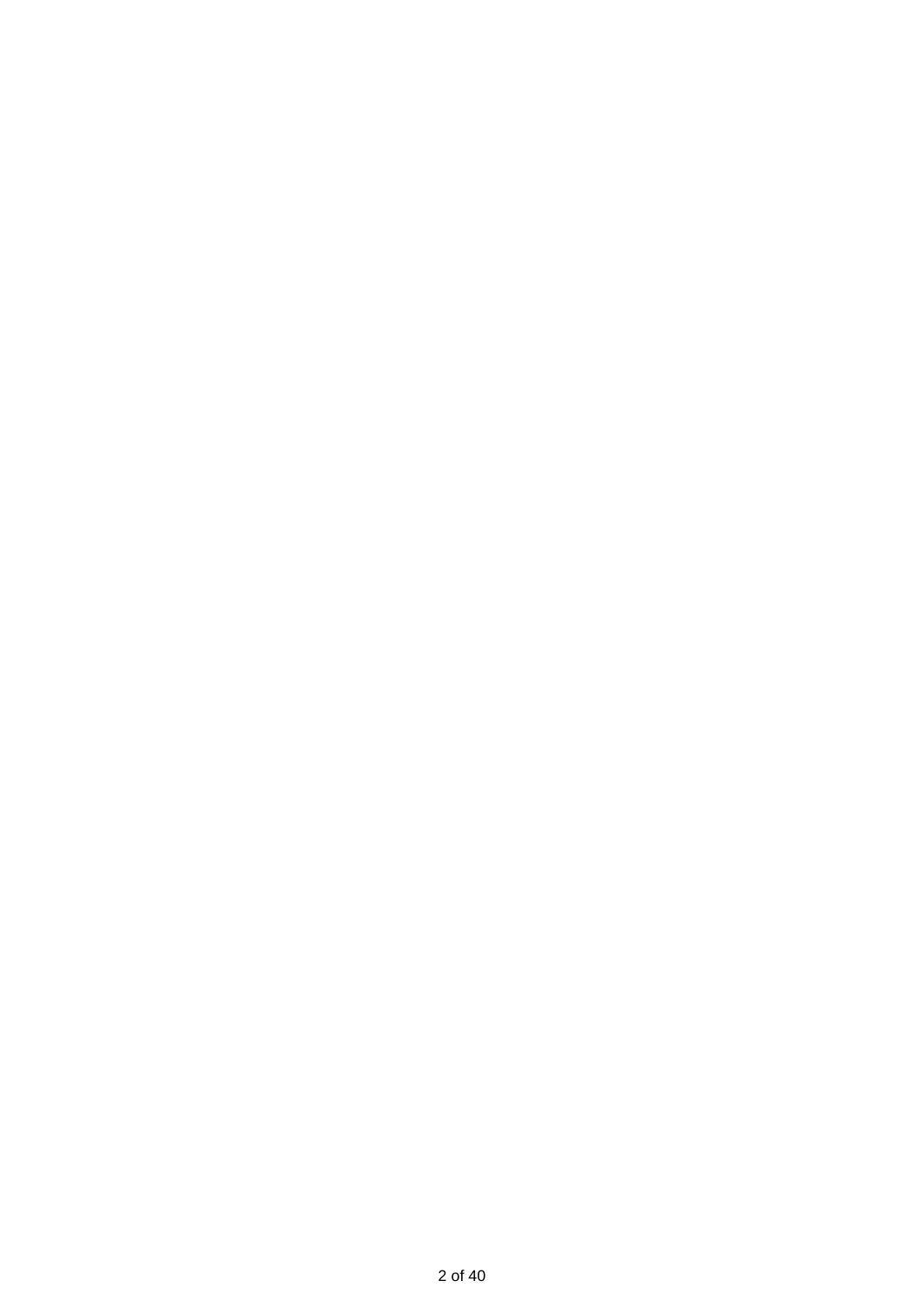|                  | Page 18, Q1. Have you ever discussed singleness with one of your Church leaders on a one to one basis?                                                                                                                                                                                                                                           |                       |  |  |
|------------------|--------------------------------------------------------------------------------------------------------------------------------------------------------------------------------------------------------------------------------------------------------------------------------------------------------------------------------------------------|-----------------------|--|--|
| $\mathbf{1}$     | i am very afraid to ask questions to spiritual leaders for fear of their response<br>to me overall.                                                                                                                                                                                                                                              | Oct 22, 2012 3:25 PM  |  |  |
| 2                | I did discuss with my Pastor who at one stage suggested I needed to take<br>my hands off it, only to be told a year later I need to hurry up, then to be told<br>I need to take my hands off it. Wanting to be married is not an obsession for<br>me as I have seen others who are obessed to be married and when they do,<br>are still unhappy. | Oct 8, 2012 4:14 AM   |  |  |
| 3                | They agree but nothing is ever done. I found that there is only a few genuine<br>christian sites, the free sites draw all types of people. Again my experience<br>has been very prejudiced.                                                                                                                                                      | Sep 30, 2012 7:11 AM  |  |  |
| 4                | I don't look to my church to sort out my divorcee singleness. However I<br>always keep an eye out for suitable single men my age on outreaches in<br>particular. Truth is there hardly are any single men. I would like my church to<br>do more outreaches                                                                                       | Sep 27, 2012 3:31 PM  |  |  |
| $\sqrt{5}$       | They are really open talking about it.                                                                                                                                                                                                                                                                                                           | Sep 25, 2012 2:17 PM  |  |  |
| 6                | I part of the church since the beginning of May, I did not have any issues<br>regarding this question.                                                                                                                                                                                                                                           | Sep 25, 2012 11:40 AM |  |  |
| $\overline{7}$   | I went forward for prayer and the leader asked me to accept my situation as<br>it is because I cannot change anything about it.                                                                                                                                                                                                                  | Sep 24, 2012 2:35 PM  |  |  |
| 8                | I have told them how I feel and even asked for support but have not found<br>any.                                                                                                                                                                                                                                                                | Sep 24, 2012 2:27 PM  |  |  |
| $\boldsymbol{9}$ | Haven't got to that point yet - if I did want to I would ask.                                                                                                                                                                                                                                                                                    | Sep 24, 2012 8:25 AM  |  |  |
| 10               | If one has never experienced being divorced or single as an adult then it is<br>NOT possibe to seek advice from them. What can we gain from anothers<br>inexperience ?.                                                                                                                                                                          | Sep 23, 2012 10:33 PM |  |  |
| 11               | A long time ago and not recently                                                                                                                                                                                                                                                                                                                 | Sep 23, 2012 4:09 AM  |  |  |
| 12               | My now retired Parish Priest helped me with the divorce and annulment .But<br>no help with finding my husband                                                                                                                                                                                                                                    | Sep 22, 2012 3:12 AM  |  |  |
| 13               | They try to be helpful but it loses some of it's effect because the church<br>leaders are always married -a bit like being told sweets are bad for you at a<br>kids party!                                                                                                                                                                       | Sep 21, 2012 2:06 PM  |  |  |
| 14               | I have never thought of discussing the issue with a Church leader.                                                                                                                                                                                                                                                                               | Sep 20, 2012 3:22 PM  |  |  |
| 15               | Massively unhelpful. He told me that maybe getting married and having<br>children wasn't going to happen for me and that I should look into adopting<br>as a single person. I was only 30 at the time! It was the worst experience of<br>pastoral care that I have ever experienced.                                                             | Sep 19, 2012 2:18 PM  |  |  |
| 16               | Why would I discuss anything with a bloke in a dress who believes anything<br>without question?                                                                                                                                                                                                                                                  | Sep 18, 2012 8:08 AM  |  |  |
| 17               | i said to a leader at church i have been with a woman and they said what do<br>you think GOD would say about that                                                                                                                                                                                                                                | Sep 17, 2012 1:14 PM  |  |  |
| 18               | Apparently I have to accept things the way they are                                                                                                                                                                                                                                                                                              | Sep 16, 2012 5:00 AM  |  |  |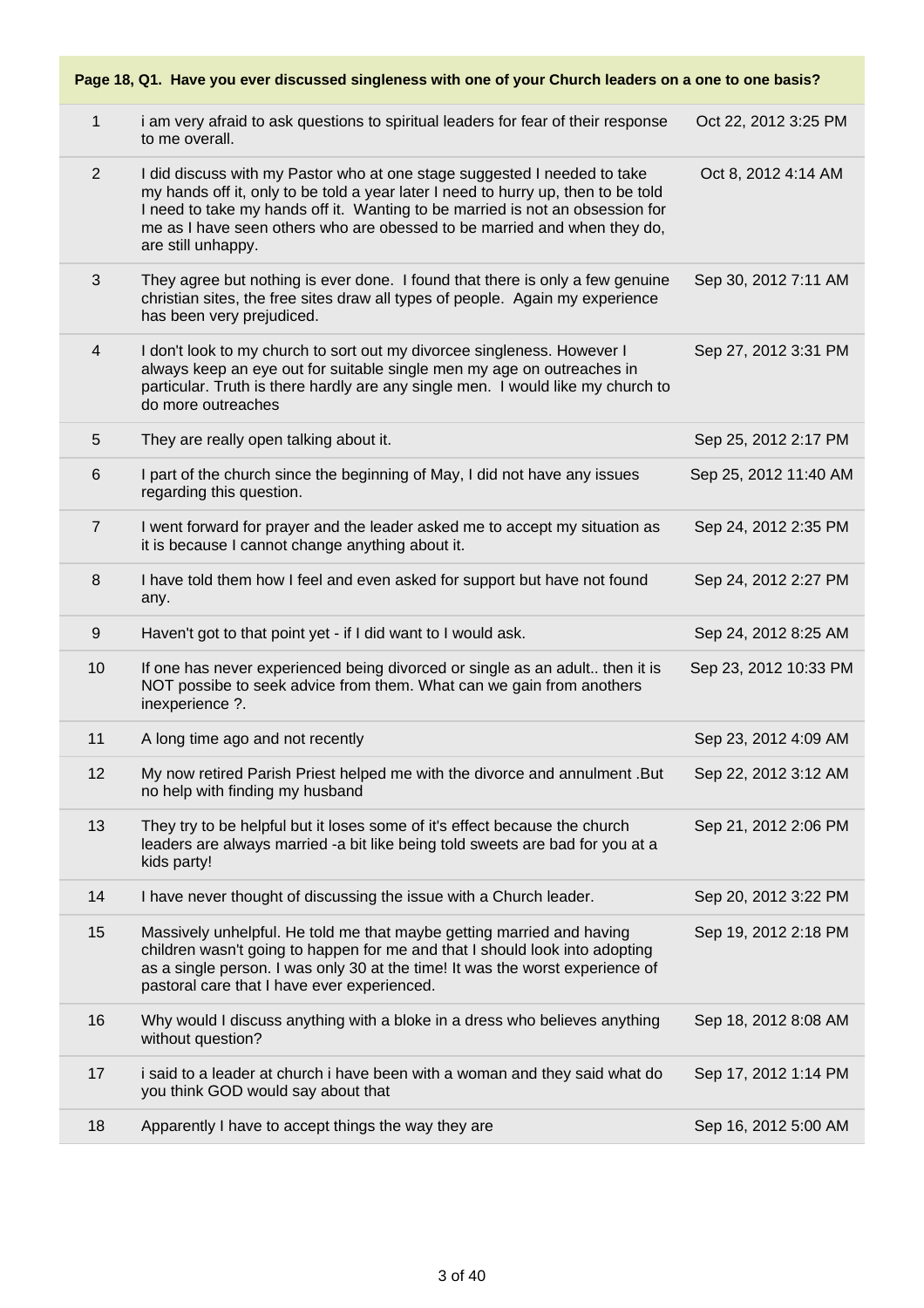|    | Page 18, Q1. Have you ever discussed singleness with one of your Church leaders on a one to one basis?                                                                                                                                                      |                       |  |  |
|----|-------------------------------------------------------------------------------------------------------------------------------------------------------------------------------------------------------------------------------------------------------------|-----------------------|--|--|
| 19 | As an adult I feel like I shouldn't be asking for advice or help on singleness -<br>we should be helping the young teenagers not worrying about my<br>relationship status.                                                                                  | Sep 15, 2012 3:42 PM  |  |  |
| 20 | I certainly feel that I could discuss singleness with my chuch leaders if it ever<br>became a difficult issue for me. I am content with my singleness and my<br>place within my church, however, so it has never become a problem.                          | Sep 14, 2012 12:17 PM |  |  |
| 21 | i dated her son, so awkward!! my church leaders are so wonderful I would<br>love to be part of their family, they are so wonderful. Their son less so, haha.                                                                                                | Sep 12, 2012 3:24 PM  |  |  |
| 22 | Not relevant. If I wanted advice I know he/they , as with everything else,<br>would be very helpful and interested and supportive. I've just not sought their<br>input.                                                                                     | Sep 12, 2012 2:26 AM  |  |  |
| 23 | I am 41 years old so I am happy with my own thoughts and feelings on<br>singleness and I don't need to ask any leader for any advice.                                                                                                                       | Sep 10, 2012 3:34 PM  |  |  |
| 24 | All the laeders seem to be really busy when I see them on sundays. One of<br>them sometimes smiles at me and asks me how I am but I feel that he's<br>always busy and has a stream of other people waiting to talk to him or to be<br>talked to by him.     | Sep 10, 2012 12:19 PM |  |  |
| 25 | I haven't ever wanted to because church leaders seem to mostly have been<br>married young so I don't think they really get it. I would rather talk to another<br>single or an older person who didn't get married until at least late 20's or 30's          | Sep 9, 2012 11:52 AM  |  |  |
| 26 | My cell group leaders always chat to me about that sort of thing, they are<br>also Church elders. It's not deliberately about singleness but they ask how I<br>am and I ask them for prayer and advice on finding a spouse.                                 | Sep 8, 2012 6:32 PM   |  |  |
| 27 | The Paster will encourage me all the times, and pray about the person God<br>has chosen for me will come now in my life. Been single for sixteen (16)<br>years.                                                                                             | Sep 7, 2012 3:55 PM   |  |  |
| 28 | no, but would be up for it if the opportunity arose                                                                                                                                                                                                         | Sep 5, 2012 10:38 AM  |  |  |
| 29 | My pastor is very open and honest and I find him and his wife very easy to<br>talk to on all sorts of issues.                                                                                                                                               | Sep 4, 2012 3:23 PM   |  |  |
| 30 | Their comment was that they were praying for us to find partners.                                                                                                                                                                                           | Sep 4, 2012 2:51 PM   |  |  |
| 31 | I would feel more comfortable talking to my female single curate, than my<br>male married vicarbut then I would feel comfortable talking to his wife, its a<br>female thing rather than a married thing.                                                    | Sep 4, 2012 2:30 PM   |  |  |
| 32 | My church leader is my boss                                                                                                                                                                                                                                 | Sep 4, 2012 7:10 AM   |  |  |
| 33 | I plan to attend the next singles group at church.                                                                                                                                                                                                          | Sep 3, 2012 1:59 PM   |  |  |
| 34 | My vicar is single so would be even more embarrassed                                                                                                                                                                                                        | Sep 2, 2012 2:59 PM   |  |  |
| 35 | its probably not a priority as I would be in the minority.                                                                                                                                                                                                  | Sep 2, 2012 12:04 PM  |  |  |
| 36 | Being sinle has got some sort of stigma anyway, especially single with<br>children you are made to feel as if you did something wrong. Makes me<br>wonder if they are actually saying 'you should have stayed in the relationship<br>even if it didnt work. | Sep 2, 2012 8:00 AM   |  |  |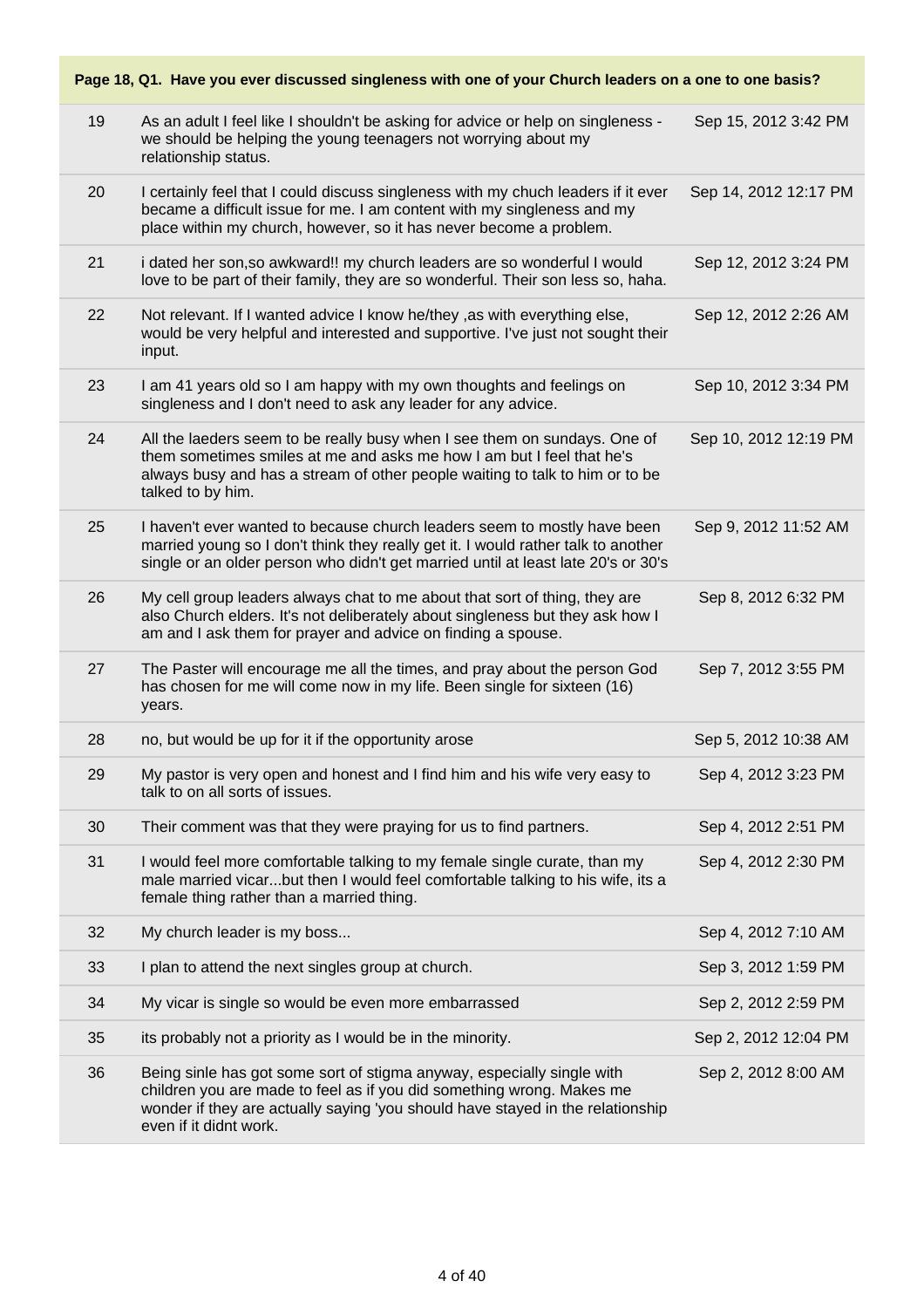| 37 | Not for a while; I would like to                                                                                                                                                                                                                                                                                                                                                                                                                                                                                                                                                                                                                                                                                                                 | Sep 1, 2012 3:08 PM   |
|----|--------------------------------------------------------------------------------------------------------------------------------------------------------------------------------------------------------------------------------------------------------------------------------------------------------------------------------------------------------------------------------------------------------------------------------------------------------------------------------------------------------------------------------------------------------------------------------------------------------------------------------------------------------------------------------------------------------------------------------------------------|-----------------------|
| 38 | They show alot of compassion                                                                                                                                                                                                                                                                                                                                                                                                                                                                                                                                                                                                                                                                                                                     | Sep 1, 2012 2:09 AM   |
| 39 | Have never asked. They're only happy because their little corner of the world<br>is rosy. They usually couldn't care less about lonely, unhappy, neglected<br>people sitting in church pews with their hearts breaking!                                                                                                                                                                                                                                                                                                                                                                                                                                                                                                                          | Aug 31, 2012 8:39 AM  |
| 40 | My singleness is not an issue!                                                                                                                                                                                                                                                                                                                                                                                                                                                                                                                                                                                                                                                                                                                   | Aug 30, 2012 2:14 PM  |
| 41 | Workshops wil be arranged for singles who have been previously married.                                                                                                                                                                                                                                                                                                                                                                                                                                                                                                                                                                                                                                                                          | Aug 30, 2012 11:53 AM |
| 42 | Previous Church in SA, it was ignored                                                                                                                                                                                                                                                                                                                                                                                                                                                                                                                                                                                                                                                                                                            | Aug 30, 2012 2:26 AM  |
| 43 | I don't think the aim of the discussion was singleness, yet the issue of<br>vulnerability came up that I raised, and that I felt applied to other women I<br>knew: need of support and how things are sometimes difficult. Also, my<br>personal request to discuss the issue of homosexuality as the cultural<br>liberties effect very much the bounderies that Christian singles sacrifice so<br>much to keep and are not supported or encouraged by the church. Married<br>people are not bothered or concerned by morals and loose societal sexual<br>morals as much I think as single people. There has never been any<br>discussion led by my church on the issue - very complex issue - of<br>homosexuality and the effects on the church. | Aug 29, 2012 11:52 AM |
| 44 | Just never comes up.                                                                                                                                                                                                                                                                                                                                                                                                                                                                                                                                                                                                                                                                                                                             | Aug 29, 2012 8:44 AM  |
| 45 | I think if I wanted to then I could ask and they would provide the guidance<br>and point the way but it's never been an issue.                                                                                                                                                                                                                                                                                                                                                                                                                                                                                                                                                                                                                   | Aug 28, 2012 4:42 PM  |
| 46 | I know that a couple of the younger men have been counseled by a previous<br>minister, but am not aware of any reason why.                                                                                                                                                                                                                                                                                                                                                                                                                                                                                                                                                                                                                       | Aug 28, 2012 9:51 AM  |
| 47 | and it was not helpful                                                                                                                                                                                                                                                                                                                                                                                                                                                                                                                                                                                                                                                                                                                           | Aug 28, 2012 4:03 AM  |
| 48 | Most church leaders have been married a long time and do not really<br>understand issues facing those in long term singleness                                                                                                                                                                                                                                                                                                                                                                                                                                                                                                                                                                                                                    | Aug 26, 2012 3:57 PM  |
| 49 | no never discussed                                                                                                                                                                                                                                                                                                                                                                                                                                                                                                                                                                                                                                                                                                                               | Aug 26, 2012 11:09 AM |
| 50 | Not useful at all.                                                                                                                                                                                                                                                                                                                                                                                                                                                                                                                                                                                                                                                                                                                               | Aug 26, 2012 3:33 AM  |
| 51 | Get fobbed off by god has a plan for you.                                                                                                                                                                                                                                                                                                                                                                                                                                                                                                                                                                                                                                                                                                        | Aug 26, 2012 1:52 AM  |
| 52 | Never seen it as much or an issue                                                                                                                                                                                                                                                                                                                                                                                                                                                                                                                                                                                                                                                                                                                | Aug 25, 2012 3:27 PM  |
| 53 | I have strong friendship with my Church leaders but dont feel i could talk<br>about singleness.                                                                                                                                                                                                                                                                                                                                                                                                                                                                                                                                                                                                                                                  | Aug 25, 2012 9:22 AM  |
| 54 | The subject of gay people in the church is discussed adinfinitum but effects<br>probably 1% of people who attend church whereas singleness is explored<br>but is much higher represented. Absolutely ridiculous.                                                                                                                                                                                                                                                                                                                                                                                                                                                                                                                                 | Aug 25, 2012 9:02 AM  |
| 55 | I have a very close friendship with my vicar and we discuss everything- I<br>have no secrets!                                                                                                                                                                                                                                                                                                                                                                                                                                                                                                                                                                                                                                                    | Aug 24, 2012 8:22 AM  |
| 56 | My Church leader said that he was aware that my husband had left me, that<br>was a year ago, he has never contacted me since, has not approached me                                                                                                                                                                                                                                                                                                                                                                                                                                                                                                                                                                                              | Aug 24, 2012 4:49 AM  |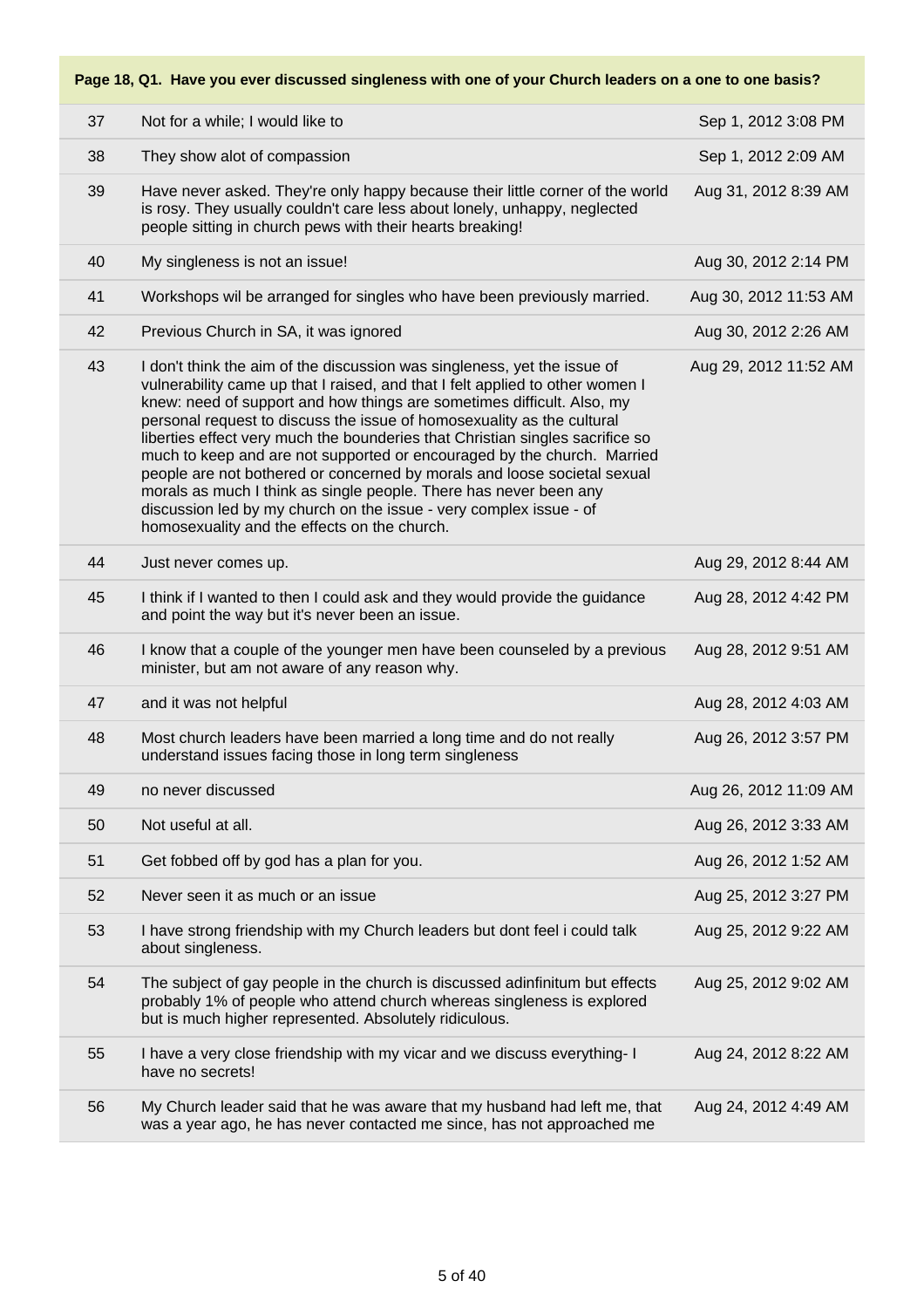when I have been at Church, never made eye contact. Leprosy comes to mind. 57 I know that our minister tackles every single guy on the issue! I talk to the women in the church. The way I feel neglected as a single is more the fact that I am a woman which would make it inappropriate to spend time one on one with the ministers, but the women who are avaialble in the church do not have that level of scriptural knowledge. Aug 23, 2012 9:46 PM 58 This happened largely by accident Aug 23, 2012 2:17 PM 59 only in relation to my job when talking with vicarr and/or line manager about work related events. I am obviouslly more available as I don't have anyone at home. Aug 23, 2012 1:58 AM 60 I'm a Church leader myself but feel that singleness has many advantages. You can engage in all kinds of activities inside and outside the Church without having to consult anyone else or fit in with their wishes. Not every single person wishes they were married or in a relationship. Aug 22, 2012 3:05 PM 61 due to being in the armed forces, I move from church to church at quite a rate, therefore feeling comfortable enough to discuss the ins and outs of my singleness happens rarely, if ever. Aug 22, 2012 7:56 AM 62 I opened up to a priest and broke down Aug 21, 2012 5:10 AM 63 As a female the sad reality is that there are no women in leadership in my church and I am not sure how appropriate it is to discuss the struggles of singleness with married or single men in leadership. Aug 20, 2012 11:30 AM 64 I go to HTB and they are trying to make a massive effort. Aug 19, 2012 10:21 AM 65 Yes, raised it but It caused an awkward silence Aug 18, 2012 1:03 PM 66 Easy for married people to judge - dont care what they think anymore because they've hurt me in the past and made me feel awful about my relationships Aug 17, 2012 3:04 PM 67 The issue doesn't arise on the whole, mostly people gel together very well Aug 17, 2012 5:22 AM 68 only because she was a young females curate who although she was married could sympathise Aug 15, 2012 1:42 PM 69 None of them are approachable or welcoming so I'd never feel comfortable discussing my personal situation with them. They appear very judgemental about divorced people, regardless of the circumstances surrounding the divorce. Aug 13, 2012 6:51 PM 70 Its uncomfortable, wont do it again. Aug 12, 2012 1:37 PM 71 My church leaders are both married men. While they are sensible and approachable in general, I don't want to discuss the issues with a married man. Aug 12, 2012 10:31 AM 72 Not helpful to be told that there is no need to be lonely as God is there to meet our every need. Aug 8, 2012 11:01 AM 73 my father is one of the elders. Aug 7, 2012 8:33 PM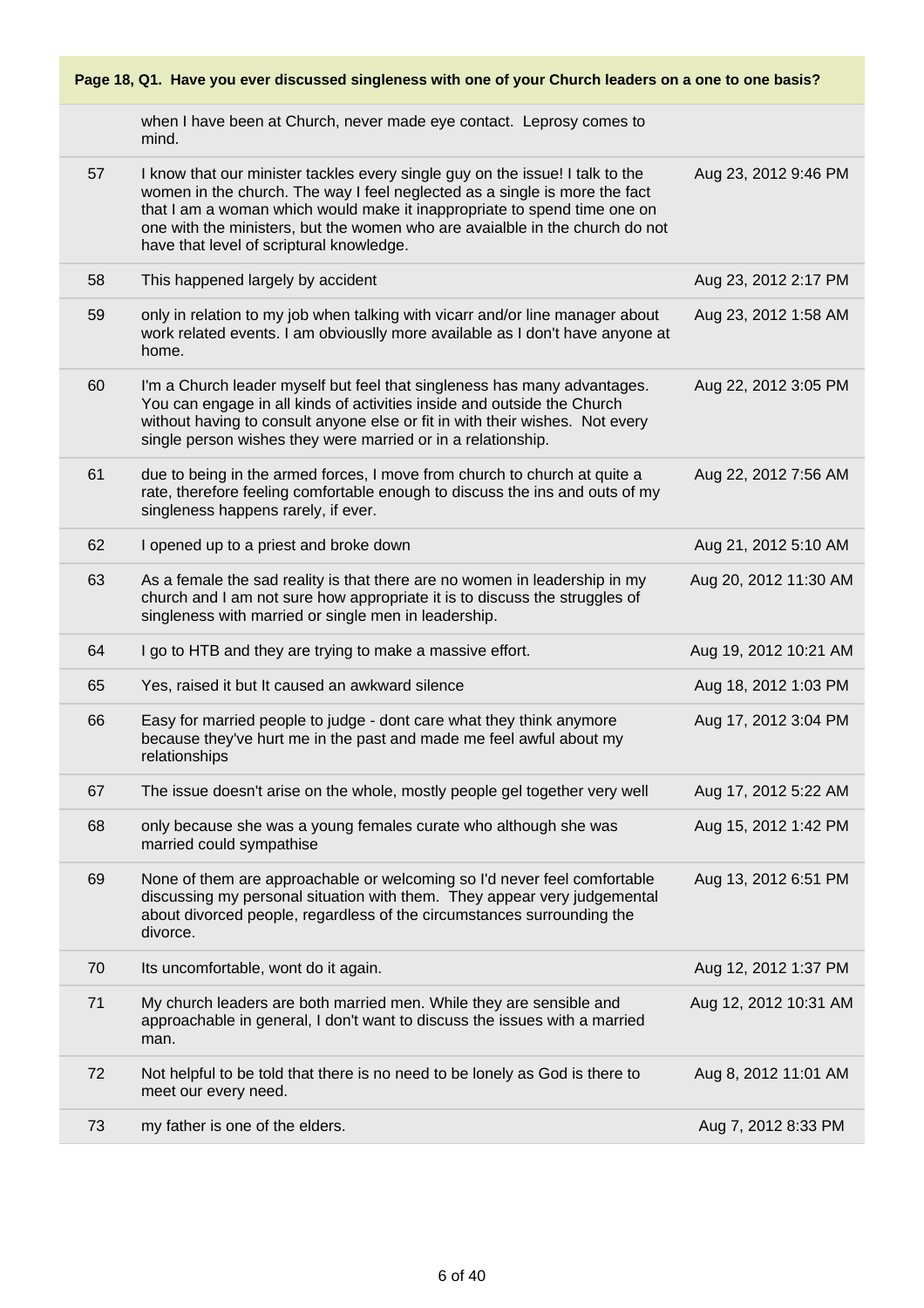| 74 | We talk about it very regularly!                                                                                                                                                                                                                                                                                                                                                                                                                                                                               | Aug 7, 2012 5:33 PM   |
|----|----------------------------------------------------------------------------------------------------------------------------------------------------------------------------------------------------------------------------------------------------------------------------------------------------------------------------------------------------------------------------------------------------------------------------------------------------------------------------------------------------------------|-----------------------|
| 75 | Yes but not anymore, my experience was if you made noise, you were<br>expected to take a lead and set up a ministry about it.                                                                                                                                                                                                                                                                                                                                                                                  | Aug 7, 2012 2:56 PM   |
| 76 | Our leaders have done a lot on marriage, relationships, sex and singleness -<br>but the latter seems very much geared to younger singles, and not to older<br>ones. There isn't much of a social scene and as soon as any of the younger<br>ones get married they weem elevated to a higher status and more important<br>within the church. Bsically they don't know what to do with us! And not sure<br>they want to listen as they don't have the answers! However, there are<br>regular prayers for singles | Aug 6, 2012 2:02 AM   |
| 77 | At this point, I don't feel like there's anything particularly relevant to be<br>discussed. I've learned to be mostly content just to get on with my life, and<br>see what happens.                                                                                                                                                                                                                                                                                                                            | Aug 5, 2012 2:56 PM   |
| 78 | they're all married so they don't care                                                                                                                                                                                                                                                                                                                                                                                                                                                                         | Aug 5, 2012 1:08 PM   |
| 79 | I don't feel the need to, as of yet.                                                                                                                                                                                                                                                                                                                                                                                                                                                                           | Aug 4, 2012 2:54 PM   |
| 80 | Church is good on relationship advice but not on the issue of singleness - it<br>is very rarely mentioned                                                                                                                                                                                                                                                                                                                                                                                                      | Aug 1, 2012 4:04 PM   |
| 81 | I would be embarrassed, where would I start really?                                                                                                                                                                                                                                                                                                                                                                                                                                                            | Jul 31, 2012 9:56 AM  |
| 82 | Don't feel they have any understanding having been happily married for<br>decades                                                                                                                                                                                                                                                                                                                                                                                                                              | Jul 31, 2012 4:15 AM  |
| 83 | Find though my reletionship just fissal out so quickly i give up talking about it.                                                                                                                                                                                                                                                                                                                                                                                                                             | Jul 30, 2012 4:32 PM  |
| 84 | Not yet, I pulled away for a while. Strong enough know and re attending, with<br>the intention to definately discuss with Leadership.                                                                                                                                                                                                                                                                                                                                                                          | Jul 30, 2012 1:29 PM  |
| 85 | Have never wanted to is not true where is the I have not considered that I<br>should broach the subject until now.                                                                                                                                                                                                                                                                                                                                                                                             | Jul 30, 2012 12:52 PM |
| 86 | It's not something easy to talk about and actually, I'm a bit afraid of receiving<br>advice that might take me outside my comfort zone. So, haven't so far<br>wanted to discuss either with anyone in the church or outside.                                                                                                                                                                                                                                                                                   | Jul 30, 2012 6:24 AM  |
| 87 | Have no permanent minister and other leaders are not interested                                                                                                                                                                                                                                                                                                                                                                                                                                                | Jul 29, 2012 8:16 AM  |
| 88 | No point with no permanent minister/leader and very small congregation                                                                                                                                                                                                                                                                                                                                                                                                                                         | Jul 29, 2012 2:09 AM  |
| 89 | For a sermon one of them did on singleness                                                                                                                                                                                                                                                                                                                                                                                                                                                                     | Jul 28, 2012 11:10 AM |
| 90 | Church leaders are often well meaning, but fail to realise how demanding life<br>and parenting can be. whilst they cannot promote an unbiblical lifestyle: that<br>is the reality that many live. We do not need any more instructions or rules<br>only unconditional love and understanding.                                                                                                                                                                                                                  | Jul 27, 2012 6:20 AM  |
| 91 | Discussion with prayer partner (aged in late 70s!)                                                                                                                                                                                                                                                                                                                                                                                                                                                             | Jul 26, 2012 2:10 AM  |
| 92 | We ran a young adults group and singleness and marriage was a topic<br>brought up and discussed a lot.                                                                                                                                                                                                                                                                                                                                                                                                         | Jul 24, 2012 1:18 PM  |
| 93 | It is actually some of the church mums who have been there that give the                                                                                                                                                                                                                                                                                                                                                                                                                                       | Jul 22, 2012 2:26 AM  |
|    |                                                                                                                                                                                                                                                                                                                                                                                                                                                                                                                |                       |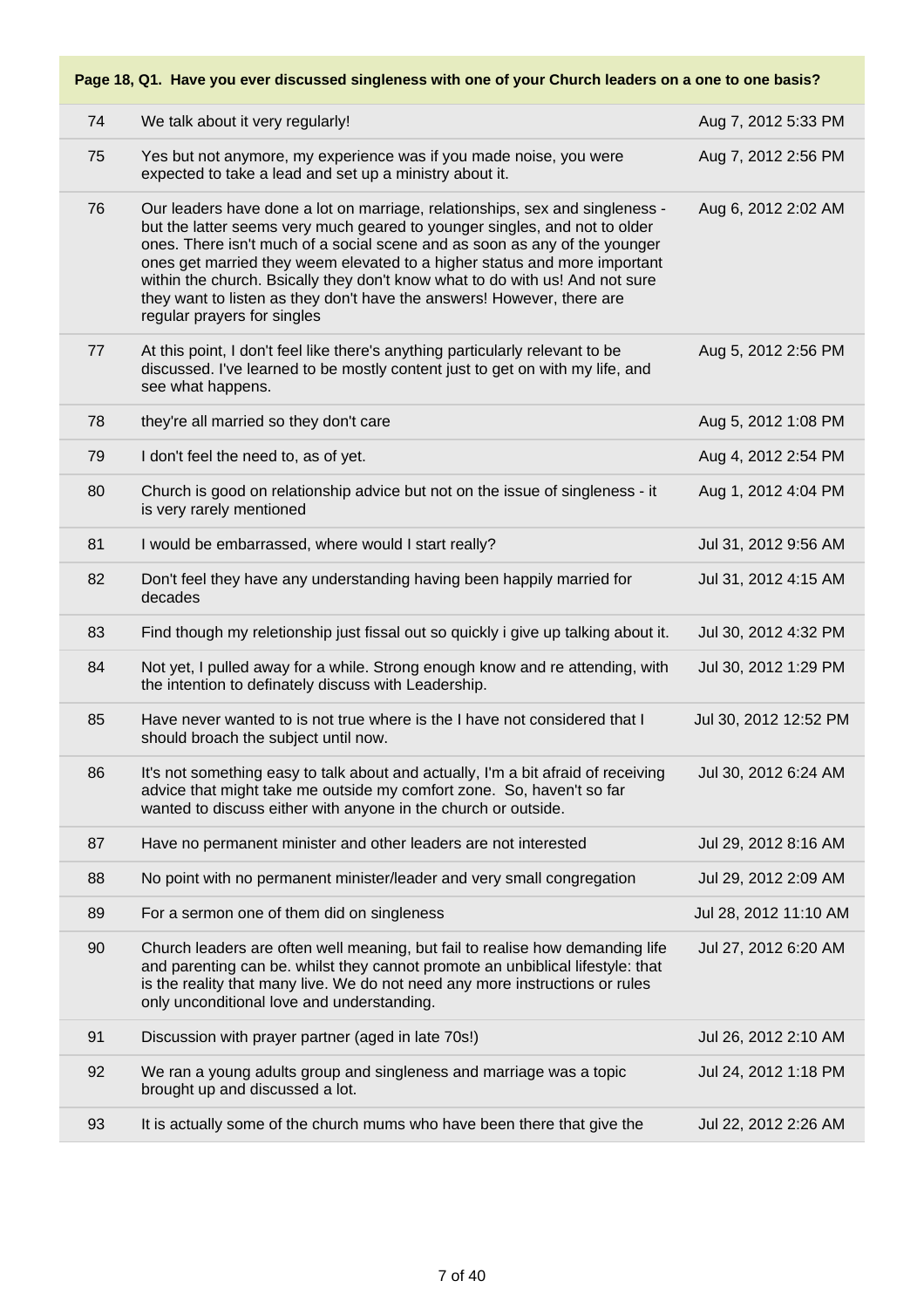|     | best advice and offer to pray with you as oppsed to the 'leaders'. Need to get<br>yourself a good spiritual mentor.                                                                                                                                                                                                                                                                                                                                                                                                                                                                                   |                       |
|-----|-------------------------------------------------------------------------------------------------------------------------------------------------------------------------------------------------------------------------------------------------------------------------------------------------------------------------------------------------------------------------------------------------------------------------------------------------------------------------------------------------------------------------------------------------------------------------------------------------------|-----------------------|
| 94  | I feel that isnt looked on favourably.                                                                                                                                                                                                                                                                                                                                                                                                                                                                                                                                                                | Jul 21, 2012 4:20 AM  |
| 95  | They do not tell me what to do but provide me with discerning advice -<br>usually telling me to sort it out with God!! But not in a dismissive way. They<br>know I need to trust Him more and lean not on man's understanding                                                                                                                                                                                                                                                                                                                                                                         | Jul 20, 2012 3:15 PM  |
| 96  | My church leaders have been married for a long time, so do not really know<br>what it's like to be single today, especially as a 40 year old woman working<br>full time with little time or opportunity to meet other single people/ men.                                                                                                                                                                                                                                                                                                                                                             | Jul 20, 2012 4:06 AM  |
| 97  | Why is it such a big thing? I don't find it an issue and wish others didn't! I<br>think its very immature to. I take the view that if we are trusting God in every<br>area of our lives if he has got a partner for us we will meet that partner as<br>God will engineer the circumstances and we won't have to do a thing except<br>seek first His kingdom.                                                                                                                                                                                                                                          | Jul 20, 2012 3:31 AM  |
| 98  | It doesn't even come onto their radar.                                                                                                                                                                                                                                                                                                                                                                                                                                                                                                                                                                | Jul 19, 2012 1:26 PM  |
| 99  | They tend to throw excuses back at me, or have no concept of where I'm<br>coming from                                                                                                                                                                                                                                                                                                                                                                                                                                                                                                                 | Jul 19, 2012 5:47 AM  |
| 100 | can talk about anything to anyone                                                                                                                                                                                                                                                                                                                                                                                                                                                                                                                                                                     | Jul 18, 2012 2:05 PM  |
| 101 | None of these answers is correct for me. I have not discussed singleness<br>with one of the church leaders on a one to one basis, but this was not<br>because I did not want to, nor because I didn't feel confident to ask. The real<br>reason I have not discussed it is because I doubt they could help me very<br>much. All the ministers I know are married, so what exactly would they know<br>about being single?                                                                                                                                                                              | Jul 18, 2012 9:33 AM  |
| 102 | no                                                                                                                                                                                                                                                                                                                                                                                                                                                                                                                                                                                                    | Jul 17, 2012 12:49 PM |
| 103 | Church leaders find it difficult to give advice about relationships and they are<br>more concerned about sexual activity                                                                                                                                                                                                                                                                                                                                                                                                                                                                              | Jul 17, 2012 10:07 AM |
| 104 | Members of the church leadership are also my friends                                                                                                                                                                                                                                                                                                                                                                                                                                                                                                                                                  | Jul 17, 2012 5:07 AM  |
| 105 | This is the closest answer, but not exactly, as it's not a matter of being<br>confident or not to ask but simply not having the opportunity.                                                                                                                                                                                                                                                                                                                                                                                                                                                          | Jul 16, 2012 5:38 PM  |
| 106 | Church leaders (even younger ones- under 40) don't show in my experience<br>any interest in addressing the issues of single adults within the community. It<br>is like a taboo subject. I also think they have no experience and therefore<br>very little genuine empathy or care. However, if they are interested in<br>strategically improving the health of the church they should, I believe, take a<br>real interest in this issue. I would therefore very much like to speak with my<br>church leaders about this question, but I am reluctant to because I personally<br>feel they don't care. | Jul 16, 2012 4:56 PM  |
| 107 | only briefly - church leader is my uncle! but i have wanted to ask for prayer<br>for singleness / relationship but felt embarrassed                                                                                                                                                                                                                                                                                                                                                                                                                                                                   | Jul 16, 2012 2:23 PM  |
| 108 | ive had many conversations with many people at random momment that are<br>in my opinion god guided resulting in prayer, support and possitive                                                                                                                                                                                                                                                                                                                                                                                                                                                         | Jul 16, 2012 11:00 AM |

reinforcement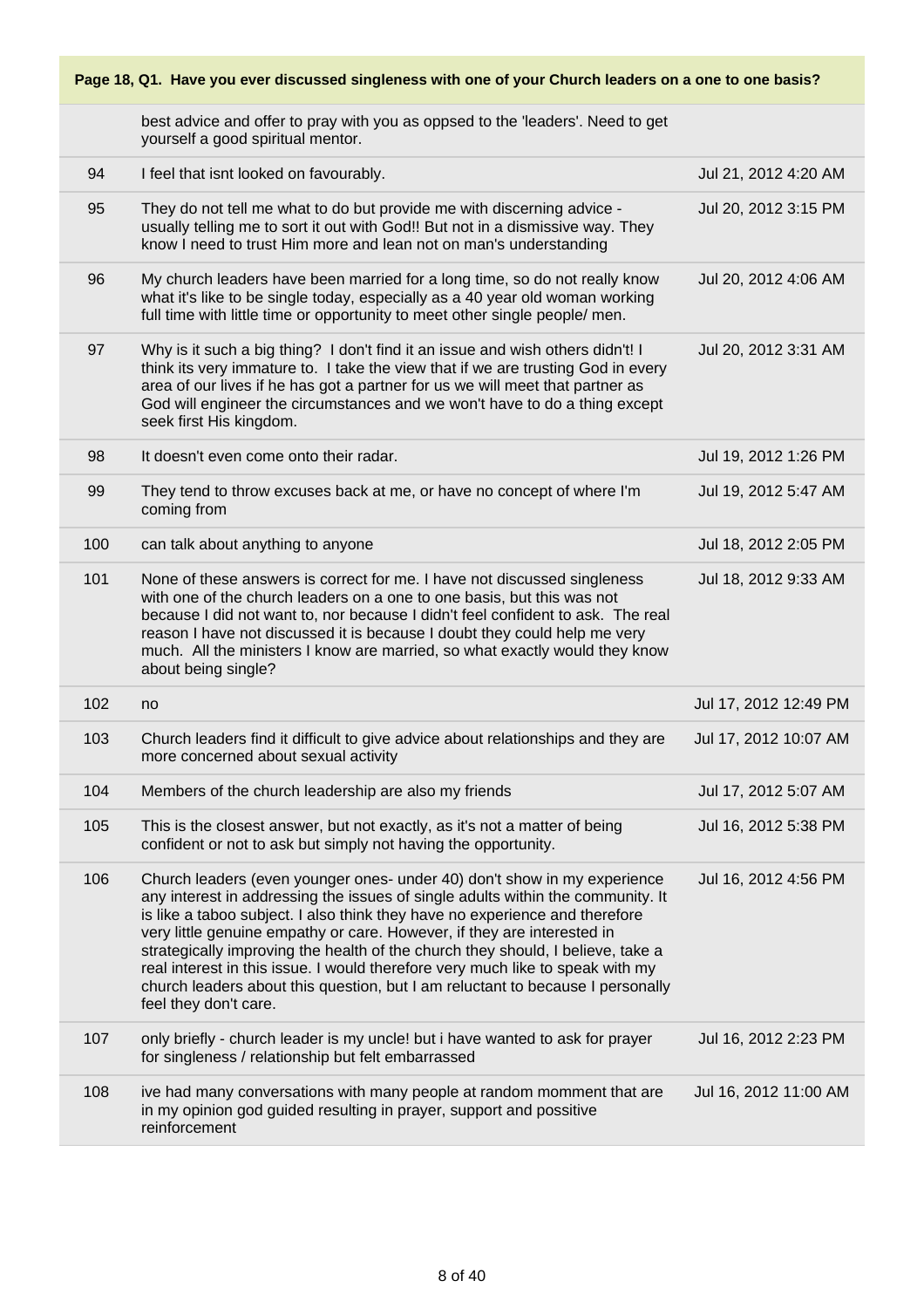| 109 | haven't been at the church long enough.                                                                                                                                                                                                               | Jul 16, 2012 10:09 AM |
|-----|-------------------------------------------------------------------------------------------------------------------------------------------------------------------------------------------------------------------------------------------------------|-----------------------|
| 110 | Have kind of mentioned it at times                                                                                                                                                                                                                    | Jul 14, 2012 12:24 PM |
| 111 | Not an easy thing to talk about. I do have family that I would discuss with<br>however some non-christian family members do not understand.                                                                                                           | Jul 14, 2012 4:13 AM  |
| 112 | A long time ago! I'm still single. They don't seem to know what to suggest to<br>single people in the church.                                                                                                                                         | Jul 13, 2012 1:24 PM  |
| 113 | They are more interested in the youth and families and the ethnic groups we<br>have                                                                                                                                                                   | Jul 13, 2012 12:35 PM |
| 114 | Yes as part of a conversation                                                                                                                                                                                                                         | Jul 13, 2012 12:21 PM |
| 115 | no                                                                                                                                                                                                                                                    | Jul 13, 2012 11:39 AM |
| 116 | With a female pastor who is also single                                                                                                                                                                                                               | Jul 13, 2012 7:08 AM  |
| 117 | As my pastor is married he doesn't seem to understand the loneliness some<br>of us feel being single.                                                                                                                                                 | Jul 13, 2012 6:01 AM  |
| 118 | They just try to be groundlessly positive that you might find a partner                                                                                                                                                                               | Jul 12, 2012 1:32 PM  |
| 119 | They are aware that singleness is an issue for a handful of people like myself<br>but don't seem to know what to do to support us                                                                                                                     | Jul 12, 2012 12:06 PM |
| 120 | please see my previous comments                                                                                                                                                                                                                       | Jul 12, 2012 8:58 AM  |
| 121 | Too focused on teaching about unity & not great at applying theology but<br>love lecturing it                                                                                                                                                         | Jul 11, 2012 3:15 PM  |
| 122 | Discussed, my situation with a deacon and his wife, who understood as<br>much as they were able, the people who really understand are the ones who<br>are in the same situation.                                                                      | Jul 11, 2012 2:05 PM  |
| 123 | Listened                                                                                                                                                                                                                                              | Jul 11, 2012 11:14 AM |
| 124 | Only one member of my church has made me feel a threat as a single<br>woman to other couples, very hurtful.                                                                                                                                           | Jul 10, 2012 5:58 PM  |
| 125 | My church leader is very supportive of single people and helping them with<br>relationships.                                                                                                                                                          | Jul 10, 2012 1:25 PM  |
| 126 | I asked my leader to keep a look out for 1 worthy man as he goes off<br>preaching around the country this summerhe said he doesn't get into<br>match making. Whats a girl to do??                                                                     | Jul 10, 2012 11:33 AM |
| 127 | i dont like being stigmatised of my issues                                                                                                                                                                                                            | Jul 10, 2012 9:18 AM  |
| 128 | no not good enough friendship/relationship with leaders, ostracised                                                                                                                                                                                   | Jul 9, 2012 2:39 PM   |
| 129 | They just don't understand, or don't want to understand that hope deferred<br>makes the heart grow sick. We all have needs even the Apostle Paul<br>recognised this, the leadership often simply ignore the problem and hope<br>that it will go away. | Jul 9, 2012 3:27 AM   |
| 130 | Yes, but only in passing, on a social visit. There was no real understanding                                                                                                                                                                          | Jul 9, 2012 3:20 AM   |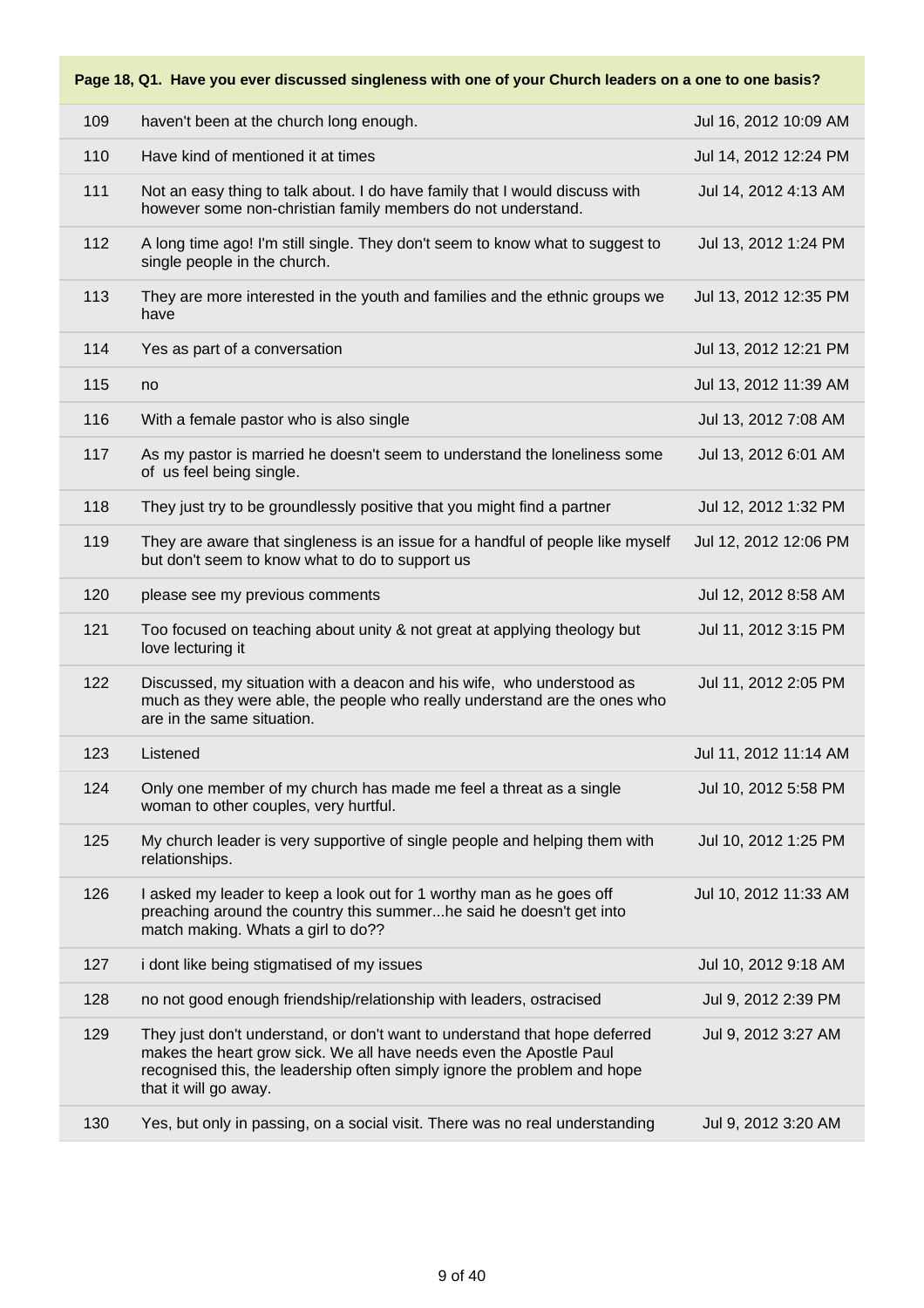| Page 18, Q1. Have you ever discussed singleness with one of your Church leaders on a one to one basis? |                                                                                                                                                                                                                                                                                                                                                                                                                                                                                                           |                      |  |
|--------------------------------------------------------------------------------------------------------|-----------------------------------------------------------------------------------------------------------------------------------------------------------------------------------------------------------------------------------------------------------------------------------------------------------------------------------------------------------------------------------------------------------------------------------------------------------------------------------------------------------|----------------------|--|
|                                                                                                        | on the part of either the pastor or assistant pastor (separate occasions),<br>understandably.                                                                                                                                                                                                                                                                                                                                                                                                             |                      |  |
| 131                                                                                                    | I asked if I meet a none christian gentalman would they let us get married in<br>are church. I was told they would talk to me of being unevenly yoked has it<br>says in the bible. If the man I wonted to marrie had christian values and I<br>loved him they would marrie us. I was a little shocked has they preach to be<br>evenly yoked all th time.                                                                                                                                                  | Jul 8, 2012 2:54 PM  |  |
| 132                                                                                                    | When i was ready i talked it all through                                                                                                                                                                                                                                                                                                                                                                                                                                                                  | Jul 6, 2012 3:53 PM  |  |
| 133                                                                                                    | One Elder who was close to me left a few years ago and although the<br>current Pastor is very friendly and warm, I don't sense the desire to 'know all<br>about me'.                                                                                                                                                                                                                                                                                                                                      | Jul 6, 2012 3:25 PM  |  |
| 134                                                                                                    | my feeling is that there is a view that singleness and finding someone is<br>something everyone needs to resolve themselves.                                                                                                                                                                                                                                                                                                                                                                              | Jul 6, 2012 2:31 AM  |  |
| 135                                                                                                    | they seemed uncomfortable and said they would 'pray' about it                                                                                                                                                                                                                                                                                                                                                                                                                                             | Jul 6, 2012 12:37 AM |  |
| 136                                                                                                    | Being a single in my view is a state of personal confidence. Sure it is more<br>difficult for older singletons because society as a whole does not provide any<br>suitable source of entertainment for the older singleton can meet others of<br>their status.                                                                                                                                                                                                                                            | Jul 5, 2012 3:42 AM  |  |
| 137                                                                                                    | A new curate once preached how great it was that our church had so many<br>couples committed to each other - made me feel great! I once passed<br>comment to the vicar that I found it difficult to join in certain activities (swim,<br>christmas parties etc) because I went to them on my own and that they are<br>so family centred I was told that I shouldn't because we are a family together.<br>I don't think they really understand because it's not a situation they can<br>actully relate to. | Jul 4, 2012 12:04 PM |  |
| 138                                                                                                    | My large church set up a course on relationships to support the 20s and 30s<br>manage. I was at the time in my 40s; I felt overlooked but understood they<br>had to tackle the greatest area of need.                                                                                                                                                                                                                                                                                                     | Jul 4, 2012 9:19 AM  |  |
| 139                                                                                                    | i feel free to share the issues i face as a single with my prayer partner and in<br>my house group                                                                                                                                                                                                                                                                                                                                                                                                        | Jul 3, 2012 3:08 PM  |  |
| 140                                                                                                    | Its all good and well for people to give advice on singleness, such as<br>orignally in the new testament it was considered better to be single as then<br>you were free to follow Christ and be a missionary spreading the Good<br>News, however I feel this means little, when coming only from people who<br>are married.                                                                                                                                                                               | Jul 3, 2012 2:42 PM  |  |
| 141                                                                                                    | Both yesses, at different times.                                                                                                                                                                                                                                                                                                                                                                                                                                                                          | Jul 3, 2012 12:45 PM |  |
| 142                                                                                                    | Both at my request and at their instigation but not always sure they really<br>know how to help. Virtually all leaders in our church are married.                                                                                                                                                                                                                                                                                                                                                         | Jul 3, 2012 11:58 AM |  |
| 143                                                                                                    | They are not people who I can relate to so I don't discuss matters with them.<br>They don't appear to have any understanding of this situation.                                                                                                                                                                                                                                                                                                                                                           | Jul 3, 2012 10:17 AM |  |
| 144                                                                                                    | I think it as in all relationships that people approach people they know and<br>trust. As amemebr of congregation and a Christian leader, people do come<br>to talk to me about relationship issues which they would not if I was<br>unapproachable.                                                                                                                                                                                                                                                      | Jul 3, 2012 10:09 AM |  |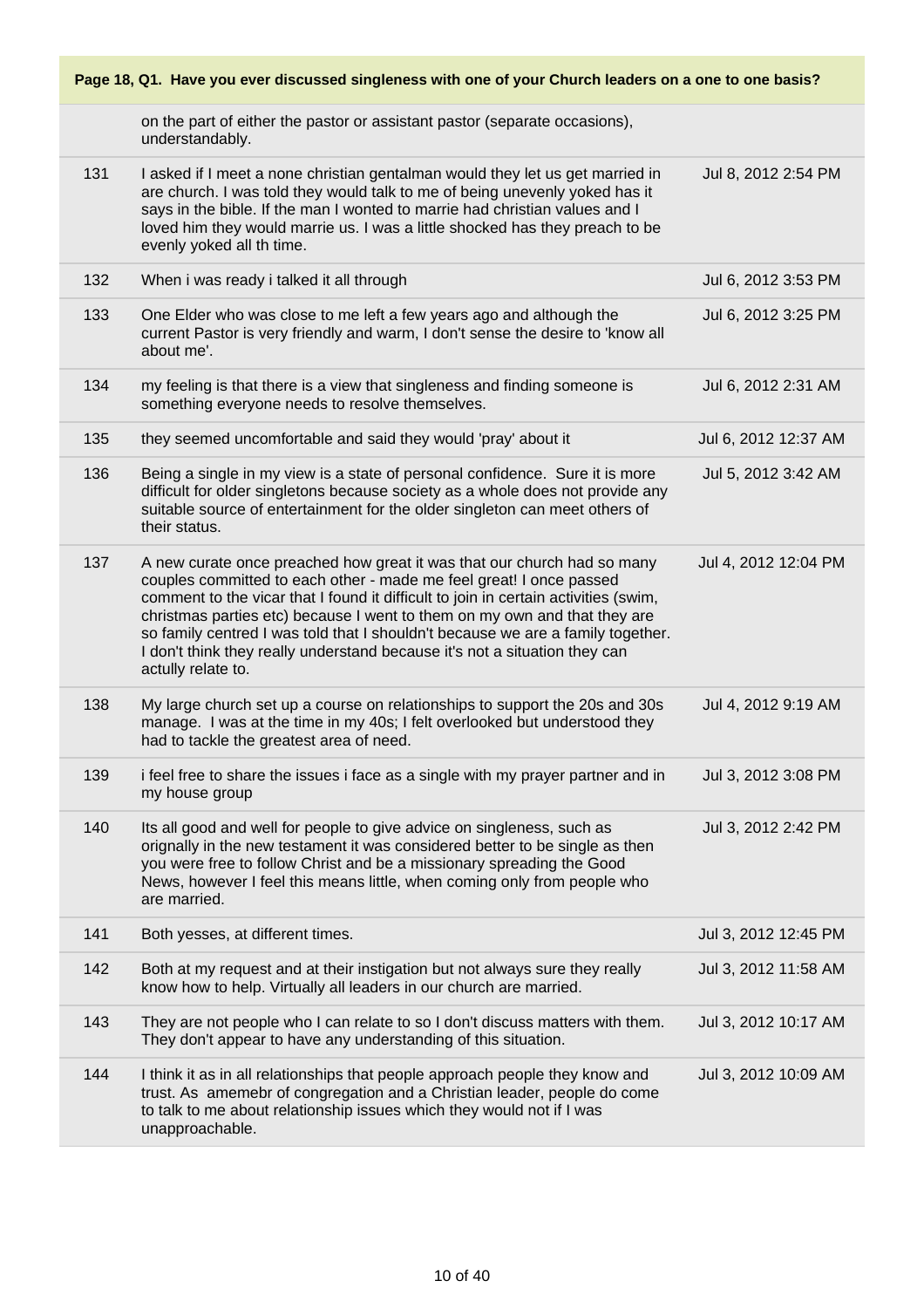| Page 18, Q1. Have you ever discussed singleness with one of your Church leaders on a one to one basis? |                                                                                                                                                                                                                                                                                                                                                                                                                                                                                                                                                                                                                                                                                                                                                                 |                      |  |
|--------------------------------------------------------------------------------------------------------|-----------------------------------------------------------------------------------------------------------------------------------------------------------------------------------------------------------------------------------------------------------------------------------------------------------------------------------------------------------------------------------------------------------------------------------------------------------------------------------------------------------------------------------------------------------------------------------------------------------------------------------------------------------------------------------------------------------------------------------------------------------------|----------------------|--|
| 145                                                                                                    | Find that some can be sympathetic, others just recommend that you find<br>your fulfilment in Jesus as a single person, not very helpful really.                                                                                                                                                                                                                                                                                                                                                                                                                                                                                                                                                                                                                 | Jul 3, 2012 9:04 AM  |  |
| 146                                                                                                    | I have had 2 "home visits" from Captain Emma, when I was off after 2<br>operations, and we talked about all sorts of things, but not my singleness,<br>because it's not an issue for me I know that of God's plan is for me to have<br>a life partner, that will happen in his time - if He doesn't, that's cool too - I'm<br>in a relationship with God and any man that appears will have to be so too!!!                                                                                                                                                                                                                                                                                                                                                     | Jul 3, 2012 8:13 AM  |  |
| 147                                                                                                    | My experience of Singles groups in churches is that do not seem to keep<br>going We hear that they are going to start if people are interested, but<br>nothing happens! Not sure why                                                                                                                                                                                                                                                                                                                                                                                                                                                                                                                                                                            | Jul 3, 2012 4:06 AM  |  |
| 148                                                                                                    | whenever I have spoken to a church leader (or wife) they have always been<br>very positive that someone like me was bound to attract a man. This raises<br>my hopes - which are so often dashed.                                                                                                                                                                                                                                                                                                                                                                                                                                                                                                                                                                | Jul 3, 2012 3:50 AM  |  |
| 149                                                                                                    | it was not to one of my elders. but i was dismised                                                                                                                                                                                                                                                                                                                                                                                                                                                                                                                                                                                                                                                                                                              | Jul 3, 2012 3:24 AM  |  |
| 150                                                                                                    | I had a frank discussion with an elderly canon. He absolutely could not<br>understand me as a modern woman and suggested I go into nursing and<br>intimated that I keep quiet about the problems I was facing.                                                                                                                                                                                                                                                                                                                                                                                                                                                                                                                                                  | Jul 3, 2012 1:36 AM  |  |
| 151                                                                                                    | He was honest to admit that singleness (and the search for a partner), had<br>never been an issue for him.                                                                                                                                                                                                                                                                                                                                                                                                                                                                                                                                                                                                                                                      | Jul 2, 2012 11:24 PM |  |
| 152                                                                                                    | one of my previous pastors who had been divorced and then remarried was<br>very helpful and supportive to me when I was widowed 2 years ago and<br>visited me regularly for support. This was unusual - on the whole most<br>churches dont know how to address it and at best would be helping you to<br>cope rather than suggesting that there are any alternatives for the future.<br>Alot of Christians view Christian dating websites or often any relationship<br>developments particularly for divorced people with caution at best and<br>opposition at worst. Whilst they do have grounds to advise caution from my<br>experience their advice is rarely constructive but tends to be of the 'grin and<br>bear it' or rather pray and bear it approach! | Jul 2, 2012 10:58 PM |  |
| 153                                                                                                    | I think it's hard for those who are married and perhaps also have children<br>and lead a busy life to understand the alone-ness of singles.                                                                                                                                                                                                                                                                                                                                                                                                                                                                                                                                                                                                                     | Jul 2, 2012 5:50 PM  |  |
| 154                                                                                                    | The first time I brought it up in a former Church I was told I needed to fix<br>myself up, dress well, go out more etc I was in a Church of about 300<br>people, leading youth and ushering for large gospel events!!!! 15 years on,<br>no change                                                                                                                                                                                                                                                                                                                                                                                                                                                                                                               | Jul 2, 2012 3:02 PM  |  |
| 155                                                                                                    | I have found them to be good listeners who have prayed with and for me, but<br>I felt it was up to me to be meeting other Christian singles.                                                                                                                                                                                                                                                                                                                                                                                                                                                                                                                                                                                                                    | Jul 2, 2012 2:58 PM  |  |
| 156                                                                                                    | the leaders are under skilled and refuse to acknowledge any need to be<br>trained. They believe they are called and equip by God only and not<br>answerable to mankind.                                                                                                                                                                                                                                                                                                                                                                                                                                                                                                                                                                                         | Jul 2, 2012 2:15 PM  |  |
| 157                                                                                                    | I was not placed in a housegroup divided into 'young marrieds' 'young<br>families' 'older families' as there was only one other single person we were<br>not placed. When challenging the 'pastor' where should I go - he said<br>'anywhere you like' without discussing the matter further. When I later<br>resigned my membership (but still staying at the church) I suggested the<br>church consider their approach to singles. Suffice as to say now that I rarely                                                                                                                                                                                                                                                                                         | Jul 2, 2012 2:07 PM  |  |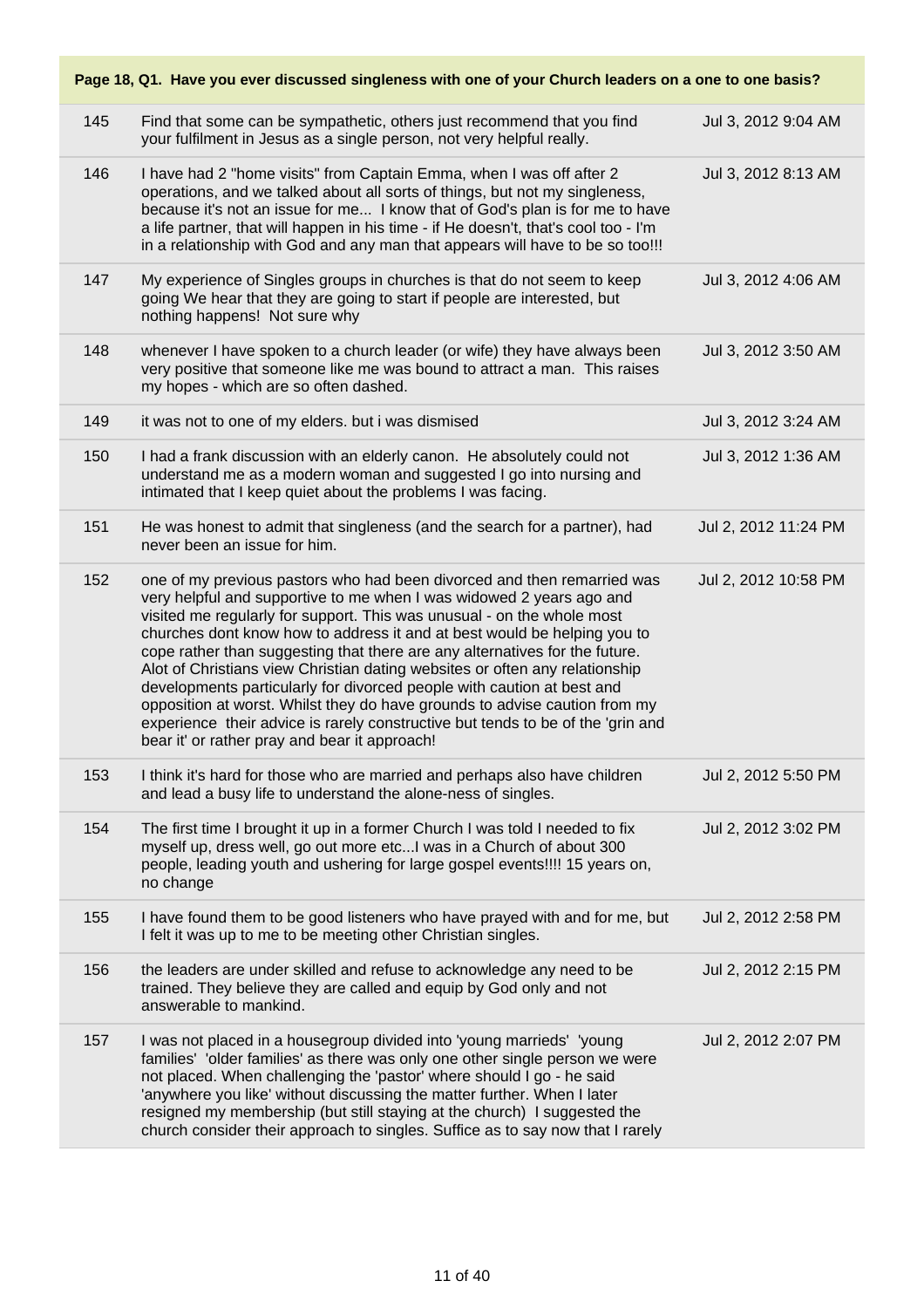|     | go I have never had one call from the elders / pastor                                                                                                                                                                                                                                                                                                                                                                                                                         |                      |
|-----|-------------------------------------------------------------------------------------------------------------------------------------------------------------------------------------------------------------------------------------------------------------------------------------------------------------------------------------------------------------------------------------------------------------------------------------------------------------------------------|----------------------|
| 158 | when a priest is a married (25yrs $+$ ) senior man I dont see how he can be<br>any authority on singles and romance                                                                                                                                                                                                                                                                                                                                                           | Jul 2, 2012 2:01 PM  |
| 159 | I've e mailed one of the clergy re singleness. He also read 'A Desire to<br>Belong' at my request.                                                                                                                                                                                                                                                                                                                                                                            | Jul 2, 2012 1:53 PM  |
| 160 | answers didn't come from discussion but it helped to talk                                                                                                                                                                                                                                                                                                                                                                                                                     | Jul 2, 2012 1:43 PM  |
| 161 | More related to single parent issues, crisis situations would feel ok<br>discussing singleness but would usually take initiative to bring up.                                                                                                                                                                                                                                                                                                                                 | Jul 2, 2012 1:33 PM  |
| 162 | nothing resulted from it!                                                                                                                                                                                                                                                                                                                                                                                                                                                     | Jul 2, 2012 1:22 PM  |
| 163 | all leaders are married and a lot older, within the church generally there are<br>few peers for me to talk to, i want other singles my own age to talk to or<br>married peers to talk to                                                                                                                                                                                                                                                                                      | Jul 2, 2012 1:08 PM  |
| 164 | As previously said in leading a singles event at our church with my Vicar                                                                                                                                                                                                                                                                                                                                                                                                     | Jul 2, 2012 12:45 PM |
| 165 | They were sympathetic, particularly when I said it affected my attendance at<br>church, but couldn't offer any practical advice in dealing with ity.                                                                                                                                                                                                                                                                                                                          | Jul 2, 2012 12:41 PM |
| 166 | This is an issue I have worked with mainly on my own through resources or<br>friends in a similar situation. I have never found it particularly well<br>understood/broached by 'the church' in general. I also feel it would be helpful<br>for the whole congregation to look at the issue as people often don't realise<br>how they could be more helpful in their approach - like inviting someone for<br>lunc, not saying 'I'm sure God has someone lined up for you' etc. | Jul 2, 2012 12:37 PM |
| 167 | One of my elders regularly asks me how I am, being genuinely interested.<br>Now that I am seeing someone he has been supportive, and certainly not<br>censorious.                                                                                                                                                                                                                                                                                                             | Jul 2, 2012 12:35 PM |
| 168 | but nothing has come of it                                                                                                                                                                                                                                                                                                                                                                                                                                                    | Jul 2, 2012 12:29 PM |
| 169 | Just seems they hear but don't listen                                                                                                                                                                                                                                                                                                                                                                                                                                         | Jul 2, 2012 12:10 PM |
| 170 | I have spoken to my Pastors and expressed my wish to get married when<br>the time is right and I meet someone I feel is right for me. He prayed for me<br>and I know he stands with me in asking God to make it happen.                                                                                                                                                                                                                                                       | Jul 2, 2012 12:04 PM |
| 171 | Pastoral advice would certainly be there on request, but singleness isn't an<br>issue that I think would be presented to the congregation in a talk                                                                                                                                                                                                                                                                                                                           | Jul 2, 2012 11:40 AM |
| 172 | Tried to set up "social" regular events for anyone to join in (obviously<br>including singles and families) as there must be other lonely people in<br>Baptist Church but was told that wasn't the role of the Church, and had to be<br>done through Small Groups (ie "homegroups")!!!                                                                                                                                                                                        | Jul 2, 2012 11:02 AM |
| 173 | It is always good to be able to relate to one of the elders who has gone<br>through similar experience. None of us can know all things.                                                                                                                                                                                                                                                                                                                                       | Jul 2, 2012 10:47 AM |
| 174 | Didn't feel supported when tried to start a local singles grouip in Methodist<br>circuit                                                                                                                                                                                                                                                                                                                                                                                      | Jul 2, 2012 10:38 AM |
| 175 | work in progress! I have shared a book 'Desire to belong' and Im awaiting                                                                                                                                                                                                                                                                                                                                                                                                     | Jul 1, 2012 2:33 PM  |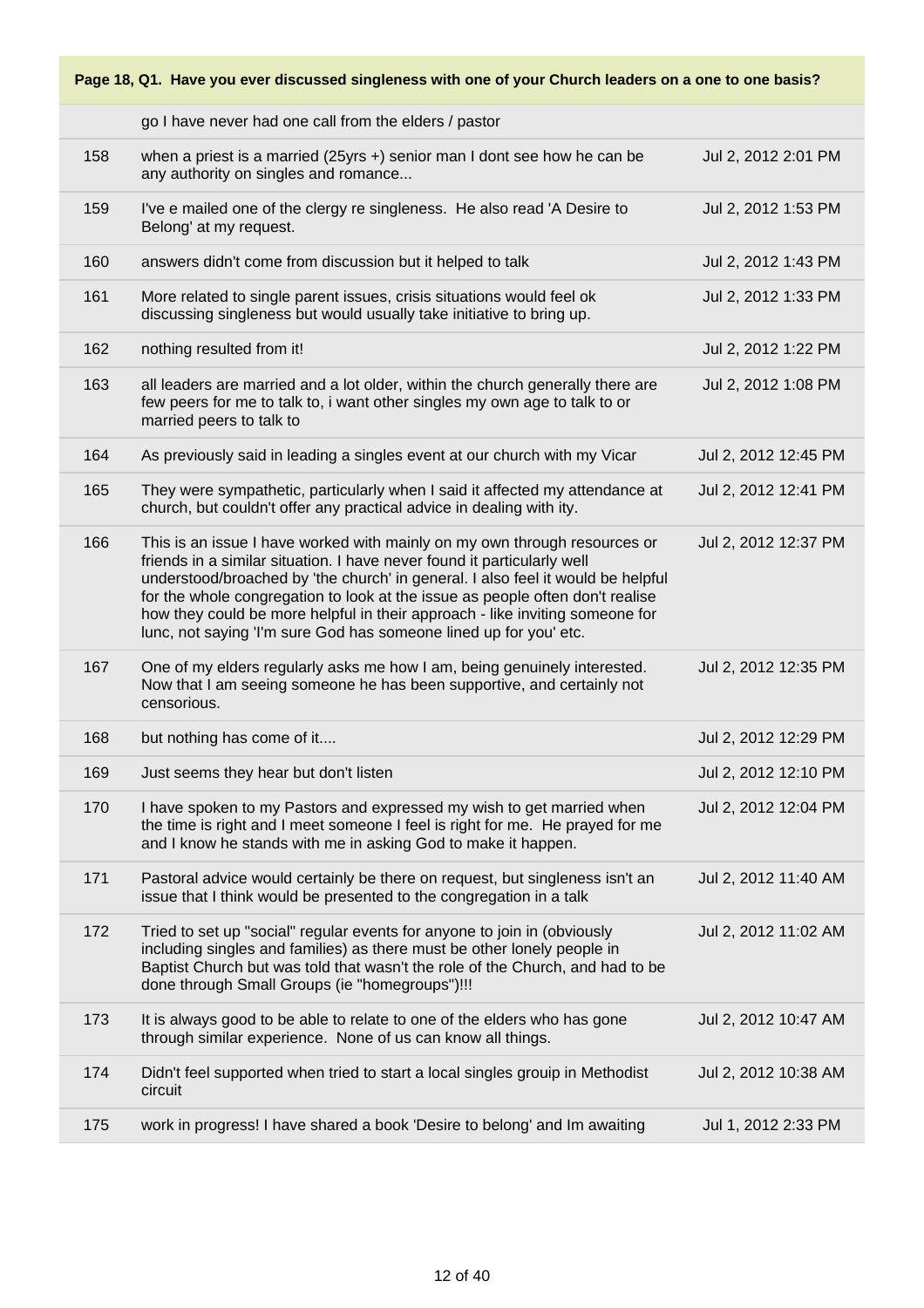|     | feedback and thoughts.                                                                                                                                                                                                                                                                                                                                                                                                                                                                                                                                                                                                                                                                                       |                       |
|-----|--------------------------------------------------------------------------------------------------------------------------------------------------------------------------------------------------------------------------------------------------------------------------------------------------------------------------------------------------------------------------------------------------------------------------------------------------------------------------------------------------------------------------------------------------------------------------------------------------------------------------------------------------------------------------------------------------------------|-----------------------|
| 176 | I found a Pastor with whom I could relate to honestly and openly and<br>recieved some good advice even though occasionally still demonstartaing<br>that the church is slow to eveolve of matters of modern day singleness                                                                                                                                                                                                                                                                                                                                                                                                                                                                                    | Jun 30, 2012 2:31 PM  |
| 177 | But most are married and seem to have the perfect relationship. They do not<br>seem to understand about been single.                                                                                                                                                                                                                                                                                                                                                                                                                                                                                                                                                                                         | Jun 30, 2012 5:08 AM  |
| 178 | Advice is usually based on condemnation and what is appropriate for a<br>single male/ female Christian to do and not do, e.g. freely talking to the<br>opposite sex, not finding people on the internet, not dating but getting to<br>know someone as a brother in Christ and then marriage.                                                                                                                                                                                                                                                                                                                                                                                                                 | Jun 30, 2012 4:53 AM  |
| 179 | this has reminded me that I should talk with one of them!!                                                                                                                                                                                                                                                                                                                                                                                                                                                                                                                                                                                                                                                   | Jun 29, 2012 12:24 PM |
| 180 | I have been laughed at.                                                                                                                                                                                                                                                                                                                                                                                                                                                                                                                                                                                                                                                                                      | Jun 29, 2012 3:15 AM  |
| 181 | The situation has not arisen for me to need to speak to my leaders about<br>singleness but I wouldn't hesitate if I needed to discuss the issues.                                                                                                                                                                                                                                                                                                                                                                                                                                                                                                                                                            | Jun 28, 2012 2:38 PM  |
| 182 | What I love is that sermons stick to the Bible and are a message for the<br>whole church, but if I need advice/pastoral care I am able to go to a number<br>of wiser Christians and be very open with them, and because they know me<br>they can tailor the advice to me. This can only happen in a small to medium<br>size church I guess, but the main thing is the members are all upward<br>looking which keeps them outward, not inward looking!!                                                                                                                                                                                                                                                       | Jun 28, 2012 9:45 AM  |
| 183 | My Church leader is interested and open to discuss many things including<br>singleness. However, I am the only single in our small church.                                                                                                                                                                                                                                                                                                                                                                                                                                                                                                                                                                   | Jun 28, 2012 7:54 AM  |
| 184 | Older elders wanting to do their best. But we have a pastor who has said to<br>the congregation and I quote "Why would I want to start a singles ministry,<br>I'm happily married. But if you want to start one, go ahead."Where's the<br>encouragement? Can you imagine a single Sunday school teacher saying, I<br>haven't got kids, why should I teach yours?                                                                                                                                                                                                                                                                                                                                             | Jun 27, 2012 5:50 PM  |
| 185 | My pastor is nosy and bossy with too many opinions. He is also deeply<br>caring, connected to everyone and is only interested in someones heart not<br>their status. He can drive me nuts, but I love him to pieces. He is my beloved<br>spiritual family and I wouldnt change him for the world.                                                                                                                                                                                                                                                                                                                                                                                                            | Jun 27, 2012 11:17 AM |
| 186 | My vicar thinks that I am a confirmed bachelor! I would like to prove him<br>wrong.                                                                                                                                                                                                                                                                                                                                                                                                                                                                                                                                                                                                                          | Jun 26, 2012 3:15 PM  |
| 187 | At my 'membership interview' (I was in a relationship at the time) I was asked<br>by the pastor "as a divorcee, what gives you the idea that you have the right<br>to be in a relationship?" followed by an explanation how pastoral issues often<br>arise when I did have relationship problems the LAST place I felt I could go<br>to was to the pastor. I felt implicit judgement. I don't like the fact that I'm<br>divorced, took long time to leave my abusive ex-husb and much prayer - all<br>this 12 yrs ago - any judgement should be God's alone, not the church -<br>church should encourage and teach - provide loving environment for<br>Christian growth, also mentorship through fellowship. | Jun 26, 2012 1:25 PM  |
| 188 | My leader is very lovely and kind and good at listening, but as someone who<br>has been married since 24 he felt pretty useless. But says he will stand with<br>me and cry with me.                                                                                                                                                                                                                                                                                                                                                                                                                                                                                                                          | Jun 26, 2012 1:01 PM  |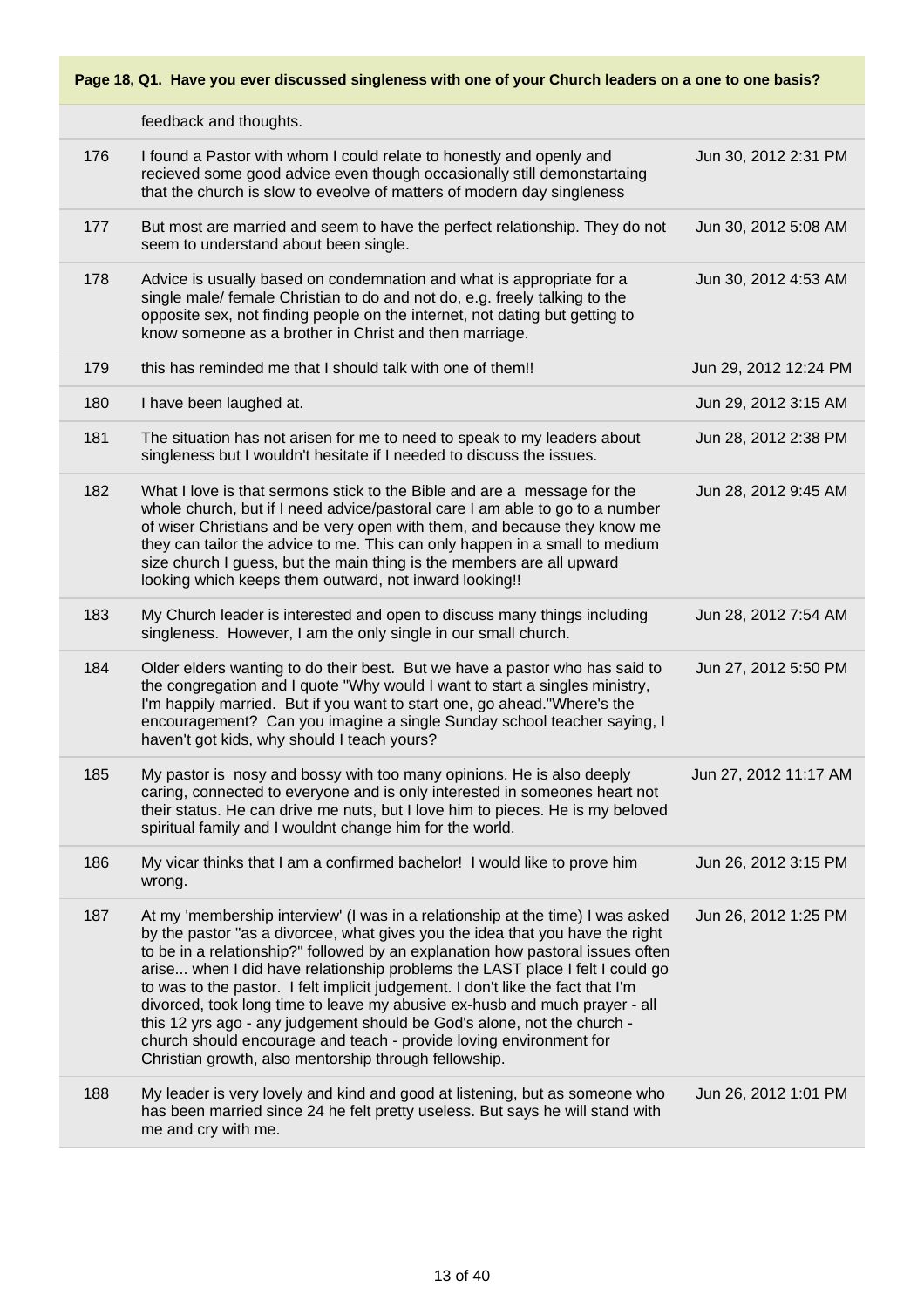| Page 18, Q1. Have you ever discussed singleness with one of your Church leaders on a one to one basis? |                                                                                                                                                                                                                                                                                                                                                                                                                                                                                                                                             |                       |  |
|--------------------------------------------------------------------------------------------------------|---------------------------------------------------------------------------------------------------------------------------------------------------------------------------------------------------------------------------------------------------------------------------------------------------------------------------------------------------------------------------------------------------------------------------------------------------------------------------------------------------------------------------------------------|-----------------------|--|
| 189                                                                                                    | Not really, it's never really cropped up. I've only been at the church for<br>18 months and they have accepted me the way I am. They have helped me<br>steer clear of a few unwise relationship choices though.                                                                                                                                                                                                                                                                                                                             | Jun 26, 2012 12:34 PM |  |
| 190                                                                                                    | Yes with my mentor, who was on the church leadership team. Once with the<br>vicar's wife - it is harder to bring up with male vicars, but their wives totally<br>understand!                                                                                                                                                                                                                                                                                                                                                                | Jun 26, 2012 12:01 PM |  |
| 191                                                                                                    | I was told divorce was easy ----church get into REAL world take off rose<br>tinted glasses, GET REAL stop playing church this is not the way Jesus<br>would treat us --read their bible and do not JUDGE when you do not know<br>facts                                                                                                                                                                                                                                                                                                      | Jun 26, 2012 10:13 AM |  |
| 192                                                                                                    | The issue of not being unequally yoked is a big issue for me. There are<br>significantly more women in the church than men, therefore if we are not to<br>be unequally yoked then single-dom is likely to be for life. It's almost like a<br>punishment for not being a Christian when you were young when you would<br>have met a Christian partner. If we are not to be unequally yoked then we<br>are potentially missing the opportunity of bringing other people to Christ.<br>Only marrying another Christian seems almost incestuous | Jun 26, 2012 3:21 AM  |  |
| 193                                                                                                    | The subject has never been raised and I think that most of our church<br>leaders have no idea of what it is like to be single.                                                                                                                                                                                                                                                                                                                                                                                                              | Jun 26, 2012 12:56 AM |  |
| 194                                                                                                    | As a bloke with strong sexual desires there is little empathy I feel.                                                                                                                                                                                                                                                                                                                                                                                                                                                                       | Jun 25, 2012 3:05 PM  |  |
| 195                                                                                                    | It was a conversation I started.                                                                                                                                                                                                                                                                                                                                                                                                                                                                                                            | Jun 25, 2012 1:24 PM  |  |
| 196                                                                                                    | It is good to show you are coping after a bereavement. There are people<br>who will pray with you if you ask. There are allot of single people they would<br>say quite rightly organize something                                                                                                                                                                                                                                                                                                                                           | Jun 25, 2012 9:59 AM  |  |
| 197                                                                                                    | i have discoussed singleness - and oneness - and even twoness. i have<br>even discussed threeness and fourness - but we wont go down that road !                                                                                                                                                                                                                                                                                                                                                                                            | Jun 24, 2012 4:12 PM  |  |
| 198                                                                                                    | I am in a different stage of life. They married quite young so do not have my<br>experience of singleness so their advice wasn't particularly relevant to me.                                                                                                                                                                                                                                                                                                                                                                               | Jun 24, 2012 1:33 PM  |  |
| 199                                                                                                    | They don't have any answers but are sympathetic                                                                                                                                                                                                                                                                                                                                                                                                                                                                                             | Jun 24, 2012 4:27 AM  |  |
| 200                                                                                                    | I've discussed with older friends at Church but not the clergy.                                                                                                                                                                                                                                                                                                                                                                                                                                                                             | Jun 23, 2012 1:32 PM  |  |
| 201                                                                                                    | The answer to 17 has come through general teaching sessions.                                                                                                                                                                                                                                                                                                                                                                                                                                                                                | Jun 23, 2012 7:37 AM  |  |
| 202                                                                                                    | hardly ever felt appropriate tho!                                                                                                                                                                                                                                                                                                                                                                                                                                                                                                           | Jun 22, 2012 4:01 PM  |  |
| 203                                                                                                    | Yes as I was in leadership in an emerging church and have leaders as<br>friends. Now I work hard out in the community and not so obviously involved<br>in church there is an unspoken question of what happened to her faith. I find<br>they will give me stories of harder situations.                                                                                                                                                                                                                                                     | Jun 22, 2012 3:44 PM  |  |
| 204                                                                                                    | Its not exactly that I didn't feel confident, just that I haven't known how to<br>raise this.                                                                                                                                                                                                                                                                                                                                                                                                                                               | Jun 22, 2012 3:32 PM  |  |
| 205                                                                                                    | Singleness is not an issue at my church, perhaps because therea are so<br>many of us or perhaps none of us are bothered about it.                                                                                                                                                                                                                                                                                                                                                                                                           | Jun 22, 2012 1:50 PM  |  |
| 206                                                                                                    | My previous minister was very interested in the issue of singleness but had                                                                                                                                                                                                                                                                                                                                                                                                                                                                 | Jun 22, 2012 8:28 AM  |  |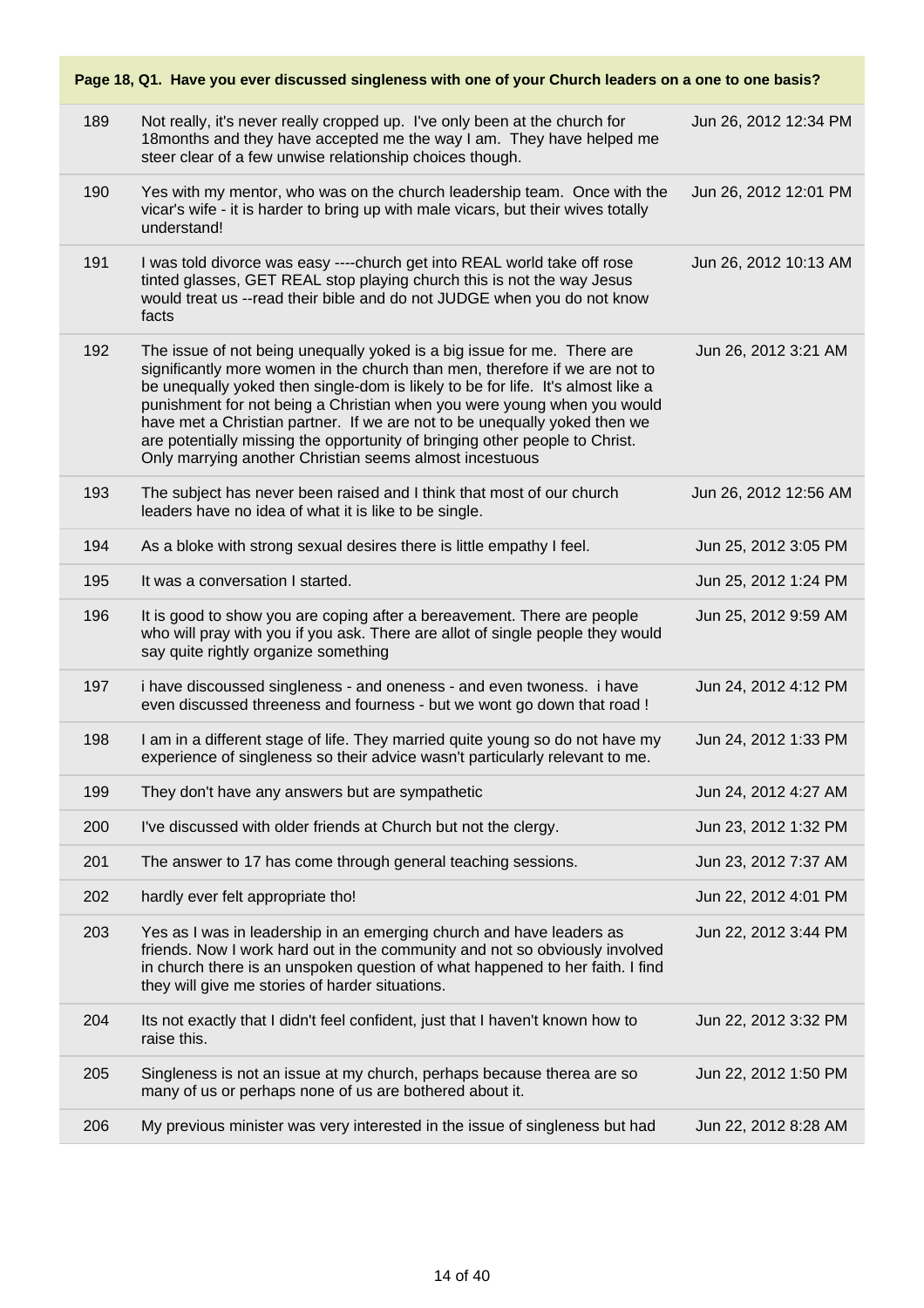**Page 18, Q1. Have you ever discussed singleness with one of your Church leaders on a one to one basis?** previously been unaware of the single christians networking groups 207 They were patronising and condescending and didn't take on board my valid concern that homegroup leaders were defining themselves through their spouses and/or children when in fact we should be defined as children of God. As the church leader did nothing of use I left this unhelpful homegroup! I've found a new one which is much better so I'm very glad I left. Jun 22, 2012 7:08 AM 208 it was pretty hopeless as the vicar and his wife had been childhood sweethearts and then married so had little experience of being single themselves Jun 22, 2012 6:30 AM 209 very patronising and discouraging Jun 22, 2012 3:36 AM 210 Im on the look out for a woman...what is there to talk about? Jun 21, 2012 4:13 PM 211 I went to see my previous church pastor about going on the mission field and into ministry. He said 'you do know that if you go on the mission field you probably won't find a husband!' He said that's because there are mostly men on the mission field!!! I wasn't very encouraged but now having been to theological college and hearing about ministries out there. Its true, there are a lot of single women or married couples on the mission field and thats it! Another lady in my current church who is a leaders wife said 'there are not many things that single women can do in ministry' ....I think this has made it hard for me to sometimes know how to fit into church life in the future. A lot of Churches don't accept women in leadership positions unless they are married. Jun 21, 2012 3:46 PM 212 It doesn't seem to come up as an issue. We just believe that when the time is right, it will happen. Jun 21, 2012 2:06 PM 213 My church leader married at 21, so while sympathetic there was little understanding of the difficulties. Jun 21, 2012 10:36 AM 214 I can and do give balanced advice or examples to my married Pastors Jun 21, 2012 9:26 AM 215 Im reasonably new to the church so havent really asked about this as yet! Jun 21, 2012 8:01 AM 216 Have heard so much rubbish in other churches in the past that I don't ask. Prejudice & man's opinions do more damage than good. Actually, This has prompted me- I think I will - I need to know if any of that is there. Jun 21, 2012 6:27 AM 217 Hardly seemed appropriate American Control of Control of Control of Control of Control of Control of Control of Control of Control of Control of Control of Control of Control of Control of Control of Control of Control 218 They probably give advice to teenagers, but nothing to other age groups. Singleness is never acknowledged. No conferences etc. I intend to speak to them about this! : ) Jun 21, 2012 5:56 AM 219 they just give the usual platitudes - "there is something great around the corner" Jun 21, 2012 5:42 AM 220 felt like labelled a "silly girlie". Soon afterwards however passed to very accepting Godly older lady for friendship and advice. Jun 21, 2012 4:54 AM 221 Nothing further has been said Jun 20, 2012 10:56 PM 222 I am one of the leaders at my church! But find my outlook on relationships etc to be constantly surprising to the rest of the team! E.g. The huge (bigger Jun 20, 2012 3:16 PM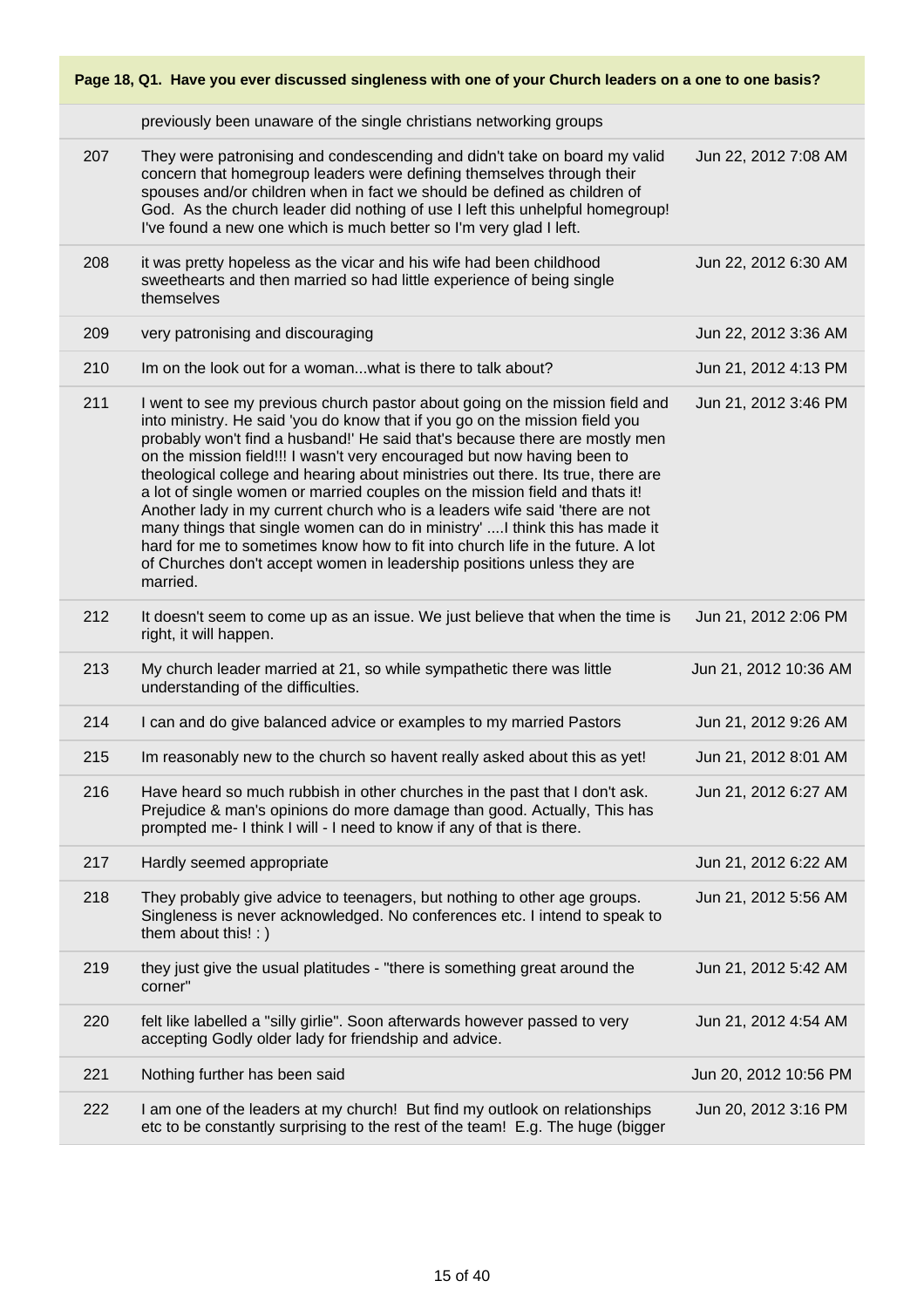|     | than with marrieds probably) importance of friendships!                                                                                                                                                                                                                                                                                                                                                                                                                                                                                                                                                                                                                                                                                                                                                                                                                                                                                          |                       |
|-----|--------------------------------------------------------------------------------------------------------------------------------------------------------------------------------------------------------------------------------------------------------------------------------------------------------------------------------------------------------------------------------------------------------------------------------------------------------------------------------------------------------------------------------------------------------------------------------------------------------------------------------------------------------------------------------------------------------------------------------------------------------------------------------------------------------------------------------------------------------------------------------------------------------------------------------------------------|-----------------------|
| 223 | The pastors wife is great to talk to about this.                                                                                                                                                                                                                                                                                                                                                                                                                                                                                                                                                                                                                                                                                                                                                                                                                                                                                                 | Jun 20, 2012 2:45 PM  |
| 224 | Not finding problems with being single at present. Other issues are more<br>important.                                                                                                                                                                                                                                                                                                                                                                                                                                                                                                                                                                                                                                                                                                                                                                                                                                                           | Jun 20, 2012 1:31 PM  |
| 225 | They weren't very helpfultheir answers always began with "well, when i met<br>my wife"or "before i met my husband"                                                                                                                                                                                                                                                                                                                                                                                                                                                                                                                                                                                                                                                                                                                                                                                                                               | Jun 20, 2012 1:01 PM  |
| 226 | I know my ministers disdain for singleshe has mentioned it enough times!                                                                                                                                                                                                                                                                                                                                                                                                                                                                                                                                                                                                                                                                                                                                                                                                                                                                         | Jun 20, 2012 12:55 PM |
| 227 | Very useful discussion, he acknowledged something needed to be done so I<br>am watching this space                                                                                                                                                                                                                                                                                                                                                                                                                                                                                                                                                                                                                                                                                                                                                                                                                                               | Jun 20, 2012 11:42 AM |
| 228 | This is based on my current church, and below is an example of what<br>happened when I was single                                                                                                                                                                                                                                                                                                                                                                                                                                                                                                                                                                                                                                                                                                                                                                                                                                                | Jun 20, 2012 10:50 AM |
| 229 | One minister many years ago when I was younger was helpful and<br>encouraging. But more recently, a minister told me 'plenty more fish in the<br>sea' after a break-up from someone I had hoped to marry. Platitudinous<br>rubbish and not even true in my experience! He also told a whole group of<br>singles that Jesus was single till he died so what right had we to complain?<br>Given some of us were the same age or older than Jesus when he died, and<br>none of us had that level of mission, that seemed a bit cheap to me! To be<br>fair, the minister in question married very young, a school sweetheart or<br>something similar, so probably just literally didn't understand. But he could<br>have tried to listen to those of us who were going through it He's since left,<br>the new minister may well be much better, but I've not tried talking to her as I<br>no longer attend regularly enough to feel that's my right. | Jun 20, 2012 8:25 AM  |
| 230 | This was 10 years ago since then there has been to approach from my side<br>or theirs                                                                                                                                                                                                                                                                                                                                                                                                                                                                                                                                                                                                                                                                                                                                                                                                                                                            | Jun 20, 2012 8:19 AM  |
| 231 | My church leaders don't find my singleness a problem, they accept me for<br>who I am as I am. I probably know more about being a single adult than they<br>do. I sometimes find myself helping other single Christians from other<br>churches in a quasi pastoral role. They would rather ask another single<br>Christian than their own church leaders. They would rather have advice from<br>someone who knows instinctively where they're coming from.                                                                                                                                                                                                                                                                                                                                                                                                                                                                                        | Jun 20, 2012 8:17 AM  |
| 232 | Have asked for prayer from ministry when finding it tough when so many of<br>friends are having babies and that's what I'd desparately like.                                                                                                                                                                                                                                                                                                                                                                                                                                                                                                                                                                                                                                                                                                                                                                                                     | Jun 20, 2012 7:45 AM  |
| 233 | Church leaders often seem to get married quite young and so from their<br>experience find it hard to appreciate the lonliness and other hardships of<br>being single in your 30s and beyond                                                                                                                                                                                                                                                                                                                                                                                                                                                                                                                                                                                                                                                                                                                                                      | Jun 20, 2012 6:39 AM  |
| 234 | They are all married!!!                                                                                                                                                                                                                                                                                                                                                                                                                                                                                                                                                                                                                                                                                                                                                                                                                                                                                                                          | Jun 20, 2012 4:45 AM  |
| 235 | they don't seem to care or don't know how to handle the problem. It that case<br>why not just ask us!!!!!                                                                                                                                                                                                                                                                                                                                                                                                                                                                                                                                                                                                                                                                                                                                                                                                                                        | Jun 20, 2012 4:39 AM  |
| 236 | I have given the vicar a book to read but as yet no come back. Spoke to<br>previous vicar (at my request). As a church we always seem to favour<br>married leaders with children - I have heard that expressed on more than on<br>occasion.                                                                                                                                                                                                                                                                                                                                                                                                                                                                                                                                                                                                                                                                                                      | Jun 20, 2012 4:35 AM  |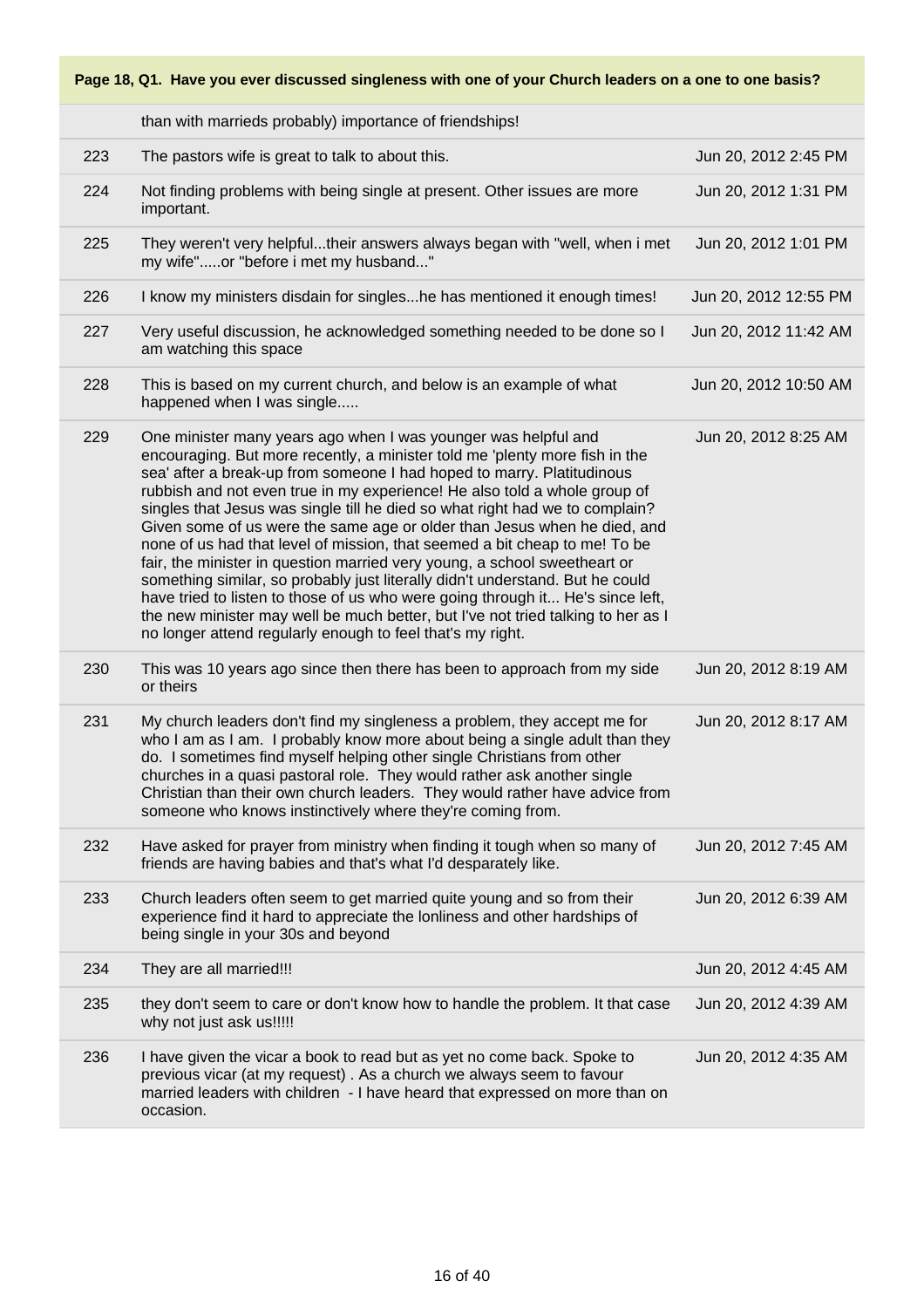**Page 18, Q1. Have you ever discussed singleness with one of your Church leaders on a one to one basis?** 237 But would have enjoyed some expressed sympathy with my situation. Jun 20, 2012 4:18 AM 238 Poor comprehension of divorce and the implications of it and reasons for it Jun 20, 2012 3:07 AM 239 Generally my church leaders have quite a good understanding of marriage and singleness and it's not too much of a big deal. Jun 19, 2012 1:53 PM 240 My main conversations on this matter have been with wonderful female friends who I would never have met were it not for being part of my church family Jun 19, 2012 1:28 PM 241 My vicar is single. I don't want to be a vicar and I don't want to remain single so I don't see how they can help me; there just aren't any single guys in my church.... Jun 19, 2012 12:44 PM 242 I don't know how they could help to be honest. Jun 19, 2012 12:39 PM 243 People assume you are ok or that maybe you don't want to get married once you get to a certain age. Jun 19, 2012 12:29 PM 244 was given the usual scripture about waiting for God's timing but little about how to wait well. Jun 19, 2012 9:37 AM 245 the minister suggested I should spread the net wider and try foreigne women. Not very helpfull I think! Jun 17, 2012 3:00 PM 246 They questioned my sexuality ie whether I was gay and that being my reason for being single which was not very sensitive or helpful! Jun 16, 2012 1:15 PM 247 was asked for my views prior to a preach on singleness Jun 16, 2012 12:24 PM 248 They are all married so no point 15, 2012 1:49 PM 249 I've never requested this Jun 15, 2012 1:12 PM 250 Our pastors wife has chatted with me about it when the subject of marriage and family life has come up Jun 15, 2012 12:53 PM 251 One sermon preached 5 years ago. Jun 15, 2012 10:32 AM 252 No. Neither of us have ever asked. Jun 15, 2012 9:15 AM 253 1 of my leaders is also single so this conversation came about during general discussion. Jun 15, 2012 8:52 AM 254 have not felt the need to Jun 15, 2012 3:04 AM 255 Wasnt very helpful. They seem to avoid talking about it to a large degree Jun 15, 2012 2:26 AM 256 Would have liked to and feel they should be the ones to raise the issue with me. Jun 15, 2012 2:15 AM 257 The above is n/a to me Jun 14, 2012 2:41 AM 258 I think the hard thing is trying to accept that God may not have someone for you. In fact I am not succeeding in this at all. The advice is often about submission to God's will I am struggling with this one in my relationship with God Jun 13, 2012 2:34 PM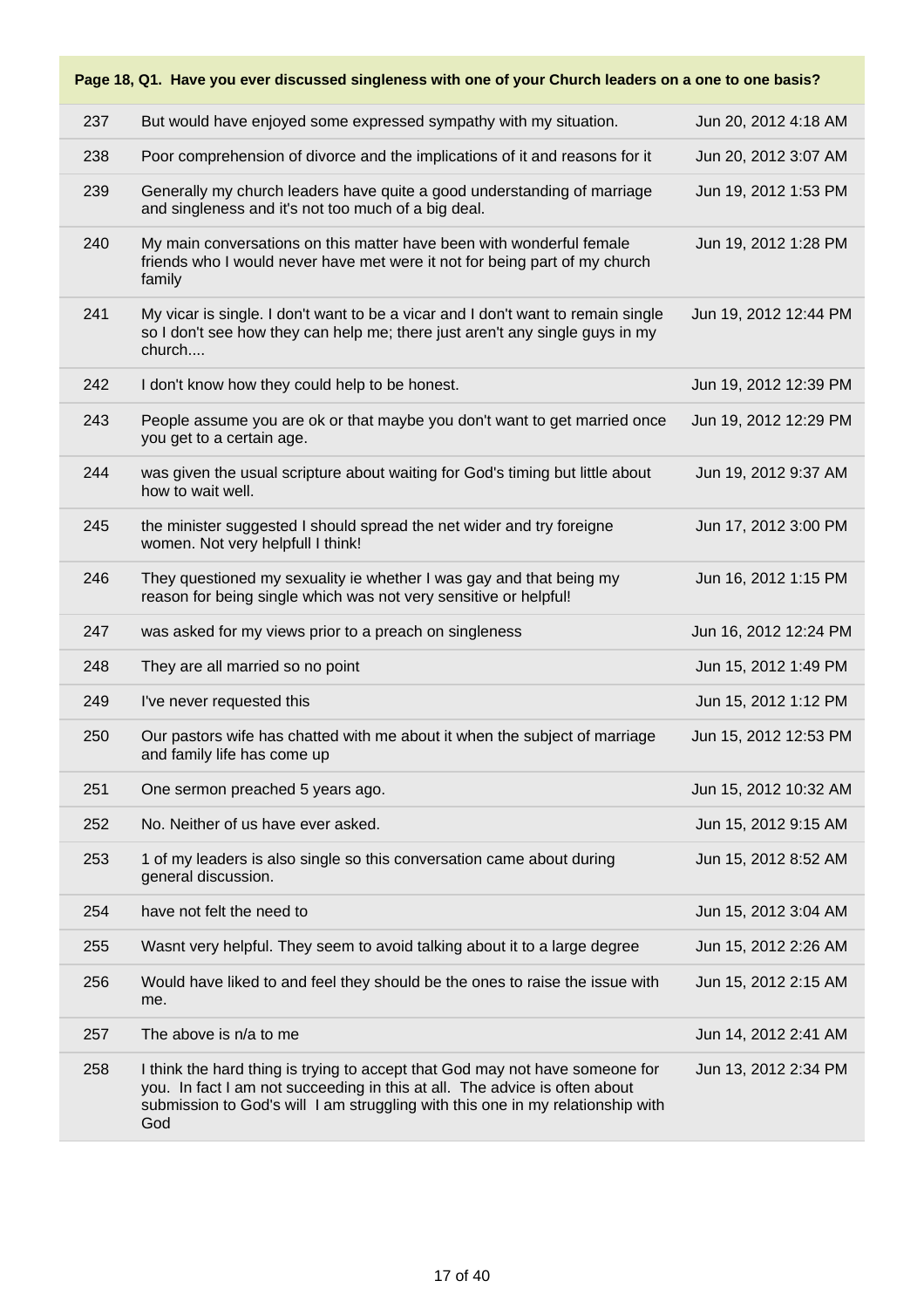|     | Page 18, Q1. Have you ever discussed singleness with one of your Church leaders on a one to one basis?                                                                                                                                                                                                   |                      |
|-----|----------------------------------------------------------------------------------------------------------------------------------------------------------------------------------------------------------------------------------------------------------------------------------------------------------|----------------------|
| 259 | I'm a widow and not on my own I/ve twin boys that are now 18                                                                                                                                                                                                                                             | Jun 13, 2012 3:41 AM |
| 260 | Dont feel anyone has the time to truly talk to me about my concerns<br>everyone is too busy with church activity.                                                                                                                                                                                        | Jun 12, 2012 2:14 PM |
| 261 | Singleness advice is very much 'marriage' focused which I know much about<br>but dealing with singleness is different. Would feel conscious of appearing<br>not to trust in God's plan for my future or to be disatisfied with being single<br>and more able to devote time to my relationship with God. | Jun 12, 2012 1:58 PM |
| 262 | he sympathised, but he is single and a leader, I think as a leader he feels<br>more included so he thought it was odd and did not really understand.                                                                                                                                                     | Jun 12, 2012 2:45 AM |
| 263 | Just in passing at life group                                                                                                                                                                                                                                                                            | Jun 11, 2012 2:12 PM |
| 264 | But it has always been in the context of something else - e.g. work/life<br>balance. Or when I was wanting advice about the prospect of getting<br>married.                                                                                                                                              | Jun 11, 2012 6:07 AM |
| 265 | Have yearly meetings with the Elders of the church and they pray regularly<br>for all the congregation. The elders are my friends and I feel free to discuss<br>anything with them.                                                                                                                      | Jun 10, 2012 2:20 PM |
| 266 | They have done it, nevertheless our leaders are very approachable to any<br>subject                                                                                                                                                                                                                      | Jun 9, 2012 12:56 PM |
| 267 | I have just changed churches so cannot comment on this                                                                                                                                                                                                                                                   | Jun 9, 2012 11:12 AM |
| 268 | The pastor tries to be helpful but it's largely outside his experience                                                                                                                                                                                                                                   | Jun 9, 2012 6:00 AM  |
| 269 | I have never thought about discussing it. As someone in a leadership role<br>I've probably discussed it with friends, who happen to be church leaders, but<br>not because they are.                                                                                                                      | Jun 9, 2012 4:54 AM  |
| 270 | I guess I see my singleness as more of an issue that is particular to me,<br>rather than something to explicitly discuss with church leaders. It is<br>something I am much happier taking about with other single friends, but then<br>I suppose we lack a different perspective on the situation.       | Jun 9, 2012 2:34 AM  |
| 271 | I have no nees to discuss it                                                                                                                                                                                                                                                                             | Jun 8, 2012 12:56 AM |
| 272 | Not that great an outcomeget on with your life kind of philosophy, which is<br>fine, but not when you are aching.                                                                                                                                                                                        | Jun 7, 2012 10:54 PM |
| 273 | not sure i need to, i know what it is, and they know there is a lack of single<br>people increasingly as you get older, and disproportionate men to<br>womenshrug shoulders and get on with it.                                                                                                          | Jun 7, 2012 3:48 PM  |
| 274 | My vicar listened and had some wise advice but it doesn't seem to permeate<br>to the church plans and policies.                                                                                                                                                                                          | Jun 7, 2012 1:51 PM  |
| 275 | discussed it with a minister at HTB who was great tbh. But that was a very<br>forward thinking church, other churches assume you want to get with<br>someone and make you feel inadequate if you are single with no idea where<br>as an individual emotionally anyway.                                   | Jun 7, 2012 12:58 PM |
| 276 | they give us godliy advice taken from the bible nt wishy washy like other<br>churchs tend to be and we do our best to make our marridges wk and only                                                                                                                                                     | Jun 7, 2012 12:53 PM |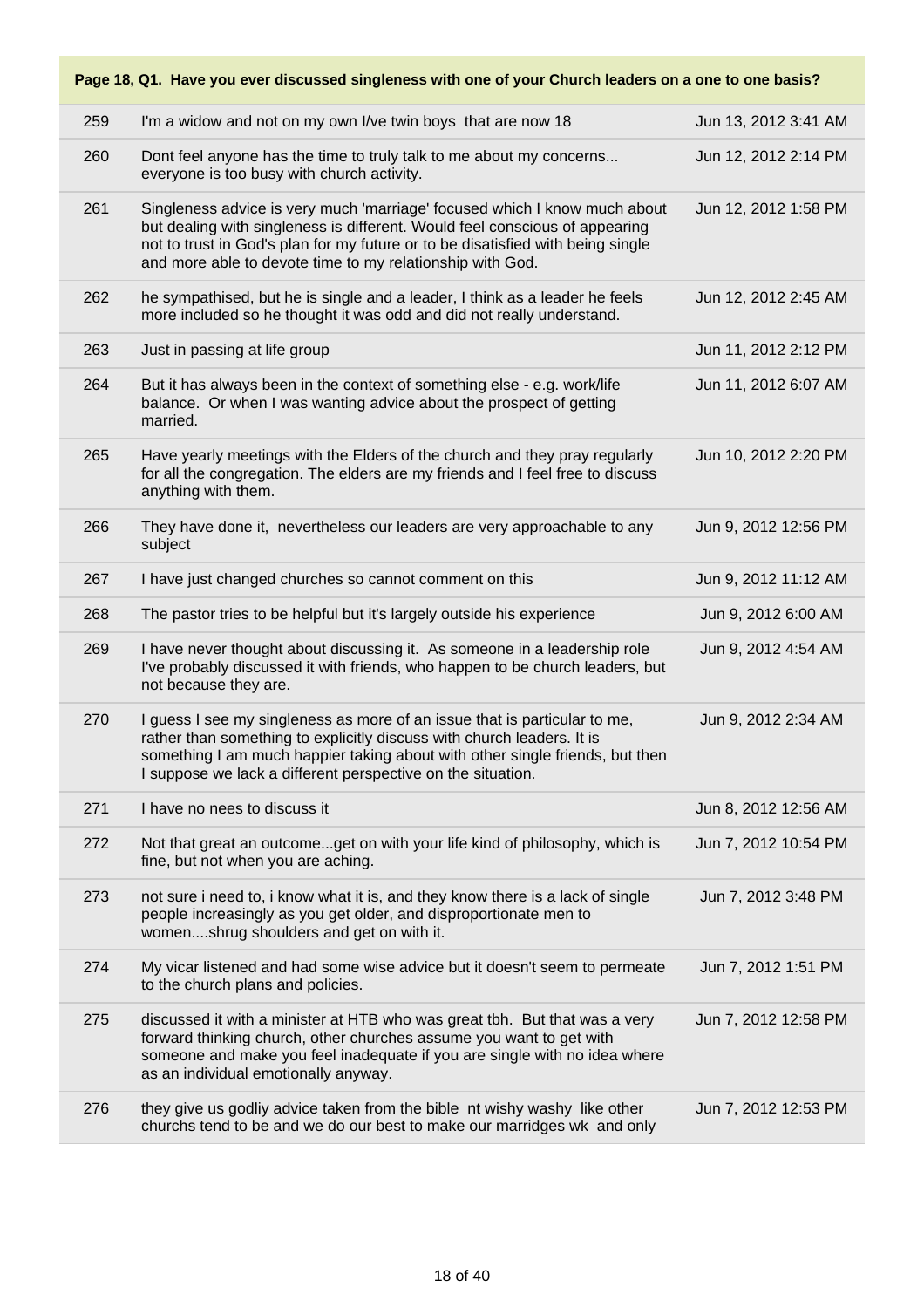|     | Page 18, Q1. Have you ever discussed singleness with one of your Church leaders on a one to one basis?                                                                                                                                                                                                                                                                                                                                |                      |
|-----|---------------------------------------------------------------------------------------------------------------------------------------------------------------------------------------------------------------------------------------------------------------------------------------------------------------------------------------------------------------------------------------------------------------------------------------|----------------------|
|     | marry in the lord and we have a different outlook on life putting god first in<br>lives which alot of other pepole dont and a family who prays together<br>generalliy stay together                                                                                                                                                                                                                                                   |                      |
| 277 | Although my minister tried to be comforting, I didnt feel it was much help and<br>didnt get any answers                                                                                                                                                                                                                                                                                                                               | Jun 7, 2012 11:57 AM |
| 278 | Not had the need as have only recently become single after 6 years,<br>however, perhaps when/if I feel I need to I know I will be able to. They are a<br>great church who I feel confident could discuss this or any issue I have<br>without any problems and with good sound Biblical advice. As someone who<br>has experience also of the CofE, I have to say, I may question some CofE<br>churches ability/attitude in this topic. | Jun 7, 2012 6:13 AM  |
| 279 | This is partly because I am part of the church leadership and am the only<br>woman and the only single person on the staff team so feel that I need to<br>speak up for singles.                                                                                                                                                                                                                                                       | Jun 7, 2012 4:01 AM  |
| 280 | Marriage and children are talked about much more - singleness is rarely if<br>ever spoken about                                                                                                                                                                                                                                                                                                                                       | Jun 6, 2012 4:30 PM  |
| 281 | Generally you cannot talk about something in which you do not have<br>experience of, & leaders are often married & may have long forgotten what<br>it's like to be single, particularly if you have been single for a long time.                                                                                                                                                                                                      | Jun 6, 2012 2:57 PM  |
| 282 | None, of the above, quite. I could have done, and would like to, but the<br>occasion has never arisen - other things crowd it out.                                                                                                                                                                                                                                                                                                    | Jun 6, 2012 2:48 PM  |
| 283 | Have not felt the need to book an appointment with the leader specifically to<br>discuss it! However we have talked about it as part of general conversation.                                                                                                                                                                                                                                                                         | Jun 6, 2012 12:27 PM |
| 284 | Only in times of crisis! Break up, heart break etc.                                                                                                                                                                                                                                                                                                                                                                                   | Jun 6, 2012 11:49 AM |
| 285 | Of very little help at all.                                                                                                                                                                                                                                                                                                                                                                                                           | Jun 6, 2012 10:40 AM |
| 286 | it got brushed under the carpet a bit :/                                                                                                                                                                                                                                                                                                                                                                                              | Jun 6, 2012 9:29 AM  |
| 287 | I have done informally, but there is a wide spread lack of understanding. Also<br>the congregation is mainly retired so their generation are all married with<br>children and grandchildren. There are one or two widows but I think i'm the<br>only single person there!                                                                                                                                                             | Jun 6, 2012 5:02 AM  |
| 288 | It was with a single (divorced) female priest and actually as an attempt to<br>help an older single lady who had recently lost her mother (with whom she<br>had lived all her life). I think it was the only time that a church leader<br>reflected on my single status seriously.                                                                                                                                                    | Jun 6, 2012 4:36 AM  |
| 289 | Once, a church leader was very wary when I suggested forming a cross-<br>church singles group. He had been scarred by the experience of his<br>younger singles leaving to form another church. Later, the same church<br>leader came to me to talk about how to support singles, but at the time it<br>wasn't a good time for me to do anything.                                                                                      | Jun 6, 2012 1:46 AM  |
| 290 | As a teenager spoke alot about it in youth group, as an adult has been no<br>teaching at all.                                                                                                                                                                                                                                                                                                                                         | Jun 5, 2012 11:17 PM |
| 291 | Vicar will listen to problems and then nod. That's about the extent of it.                                                                                                                                                                                                                                                                                                                                                            | Jun 5, 2012 4:51 PM  |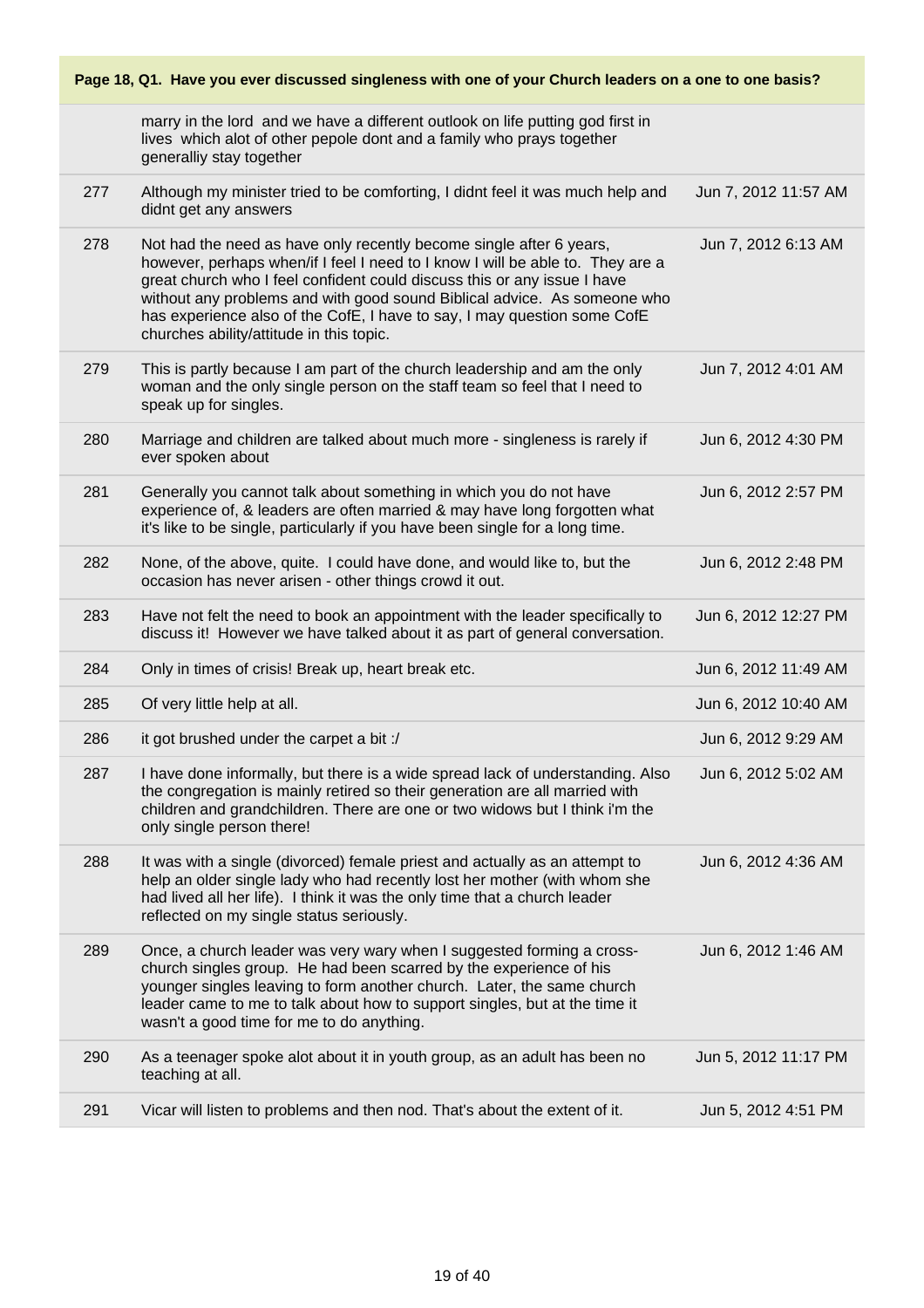| 292 | I would feel I could do this if needed. I have other close friends at church.                                                                                                                                                                                                                                                                                                                                                                                                                                                                                                                                                                            | Jun 5, 2012 4:50 PM  |
|-----|----------------------------------------------------------------------------------------------------------------------------------------------------------------------------------------------------------------------------------------------------------------------------------------------------------------------------------------------------------------------------------------------------------------------------------------------------------------------------------------------------------------------------------------------------------------------------------------------------------------------------------------------------------|----------------------|
| 293 | I didn't have the opportunity yet.                                                                                                                                                                                                                                                                                                                                                                                                                                                                                                                                                                                                                       | Jun 5, 2012 3:53 PM  |
| 294 | I have asked the Elder some questions but he can't help. At the end of the<br>day I am on my own.                                                                                                                                                                                                                                                                                                                                                                                                                                                                                                                                                        | Jun 5, 2012 3:35 PM  |
| 295 | Have discussed singleness in the divorce help group but not with my vicar or<br>associate vicar nor Church Wardens.                                                                                                                                                                                                                                                                                                                                                                                                                                                                                                                                      | Jun 5, 2012 3:10 PM  |
| 296 | I do feel a bit of a fool talking about it.                                                                                                                                                                                                                                                                                                                                                                                                                                                                                                                                                                                                              | Jun 5, 2012 3:07 PM  |
| 297 | Feel everything is family orientated. They want to attract men but the married<br>ones. We need single men of all ages too.                                                                                                                                                                                                                                                                                                                                                                                                                                                                                                                              | Jun 5, 2012 2:37 PM  |
| 298 | I go to a large church with a large team of leaders, however they do not<br>present a united front when discussing singleness and the issues specific to<br>it. Smug marrieds is the expression that cones to mind!                                                                                                                                                                                                                                                                                                                                                                                                                                      | Jun 5, 2012 2:36 PM  |
| 299 | I once had breakfast with the curate and his wife. It cropped up in<br>conversation, but wasn't a big part of what we discussed. I wouldn't<br>specifically approach them again on this subject but if I meet up with them on<br>another occasion I would be happy to talk with them openly on the issue of<br>singleness in the church.                                                                                                                                                                                                                                                                                                                 | Jun 5, 2012 1:38 PM  |
| 300 | It is a current topic from time to time and I am privileged to work in the<br>church office part-time. The leaders are supporting me in organising various<br>singles events currently and from time to time ask about my view of things as<br>a single.                                                                                                                                                                                                                                                                                                                                                                                                 | Jun 5, 2012 1:35 PM  |
|     |                                                                                                                                                                                                                                                                                                                                                                                                                                                                                                                                                                                                                                                          |                      |
| 301 | just talked about it informally                                                                                                                                                                                                                                                                                                                                                                                                                                                                                                                                                                                                                          | Jun 5, 2012 1:31 PM  |
| 302 | Heard that at a talk by wife's of leaders that we are a real head ache to<br>leaders so won't be appraoching leaders again!! I can understand why we<br>are this to them                                                                                                                                                                                                                                                                                                                                                                                                                                                                                 | Jun 5, 2012 1:19 PM  |
| 303 | It was in the context of explaining that my single status meant that receiving<br>bad news by email when I was on my own and theerfore did not have<br>immediate access to emotional support was not very helpful.                                                                                                                                                                                                                                                                                                                                                                                                                                       | Jun 5, 2012 12:57 PM |
| 304 | These categories don't really cover the hadn"t thought of doing so as a way<br>forward, Different from lack of confidence.                                                                                                                                                                                                                                                                                                                                                                                                                                                                                                                               | Jun 5, 2012 12:37 PM |
| 305 | 'Singleness' is never discussed or talked about. It is therefore difficult to<br>raise in a private way something that is never mentioned in public.                                                                                                                                                                                                                                                                                                                                                                                                                                                                                                     | Jun 5, 2012 11:45 AM |
| 306 | The House group I am in is lead by a married couple but attended by singles<br>or married folk with unsaved partners, I find my leaders to be compassionate<br>and non-judgemental, they understand how missing intimacy can affect a<br>persons other relationships and perceptions. And indeed if I have been<br>involved in a way I should not (according to Paul in New Testament) they are<br>supportive and loving. But from the head leadership/pulpit nothing, its as if it<br>is of no significance, but perhaps guidence is given to the young people in<br>their seperate meetings, and us older ones just have to work it out on our<br>own. | Jun 5, 2012 11:01 AM |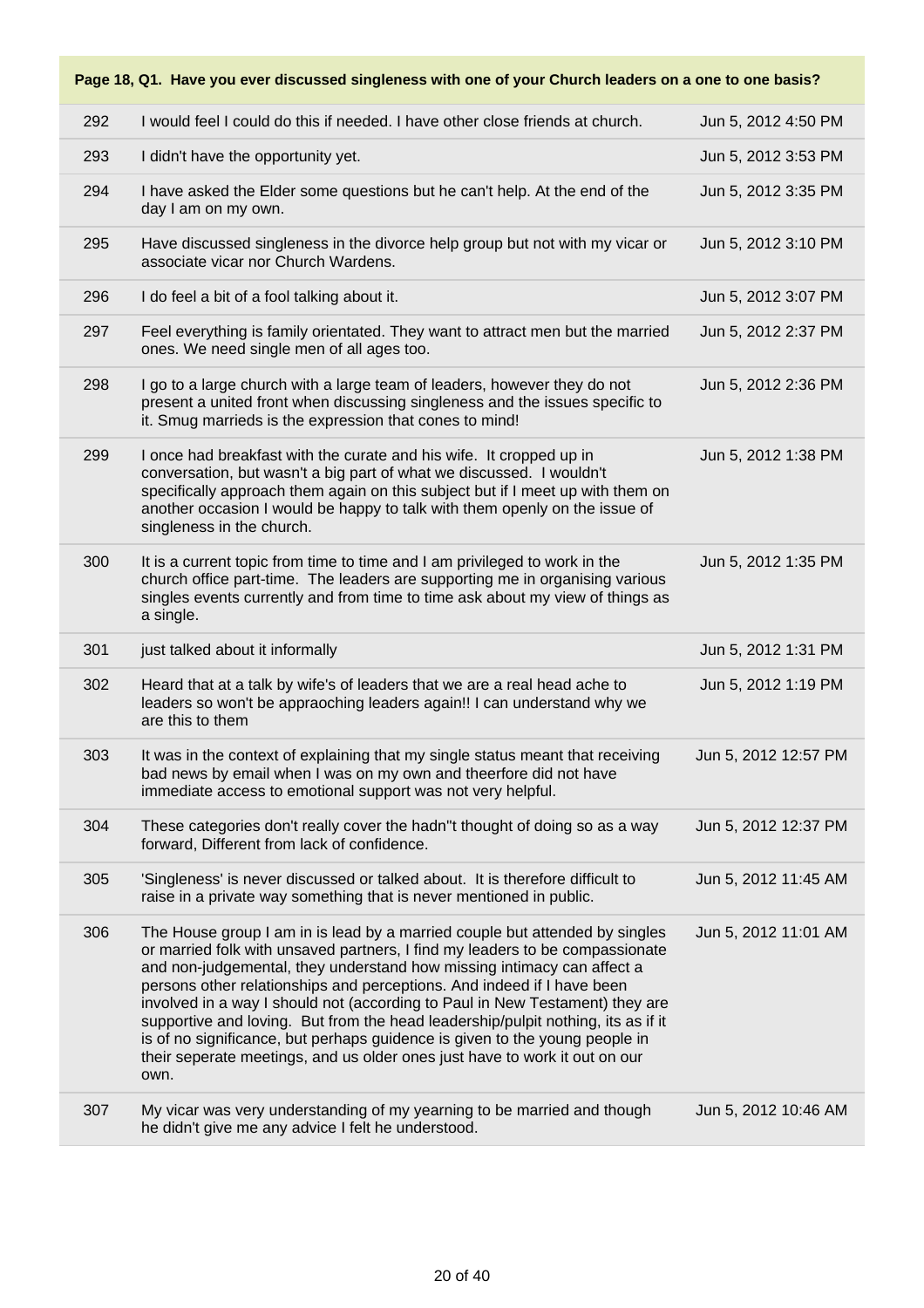|     | Page 18, Q1. Have you ever discussed singleness with one of your Church leaders on a one to one basis?                                                                                                                                                                                                                                                                                                                                                                                                                                                                                                                                                                                |                      |
|-----|---------------------------------------------------------------------------------------------------------------------------------------------------------------------------------------------------------------------------------------------------------------------------------------------------------------------------------------------------------------------------------------------------------------------------------------------------------------------------------------------------------------------------------------------------------------------------------------------------------------------------------------------------------------------------------------|----------------------|
| 308 | I have talked with friends from church though, both single and married.                                                                                                                                                                                                                                                                                                                                                                                                                                                                                                                                                                                                               | Jun 5, 2012 10:25 AM |
| 309 | It's not really something I've though a lot about. However, I do think there is a<br>general lack of guidance for single people/people in relationships<br>(unmarried) within our church.                                                                                                                                                                                                                                                                                                                                                                                                                                                                                             | Jun 5, 2012 10:23 AM |
| 310 | OTHER :- Have never been asked                                                                                                                                                                                                                                                                                                                                                                                                                                                                                                                                                                                                                                                        | Jun 5, 2012 9:59 AM  |
| 311 | Why are we making being single a such a big issue? It isn't a big issue.                                                                                                                                                                                                                                                                                                                                                                                                                                                                                                                                                                                                              | Jun 5, 2012 9:58 AM  |
| 312 | They just laughed.                                                                                                                                                                                                                                                                                                                                                                                                                                                                                                                                                                                                                                                                    | Jun 5, 2012 9:54 AM  |
| 313 | The priest was helpful                                                                                                                                                                                                                                                                                                                                                                                                                                                                                                                                                                                                                                                                | Jun 5, 2012 7:42 AM  |
| 314 | Yes, but more informally just out of normal conversation.                                                                                                                                                                                                                                                                                                                                                                                                                                                                                                                                                                                                                             | Jun 5, 2012 5:22 AM  |
| 315 | NO-ONE EVER wants to Talk about it! The ONLY time I heard a talk on it is<br>at a Special Christian singles event which I travelled right across the country<br>for!! In church it's pushed under the carpet after 20 something age! They<br>PRESUME THIS is the Life you CHOOSE !! When often its the thing you are<br>struggling the MOST with! I have only had disgusting chats with a former<br>pastor who told me to press in to More of God!! Not very helpful when you're<br>already doing that -- I Never mentioned it to them again, and it wasn't long<br>before I left that church for its unhelpful ways. To Question 17: They gave<br>NO guidance, and have never TRIED. | Jun 4, 2012 7:49 PM  |
| 316 | I have been blessed with a marriage in the past, so if god has planned for<br>me to remarry, then he will let it be known to me, hence he directed me to<br>this site in the first place.                                                                                                                                                                                                                                                                                                                                                                                                                                                                                             | Jun 4, 2012 4:15 PM  |
| 317 | i got told they dont get many people on ther own like i am when in my<br>church.                                                                                                                                                                                                                                                                                                                                                                                                                                                                                                                                                                                                      | Jun 4, 2012 12:08 PM |
| 318 | For Q17, in the context of Quakers, those who can give advice $=$ the whole<br>congregation.                                                                                                                                                                                                                                                                                                                                                                                                                                                                                                                                                                                          | Jun 4, 2012 10:41 AM |
| 319 | I have a great relationship with my leaders-they're friends.                                                                                                                                                                                                                                                                                                                                                                                                                                                                                                                                                                                                                          | Jun 4, 2012 6:29 AM  |
| 320 | Again, this has been a varied experience. One vicar has been very lacking in<br>understanding, and only wanted to talk about me trying dating websites,<br>rather than any of the pain or confusion I was feeling about my singleness. In<br>contrast, a couple of college tutors (both ordained priests) have been very<br>understanding, helping me to explore my feelings and willing to discuss the<br>painful aspects of singleness.                                                                                                                                                                                                                                             | Jun 4, 2012 2:14 AM  |
| 321 | I would like to but I do not feel they would be able to give any help or advice<br>or understand the situation.                                                                                                                                                                                                                                                                                                                                                                                                                                                                                                                                                                       | Jun 3, 2012 1:05 PM  |
| 322 | I have found it presumptuous when people have prayed for me to find<br>someone to marry without talking to me about this beforehand!                                                                                                                                                                                                                                                                                                                                                                                                                                                                                                                                                  | Jun 3, 2012 10:48 AM |
| 323 | In my previous church. They were unhelpful and thought I should be having<br>the conversation with someone else.                                                                                                                                                                                                                                                                                                                                                                                                                                                                                                                                                                      | Jun 3, 2012 10:27 AM |
| 324 | Was told that if I was single and a medic I should become a missionary                                                                                                                                                                                                                                                                                                                                                                                                                                                                                                                                                                                                                | Jun 3, 2012 8:21 AM  |
| 325 | I am the church leader! I have however discussed it with my spiritual<br>director.                                                                                                                                                                                                                                                                                                                                                                                                                                                                                                                                                                                                    | Jun 3, 2012 6:30 AM  |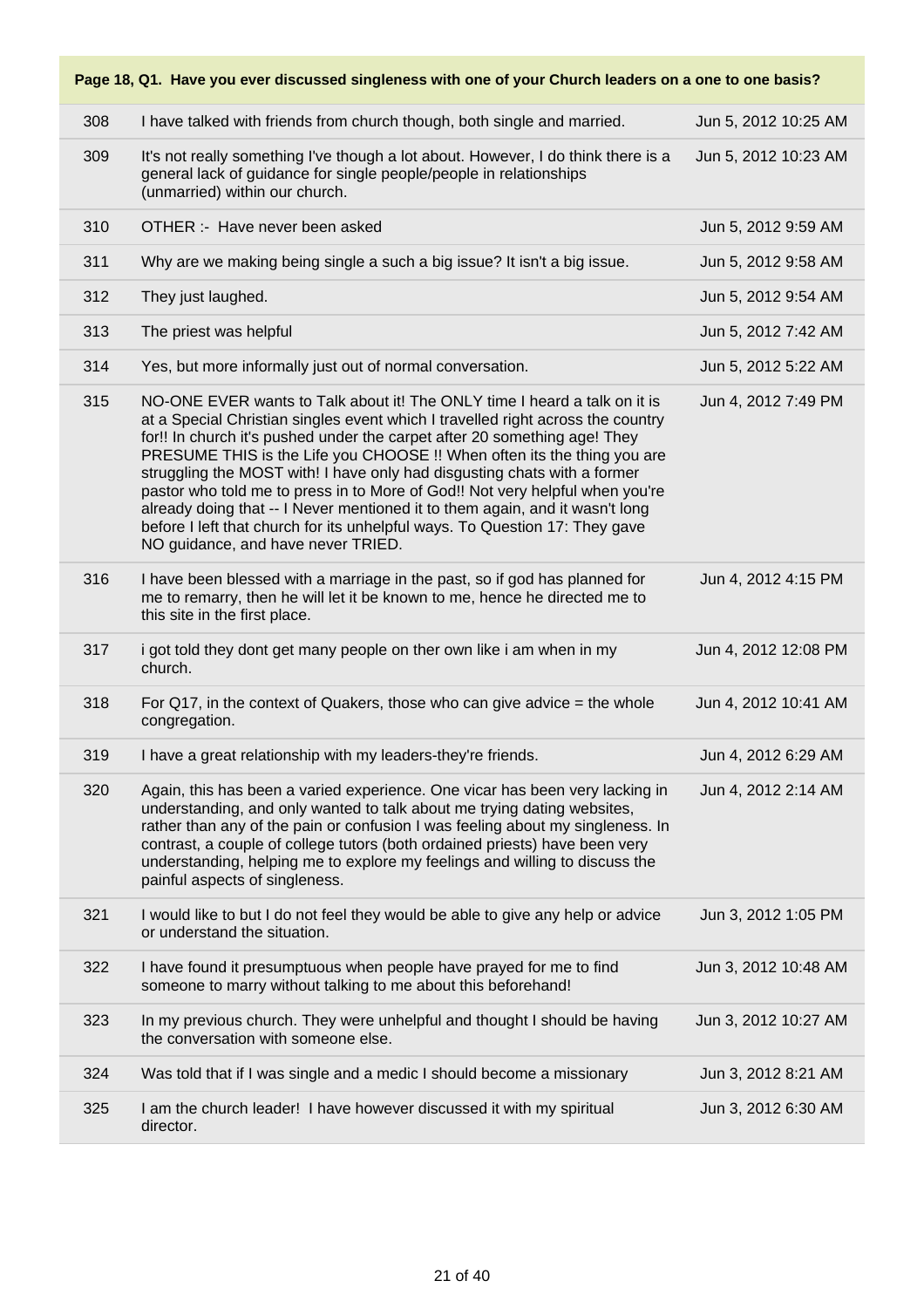| 326 | One to one much more helpful than the general edicts that tend to come<br>from pulpits or church organisations. eg recent statement from England's<br>Evangelical Council says something along the lines that there is no place for<br>sexual activity outside of marriage - the implication of this is that, until the<br>moment when the priest says 'I now declare you man and wife' one is<br>supposed to be totally non-sexual, and in the wink of an eye become totally<br>sexually active. It makes it sound like it is a terrible sin to french kiss a<br>boy/girl-friend!! Get real, people! And bald statements condemning sex<br>outside of marriage make it almost impossible to speak about church-going<br>with non-church (or other faith) friends and colleagues who think it is bonkers<br>not even to live with one's fiance/e before marriage. There needs to be far<br>more nuanced engagement about what pursuit of holiness of life means in<br>such contexts. (And this is without ever touching on the experience of gay<br>single friends - who realise that while people are desperately praying for me<br>to find 'someone special', are equally desperately praying they never will.<br>Ridiculous.) Sex (the act) and sexuality (which is about all of us, adolescent<br>and beyond) need also to be disentangled and addressed with some<br>differentiation. Sexuality, rightly used by everyone, is a wonderful gift from<br>God - we should not be so much afraid of its power, and so in denial about it.<br>This is a viciously reinforcing circle. Where we named it and spoke<br>positively, it would make it far easier to handle sensibly. As Desmond Tutu<br>says, he is an 'equal opportunity flirter' - and it enhances the joy of everyone,<br>and is completely not in the same ball-park as 'all sexual activity outside of<br>marriage is a sin' - he is far wiser in offering us this way to go! | Jun 3, 2012 6:12 AM   |
|-----|------------------------------------------------------------------------------------------------------------------------------------------------------------------------------------------------------------------------------------------------------------------------------------------------------------------------------------------------------------------------------------------------------------------------------------------------------------------------------------------------------------------------------------------------------------------------------------------------------------------------------------------------------------------------------------------------------------------------------------------------------------------------------------------------------------------------------------------------------------------------------------------------------------------------------------------------------------------------------------------------------------------------------------------------------------------------------------------------------------------------------------------------------------------------------------------------------------------------------------------------------------------------------------------------------------------------------------------------------------------------------------------------------------------------------------------------------------------------------------------------------------------------------------------------------------------------------------------------------------------------------------------------------------------------------------------------------------------------------------------------------------------------------------------------------------------------------------------------------------------------------------------------------------------------------------------------|-----------------------|
| 327 | I know far more about it than they do, but the pastoral worker is an excellent<br>listener and has put me in touch with someone who is more experienced<br>than he is.                                                                                                                                                                                                                                                                                                                                                                                                                                                                                                                                                                                                                                                                                                                                                                                                                                                                                                                                                                                                                                                                                                                                                                                                                                                                                                                                                                                                                                                                                                                                                                                                                                                                                                                                                                         | Jun 3, 2012 5:08 AM   |
| 328 | Question 17 is a bit ambiguous. My advice has been helpful but there is not<br>much they can do about it.                                                                                                                                                                                                                                                                                                                                                                                                                                                                                                                                                                                                                                                                                                                                                                                                                                                                                                                                                                                                                                                                                                                                                                                                                                                                                                                                                                                                                                                                                                                                                                                                                                                                                                                                                                                                                                      | Jun 2, 2012 12:03 PM  |
| 329 | married clergy don't really know how to handle any single ppl                                                                                                                                                                                                                                                                                                                                                                                                                                                                                                                                                                                                                                                                                                                                                                                                                                                                                                                                                                                                                                                                                                                                                                                                                                                                                                                                                                                                                                                                                                                                                                                                                                                                                                                                                                                                                                                                                  | Jun 2, 2012 10:46 AM  |
| 330 | I have only been going to this church for the last three weeks. The church i<br>went to pervious was a let down in all ways.                                                                                                                                                                                                                                                                                                                                                                                                                                                                                                                                                                                                                                                                                                                                                                                                                                                                                                                                                                                                                                                                                                                                                                                                                                                                                                                                                                                                                                                                                                                                                                                                                                                                                                                                                                                                                   | Jun 2, 2012 10:18 AM  |
| 331 | I explain how things appear from time to time in order to help them a,<br>understand me, b, understand how sometimes things are done in a really<br>insensitive way and c, to help them change the way they say things for the<br>future.                                                                                                                                                                                                                                                                                                                                                                                                                                                                                                                                                                                                                                                                                                                                                                                                                                                                                                                                                                                                                                                                                                                                                                                                                                                                                                                                                                                                                                                                                                                                                                                                                                                                                                      | Jun 2, 2012 9:30 AM   |
| 332 | Mainly because I know there are other single women in my church who are<br>doing this and I generally feel well represented by them                                                                                                                                                                                                                                                                                                                                                                                                                                                                                                                                                                                                                                                                                                                                                                                                                                                                                                                                                                                                                                                                                                                                                                                                                                                                                                                                                                                                                                                                                                                                                                                                                                                                                                                                                                                                            | Jun 2, 2012 2:19 AM   |
| 333 | I am unsure as to how it will help. It is a complex issue, one being statistics<br>there are less men than women who are single so many women remain<br>single and don't want to compromise and find a non-christian partner.                                                                                                                                                                                                                                                                                                                                                                                                                                                                                                                                                                                                                                                                                                                                                                                                                                                                                                                                                                                                                                                                                                                                                                                                                                                                                                                                                                                                                                                                                                                                                                                                                                                                                                                  | Jun 2, 2012 12:38 AM  |
| 334 | No, but other friend within my housechurch has been of great help.                                                                                                                                                                                                                                                                                                                                                                                                                                                                                                                                                                                                                                                                                                                                                                                                                                                                                                                                                                                                                                                                                                                                                                                                                                                                                                                                                                                                                                                                                                                                                                                                                                                                                                                                                                                                                                                                             | May 31, 2012 2:18 PM  |
| 335 | no ones listening                                                                                                                                                                                                                                                                                                                                                                                                                                                                                                                                                                                                                                                                                                                                                                                                                                                                                                                                                                                                                                                                                                                                                                                                                                                                                                                                                                                                                                                                                                                                                                                                                                                                                                                                                                                                                                                                                                                              | May 31, 2012 1:53 PM  |
| 336 | In charismatic new church, the advice was fairly standard and predictable. I<br>have not sought advice from the CofE as yet                                                                                                                                                                                                                                                                                                                                                                                                                                                                                                                                                                                                                                                                                                                                                                                                                                                                                                                                                                                                                                                                                                                                                                                                                                                                                                                                                                                                                                                                                                                                                                                                                                                                                                                                                                                                                    | May 31, 2012 1:34 PM  |
| 337 | It hasn't come up yet that I have wanted to. i know I could and that I would be<br>listened to                                                                                                                                                                                                                                                                                                                                                                                                                                                                                                                                                                                                                                                                                                                                                                                                                                                                                                                                                                                                                                                                                                                                                                                                                                                                                                                                                                                                                                                                                                                                                                                                                                                                                                                                                                                                                                                 | May 31, 2012 10:13 AM |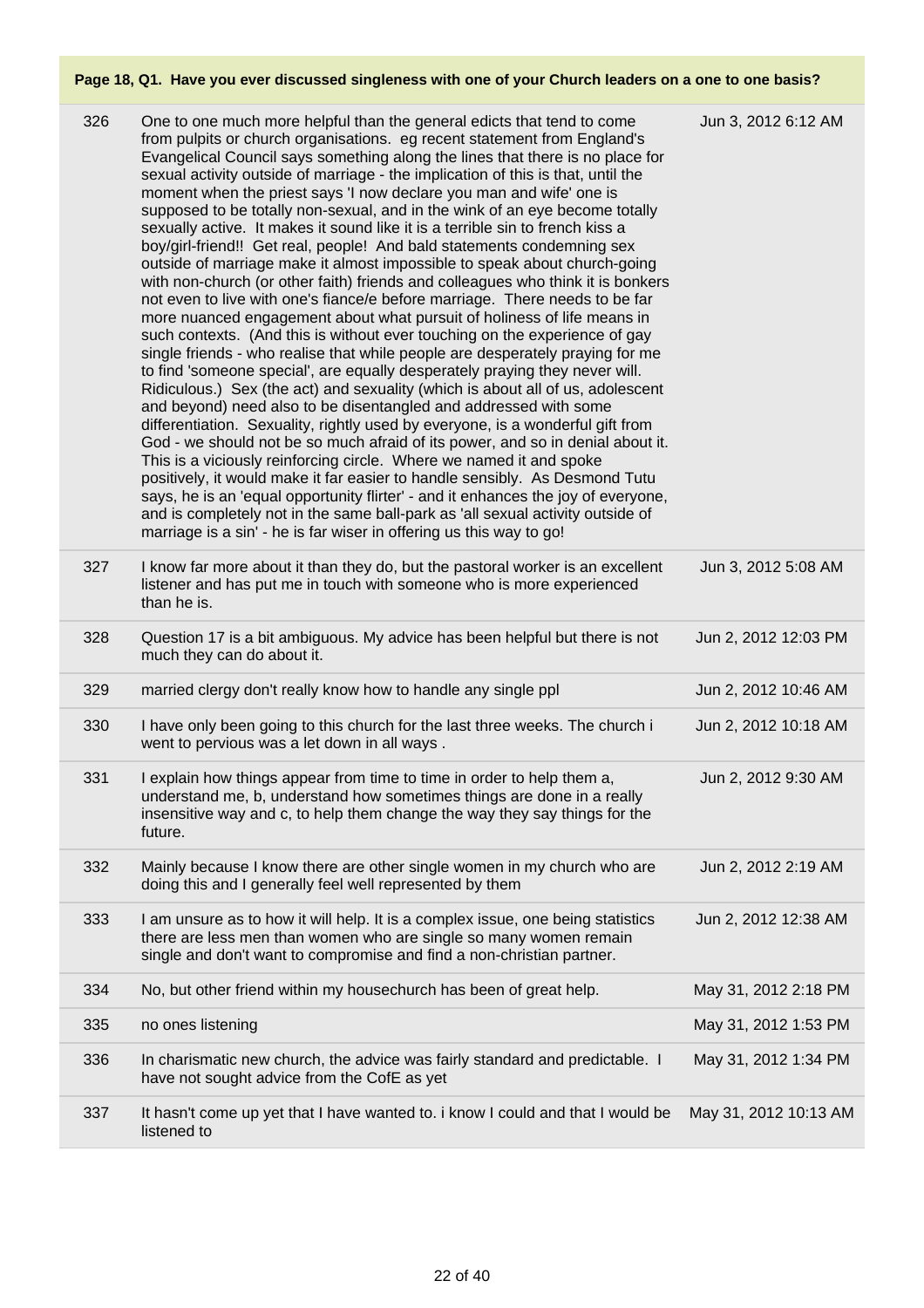### 338 I'm too embarrassed to ask for prayer from anyone at my church about being single. May 30, 2012 3:52 PM 339 A singles group would be helpful May 30, 2012 3:34 PM 340 The person was not married and I felt he had no insight into the trauma's that I had been through... he recognized this and passed me on to someone else who made me feel judged because I was dating and divorced. Many Christian leaders have led sheltered lives and it feels like they are not 'real' ... the offer 'nice' and well meaning advice without having real experience of issues.... when this is done without HS and prayerful guidance, relying on human wisdom only, it is not likely to go well. (I'm not suggesting leaders need to go through the same experiences, but need greater empathy, less judgement over issues) May 30, 2012 1:22 PM 341 Have spoken with my spiritual director rather than my minister. I wouldn't feel comfortable speaking with him (married when in his early 20's) about it. May 29, 2012 10:52 PM 342 I have asked re singles ministry and asked them to distribute detsils about events for singles by thry have been unhelpful and font diseminate info May 29, 2012 1:55 PM 343 One of my church leaders is a single woman May 29, 2012 12:50 PM 344 It feels as though this is seen as a low grade problem within the church leadership; there are many much more important issues. May 29, 2012 10:31 AM 345 just in conversation.when you take the initiative, when you give you receive May 28, 2012 1:38 PM 346 As THE LEADER I am always happy to help and to talk to my members. May 28, 2012 6:10 AM 347 As part of a wider conversation May 28, 2012 2:33 AM 348 I have not felt the need. Our Rector was very good at the time of my wife's death. I read a poem (What is Dying?) and spoke of our time together. The Rector told my family he stood beside me to give support. He soon sat down as he realised someone was standing behindme - Christ. He has been with me eversince. May 26, 2012 1:55 PM 349 I don't know how the leaders cater for singles. I have no desire to discuss my situation with them. May 26, 2012 8:00 AM 350 I've not asked the priest, as he probably can't spare the time to talk to myself, about what I would call a trivial matter. May 26, 2012 7:16 AM 351 Yes, it came up naturally in our everyday conversations, as a normail part of life. May 26, 2012 3:20 AM 352 I have reflected on it occasionally with people outside my own church e.g. my spiritual director. May 25, 2012 1:19 PM 353 I get met with sympathy but little understanding - it's upsetting & frustrating! May 25, 2012 10:42 AM 354 there is none in my church May 25, 2012 10:08 AM 355 No, but if asked I would do so. May 25, 2012 9:57 AM 356 comments on q17) The 'gift of singleness' is for those who choose celibacy May 25, 2012 9:01 AM

#### **Page 18, Q1. Have you ever discussed singleness with one of your Church leaders on a one to one basis?**

error has been said from the front. The only singleness seminar was about a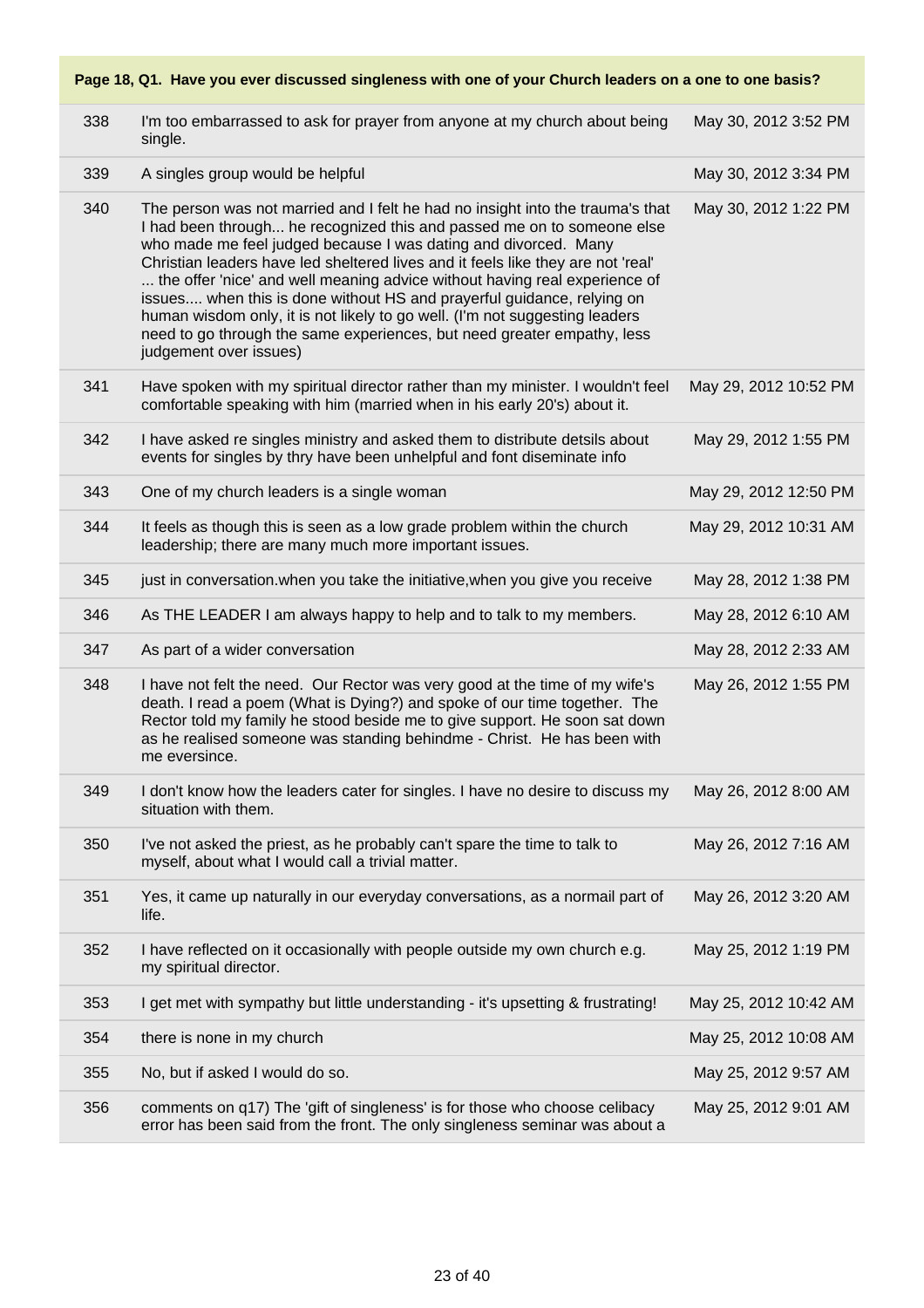life of celibacy (though there were helpful general issues for singles) and the next one (that I couldn't make) was by the same guy - a monk. Lots of mentions of 'family groups' up front in church, meaning families, but little about how the church is family. A whole sermon on whether divorce was right (fair enough - there's quite a few divorcees at our church) but the passage spent most of it's time looking at singleness and that wasn't even touched on. comments on 18) I said as an off-hand comment that it was difficult with all the baby talk at my small group, which was met with surprise that I was finding it difficult. Talk about the singleness seminar and that it should have been about single-by-circumstance, rather than single-by-choice met with indifference.

| 357 | I have good single friends I can talk to about it.                                                                                                                                                                                                                                                                                                                                           | May 25, 2012 7:22 AM  |
|-----|----------------------------------------------------------------------------------------------------------------------------------------------------------------------------------------------------------------------------------------------------------------------------------------------------------------------------------------------------------------------------------------------|-----------------------|
| 358 | Not a major issue for me                                                                                                                                                                                                                                                                                                                                                                     | May 25, 2012 7:03 AM  |
| 359 | Re: Q 17, they give good advice on relationships, but not much on<br>singleness.                                                                                                                                                                                                                                                                                                             | May 25, 2012 6:43 AM  |
| 360 | No.                                                                                                                                                                                                                                                                                                                                                                                          | May 25, 2012 4:53 AM  |
| 361 | said would look into but nothing happened, just side-lined                                                                                                                                                                                                                                                                                                                                   | May 25, 2012 4:42 AM  |
| 362 | Spoke about this thrice one to one & as yet, nothing has been done about it.<br>The issue is not everyone is very focal as there is no vulnerability or support<br>for the singles to talk about their issues.                                                                                                                                                                               | May 25, 2012 3:43 AM  |
| 363 | I haven't in my current church but I did do in my previous congregation at my<br>request. One thing that makes it hard to do this is that all my current<br>leadership is male and married so as a single female it's not the most<br>comfortable thing to do.                                                                                                                               | May 24, 2012 2:21 PM  |
| 364 | Married leaders often don't know what to say or how to tackle the whole<br>issue. Not to say all churches ignore the issue.                                                                                                                                                                                                                                                                  | May 24, 2012 3:27 AM  |
| 365 | Don't want to sound like I'm feeling sorry for myself by talking too much<br>about it.                                                                                                                                                                                                                                                                                                       | May 23, 2012 3:33 PM  |
| 366 | The minister has moved in his views that you move onto a higher plane<br>when married and appreciates some of the difficulties but some of the<br>leaders' (older men) views are that if you are single it is because you are a)<br>inadequate b) gay, c) too picky or d) asexual                                                                                                            | May 22, 2012 12:23 PM |
| 367 | Discussion re biblical guidance on marrying a divorcee as most of the men in<br>my age group on CC are divorced.                                                                                                                                                                                                                                                                             | May 22, 2012 9:13 AM  |
| 368 | I haven't because I feel at my age it seems a waste of their time to be talking<br>to me about that but am sure they would if I asked them they are always<br>helpful and were very much so in an upset in my life a few years ago.                                                                                                                                                          | May 21, 2012 1:55 PM  |
| 369 | Some of them will try to understand, but most church leaders married very<br>early in life and don't have a clue! Some get angry (as a guy, I should be<br>taking my responsibility more seriously and finding myself a wife - why am I<br>"messing about"); some are patronising, treating me like a 13 year old; most<br>just glaze over and act like I'm not there trying to talk to them | May 20, 2012 7:01 PM  |
| 370 | Sadly I feel ashamed of being single so avoid talking about it                                                                                                                                                                                                                                                                                                                               | May 20, 2012 9:31 AM  |
|     |                                                                                                                                                                                                                                                                                                                                                                                              |                       |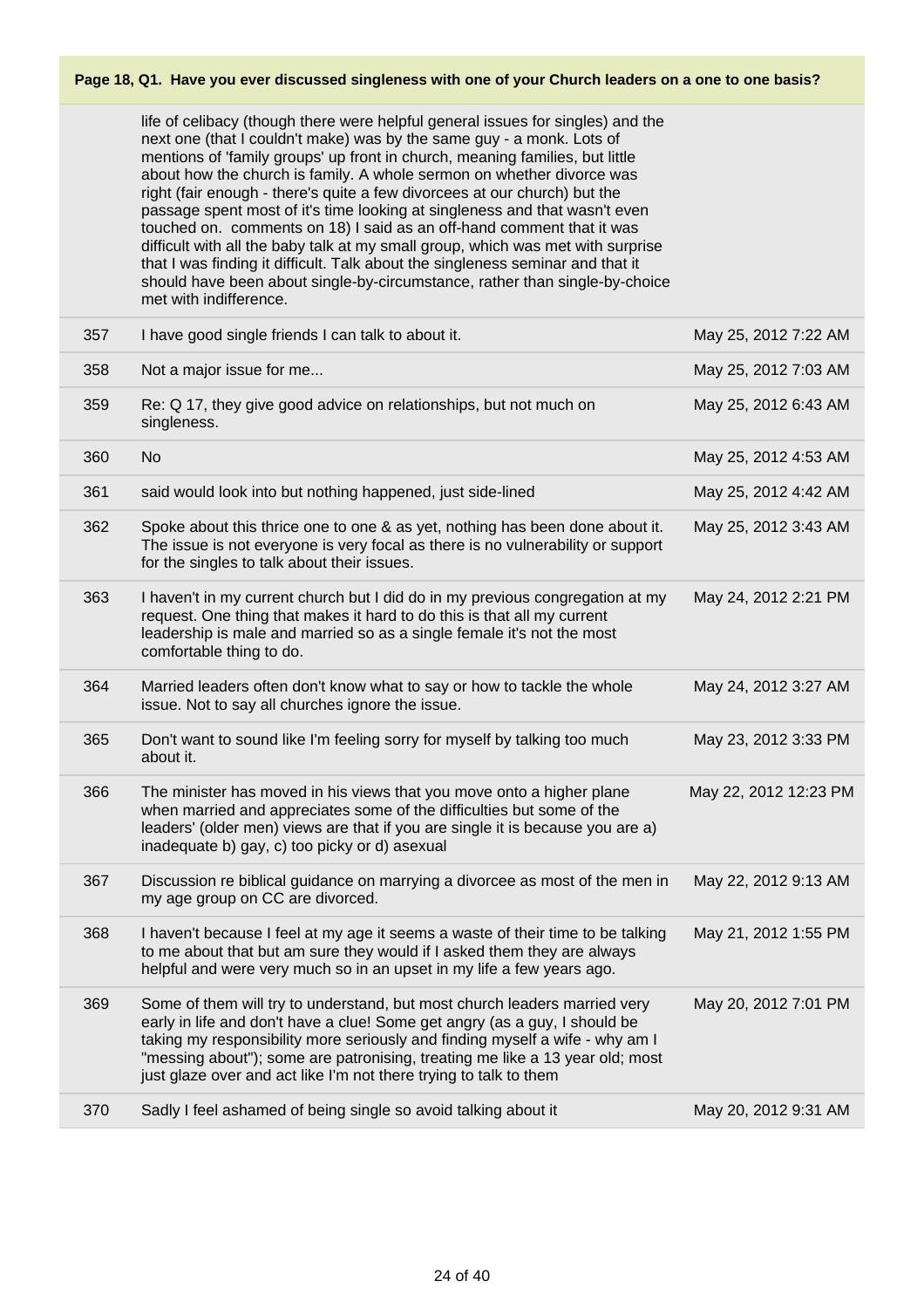#### **Page 18, Q1. Have you ever discussed singleness with one of your Church leaders on a one to one basis?** 371 They weren't interested in my feelings as a single person. When I left after over 40 years they didn't even ask me why. May 20, 2012 8:26 AM 372 It is seen as misguided to want to find a partner. Instead I am told to pray for contentment being single. May 20, 2012 8:19 AM 373 No-one has ever talked to me about it, it took months to pluck up courage, then I received prayer from a pastor but no further action taken when I was permamently there at church - including asking on progress of prayer May 19, 2012 2:51 PM 374 Yes- because it came up in conversation...all my church leaders have been willing to reflect on singleness- some more helpfully than others! May 19, 2012 2:19 PM 375 I share my singleness and how I have learned to be single for 6 years with others. My vicar is married and male, he is not the right person to have this conversation with. The people that have helped have been mature single women at church. May 18, 2012 11:44 PM 376 Very long time since I established a connection with a church leader. May 18, 2012 8:37 PM 377 They are all married and their comments feel patronising. May 18, 2012 2:14 PM 378 Yes, in general conversation. May 18, 2012 8:26 AM 379 My pastor and his wife have both encouraged me and prayed for me. I recently had my heart broken, and my pastor's wife in particular has been supportive. May 18, 2012 3:02 AM 380 I can talk about anything with my church leaders or members... I also understand that it is not for them to understand my situation but also it s my duty that I have understanding and compassion that they may nit have had a similar experience and I should not be judgmental towards them and pray that they would never go through this painful experience I have gone through with divorce. As a Christian I have bigger responsibility as my experiences are beyond theirs in life and it is up to me to bring the best out in myself and others. May 18, 2012 2:02 AM 381 I'm answering this particular question about my previous church, which was very much more supportive of singles in their 30s as there was a large group of us. I was close to the church leader and his family - they kind of 'adopted' me while I lived in the town, and we often discussed the difficulties of being single and also relationships that I was in. They had married later in life so could identify with my experiences to some extent. May 17, 2012 2:52 PM 382 They could have done more to help May 17, 2012 12:58 PM 383 Often, the attitude to singleness is 'delay is not denial'. Or they talk about the higher purpose of singleness and how it it right for some people. They rarely acknowledge that many single christians would rather not be single nor do they seem to know what to suggest or how to support those who remain unhappy/unaccepting of their single status. May 17, 2012 7:32 AM 384 We all agree that something needs to be done, but unless we put it on the agenda it won't happen....and we all know how long things take to sort out when they are on a church agenda! Seriously though, things are being discussed and people are more aware, and things are slowly changing. May 17, 2012 6:54 AM 385 Teaching is limited to 1 Corinthians 7 (Paul's teaching on "the gift of May 16, 2012 10:01 AM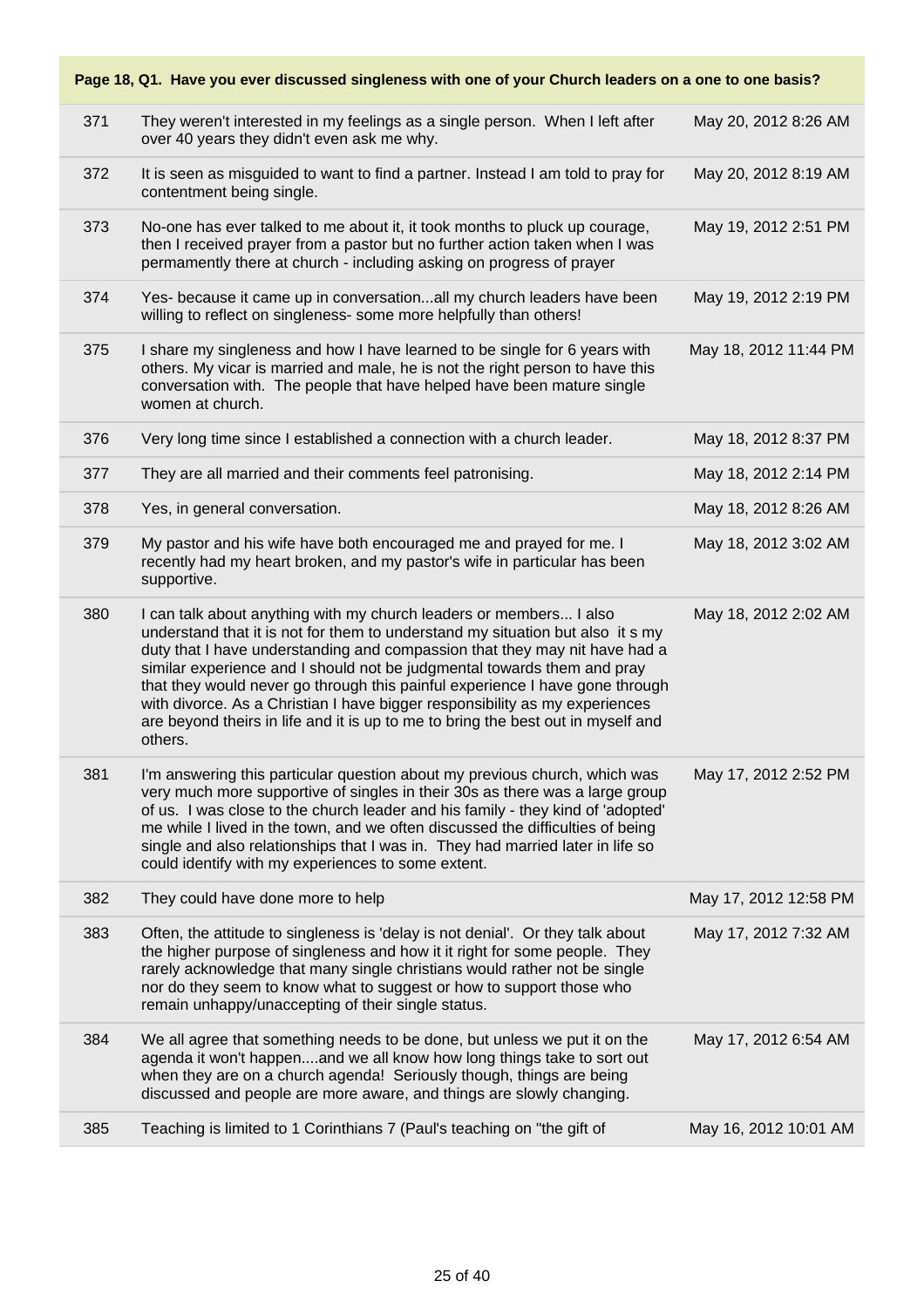**Page 18, Q1. Have you ever discussed singleness with one of your Church leaders on a one to one basis?**

|     | singleness"). There is little or no practical support for christians would who<br>like to meet other christian singles.                                                                                                                                                                                                                            |                       |
|-----|----------------------------------------------------------------------------------------------------------------------------------------------------------------------------------------------------------------------------------------------------------------------------------------------------------------------------------------------------|-----------------------|
| 386 | I am a little bit confused about how a 'date' is defined or which situations I<br>should try to avoid (and I have got myself into some slightly uncomfortable<br>situations in the past). I do have some close friends in church (not the<br>leaders, though I wouldn't mind asking them too) who are helping me think<br>through these questions. | May 16, 2012 8:16 AM  |
| 387 | I wrote a letter with suggestions and they ignored it for years.                                                                                                                                                                                                                                                                                   | May 16, 2012 8:09 AM  |
| 388 | Discussed more at a friendship level with one of my church elders who is<br>also a close friend                                                                                                                                                                                                                                                    | May 16, 2012 4:18 AM  |
| 389 | Discussed with my house group                                                                                                                                                                                                                                                                                                                      | May 16, 2012 1:14 AM  |
| 390 | Sort of. I find it a difficult situation to discuss. I have been discussing with a<br>few people about how to support the single people in the church.                                                                                                                                                                                             | May 15, 2012 1:01 PM  |
| 391 | feel too embarrassed                                                                                                                                                                                                                                                                                                                               | May 15, 2012 12:54 PM |
| 392 | No, it doesn't really ever come up.                                                                                                                                                                                                                                                                                                                | May 15, 2012 11:19 AM |
| 393 | they don't understand                                                                                                                                                                                                                                                                                                                              | May 15, 2012 5:01 AM  |
| 394 | It's finding a church leader who has sufficient recent experience of being<br>single which is the problem. To discuss it with a married Church leader<br>would be a bit like discussing being poor with a city banker.                                                                                                                             | May 14, 2012 3:56 PM  |
| 395 | It felt like a waste of time                                                                                                                                                                                                                                                                                                                       | May 14, 2012 1:09 PM  |
|     |                                                                                                                                                                                                                                                                                                                                                    |                       |
| 396 | no as the priests are all single and feel they must find it difficult enough<br>without me asking on the subject. Yes now thinking about it I have recently<br>wanted to talk with the priest about where my lifes direction is at this moment<br>in time I am a faith believing christian and love jesus                                          | May 14, 2012 12:42 PM |
| 397 | Our probationer rector (part of a collaborative ministry team the rest being<br>congregation members) recently told me that she and her husband are<br>splitting up. They both seem lovely people and so I just feel confused.<br>Previous church ministers have taken a strong line on sticking together.                                         | May 14, 2012 12:35 PM |
| 398 | Only a tiny bit and it don't really help                                                                                                                                                                                                                                                                                                           | May 14, 2012 9:51 AM  |
| 399 | Yes I have brought up the subject, but that was it-there was no real support<br>or advice-                                                                                                                                                                                                                                                         | May 14, 2012 9:12 AM  |
| 400 | It's not a big enough issue for me to discuss it - though we've talked about it<br>a bit in general terms in relation to how we do women's ministry.                                                                                                                                                                                               | May 14, 2012 6:57 AM  |
| 401 | As an emerging church we mutually discuss life issues, such as singleness,<br>as and when people request, and in a context where they feel comfortable.                                                                                                                                                                                            | May 14, 2012 3:44 AM  |
| 402 | Disastrous. He simply didn't understand. I knew that the church individually<br>and corporately didn't get it at that point, and left for 3 years. But I missed<br>God and came back, though not to the same parish.                                                                                                                               | May 14, 2012 2:22 AM  |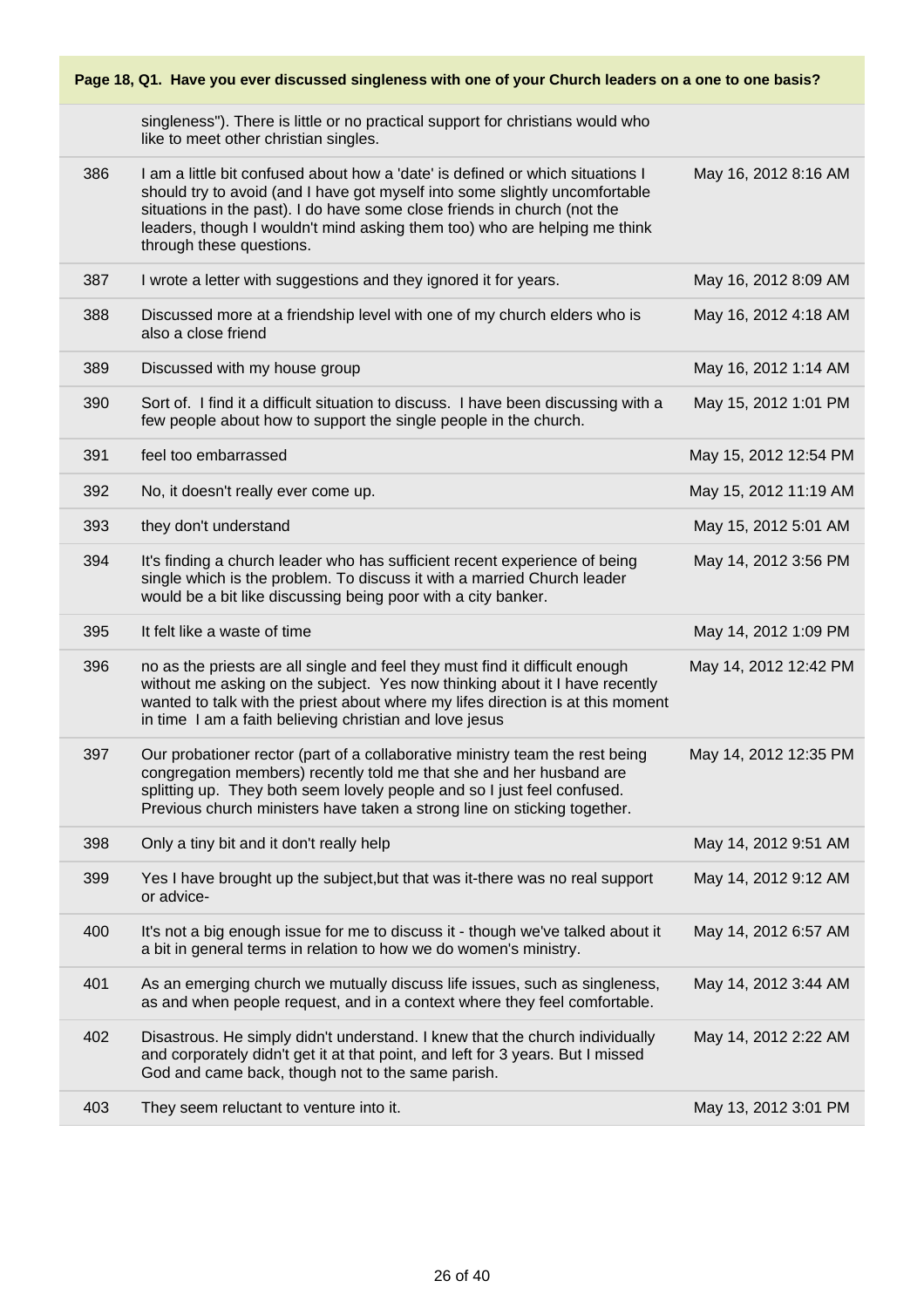|     | Page 18, Q1. Have you ever discussed singleness with one of your Church leaders on a one to one basis?                                                                                                                                                                                                           |                       |
|-----|------------------------------------------------------------------------------------------------------------------------------------------------------------------------------------------------------------------------------------------------------------------------------------------------------------------|-----------------------|
| 404 | have discussed it with prayerteam, pastoral team and others but they didn't<br>show much understanding.                                                                                                                                                                                                          | May 13, 2012 5:21 AM  |
| 405 | I never felt comfortable to discuss it. Just thought the answer would be seek<br>God first, pray about it, which is great and the right advice, but not always<br>easy to do. I think people who have been married since they were young,<br>which most Church leaders are, find it hard to give singles advice. | May 13, 2012 3:32 AM  |
| 406 | I wouldnt feel I could be as honest and open as I would need to be                                                                                                                                                                                                                                               | May 12, 2012 3:46 PM  |
| 407 | you have not given the option in question 17 for not relevant (haven't asked<br>for advice)                                                                                                                                                                                                                      | May 12, 2012 11:27 AM |
| 408 | unless you count a difficult conversation with my District Chair when my<br>husband left                                                                                                                                                                                                                         | May 12, 2012 9:04 AM  |
| 409 | Just never have - not that I didn't want to. I don't think they would know what<br>to say.                                                                                                                                                                                                                       | May 12, 2012 7:39 AM  |
| 410 | no medium to, when it is not really a focus!                                                                                                                                                                                                                                                                     | May 12, 2012 5:24 AM  |
| 411 | My church is so big that it feels like it is not an important enough issue to<br>raise with our main leaders.                                                                                                                                                                                                    | May 11, 2012 1:59 PM  |
| 412 | I have been very open with one of the leaders and we are mutually<br>accountable (he is married) regarding issues of singleness and<br>relashionships.                                                                                                                                                           | May 11, 2012 1:44 PM  |
| 413 | I haven't felt the need to yet. I have been divorced 16 months.                                                                                                                                                                                                                                                  | May 11, 2012 1:30 PM  |
| 414 | My minister was a single man (widower). His predecessor was a single<br>woman (never married). There are lots of single people in church leadership.<br>They tend not to give any useful advice on relationships - whether to singles<br>or marrieds.                                                            | May 11, 2012 9:17 AM  |
| 415 | Yes. Some are wise, some think they're clever. The two are not the same.<br>However, the wise ones are helpful. Being too directing might end up being<br>too overbearing. I think the balance was correct.                                                                                                      | May 10, 2012 2:21 PM  |
| 416 | Very difficult to have a one-on-one conversation with a church leader (all of<br>whom are male) when I am a single female                                                                                                                                                                                        | May 10, 2012 12:26 PM |
| 417 | Yes to both situations - somethimes me and sometimes they initiate the<br>conversations                                                                                                                                                                                                                          | May 10, 2012 11:37 AM |
| 418 | I'm not sure what it would achieve, rather than a feeling that my leaders<br>wouldn't be open to it.                                                                                                                                                                                                             | May 10, 2012 10:42 AM |
| 419 | While I believe genuine efforts were made to try to understand, it was<br>generally dealt with in a patronising manner which left me feeling very<br>undervalued.                                                                                                                                                | May 10, 2012 7:07 AM  |
| 420 | Not a church leader but a more mature Christian lady, it was very helpful                                                                                                                                                                                                                                        | May 9, 2012 2:38 PM   |
| 421 | No none has ever mentioned singleness in my church so I don't feel I should<br>mention it to my church leaders.                                                                                                                                                                                                  | May 9, 2012 2:17 PM   |
| 422 | I was one of the elected deacons, so count as an elder. Because of my                                                                                                                                                                                                                                            | May 9, 2012 2:01 PM   |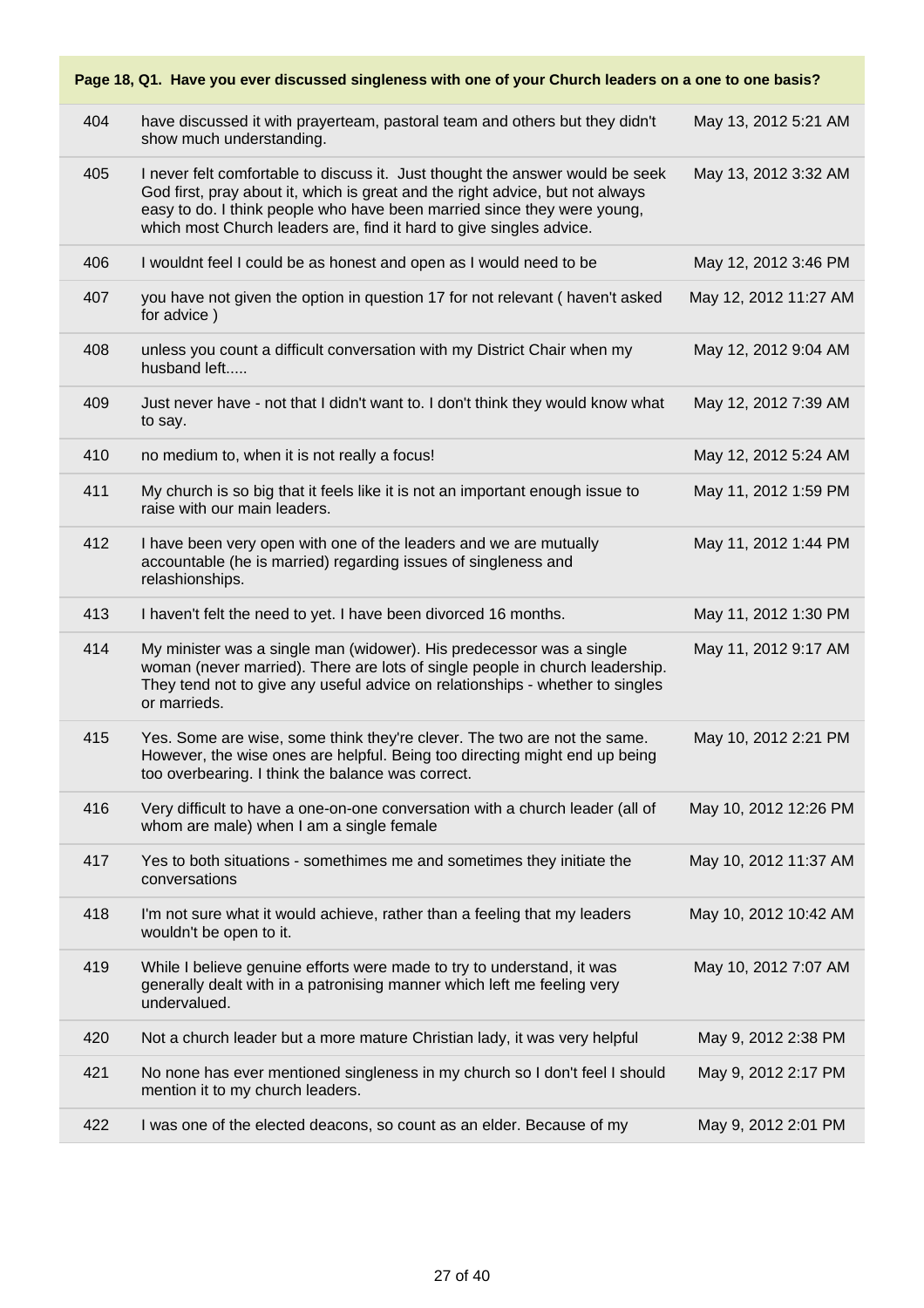|     | Page 18, Q1. Have you ever discussed singleness with one of your Church leaders on a one to one basis?                                                                                                                                                                                          |                      |  |  |
|-----|-------------------------------------------------------------------------------------------------------------------------------------------------------------------------------------------------------------------------------------------------------------------------------------------------|----------------------|--|--|
|     | profession [Psychiatrist] I am the one who others tend to turn to for advice<br>about single and marital matters - but I can also confide in some people in<br>my own troubles. My friends in the church and outside are very supportive of<br>my internet dating adventure!                    |                      |  |  |
| 423 | most of my Church leaders are male and I feel it would be weird and<br>inappropriate. Also many of them have been married for so long and at a<br>young age and never had an extended period of singleness to understand<br>the real issues and struggles faced by single people in the church. | May 9, 2012 1:36 PM  |  |  |
| 424 | I go to a very big church and I could imagine sitting in a one to one<br>discussing this.                                                                                                                                                                                                       | May 9, 2012 1:02 PM  |  |  |
| 425 | One of the ministers offered to talk through bereavement with me (My<br>husband committed suicide) but I'm not confident he would fully understand                                                                                                                                              | May 9, 2012 11:08 AM |  |  |
| 426 | They recognise and are happy to discuss singleness                                                                                                                                                                                                                                              | May 9, 2012 7:23 AM  |  |  |
| 427 | I have always felt somewhat reluctant to share my loneliness with others.<br>Nevertheless I continue to lead a fulfilled single life.                                                                                                                                                           | May 9, 2012 6:38 AM  |  |  |
| 428 | It was something talked about briefly with one of the elders, who was<br>sympathetic, having a daughter who had been in a similar situation.                                                                                                                                                    | May 9, 2012 3:44 AM  |  |  |
| 429 | I haven't had such a discussion but would like to see more of a general<br>discussion/profile in church                                                                                                                                                                                         | May 9, 2012 3:10 AM  |  |  |
| 430 | Came up as part of counselling sessions                                                                                                                                                                                                                                                         | May 8, 2012 2:26 PM  |  |  |
| 431 | No point the church is fine and I already know the principles in the Bible on<br>this subject. The entire Bible, from start to finish, is based on marriage.                                                                                                                                    | May 8, 2012 12:20 PM |  |  |
| 432 | they would not be in the slightest interested                                                                                                                                                                                                                                                   | May 8, 2012 12:12 PM |  |  |
| 433 | years ago, a minister once asked " how do you feel about being single? "                                                                                                                                                                                                                        | May 8, 2012 9:24 AM  |  |  |
| 434 | Part of counselling after death of God daughter when I explained why I no<br>longer attended morning (Family worship)                                                                                                                                                                           | May 8, 2012 6:53 AM  |  |  |
| 435 | Not supported                                                                                                                                                                                                                                                                                   | May 8, 2012 6:04 AM  |  |  |
| 436 | I know I can talk to my pastors wife and friends at any time should I want to.                                                                                                                                                                                                                  | May 8, 2012 2:30 AM  |  |  |
| 437 | In other churches, I've found this to be an embarrassing exercise, which was<br>not followed up by the leadership team more or less at all. In my current<br>church, I haven't had or instigated these discussions (been a member for<br>about a year).                                         | May 8, 2012 1:23 AM  |  |  |
| 438 | Any comments I make about singleness are met with silence                                                                                                                                                                                                                                       | May 7, 2012 3:17 PM  |  |  |
| 439 | I was fully supported during my marriage and divorce                                                                                                                                                                                                                                            | May 7, 2012 3:16 PM  |  |  |
| 440 | I have discussed it with other single women in the church. I would only be<br>comfortable discussing it with someone I was close to.                                                                                                                                                            | May 7, 2012 2:36 PM  |  |  |
| 441 | No not something that i really wanted to discuss but maybe i should                                                                                                                                                                                                                             | May 7, 2012 1:21 PM  |  |  |
| 442 | If your church leaders completely ignore singleness and are very family-                                                                                                                                                                                                                        | May 7, 2012 1:10 PM  |  |  |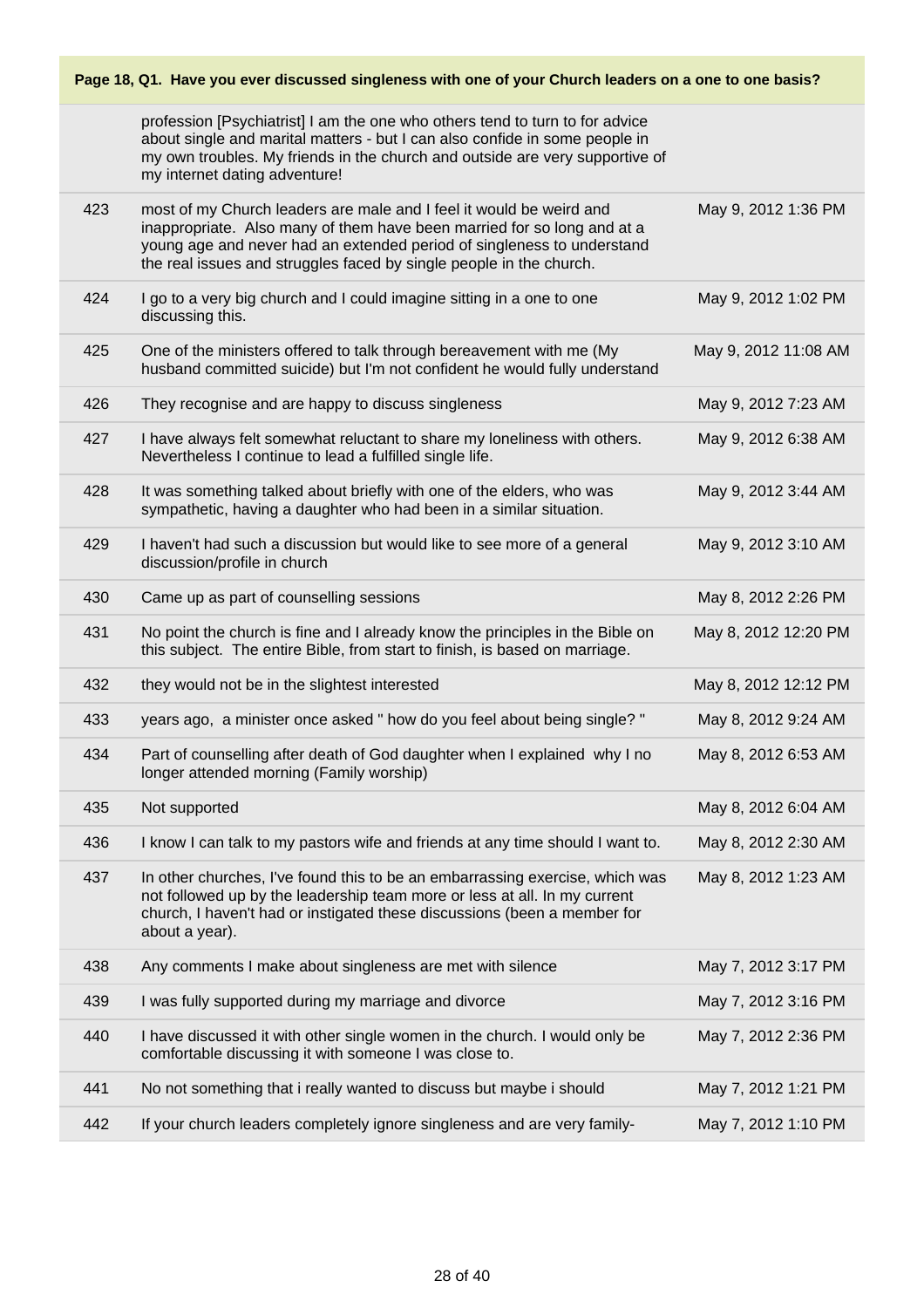|     | focused it's very hard to raise this issue with them.                                                                                                                                                                                                                                                                                                                                                                                                                                                                                                      |                      |
|-----|------------------------------------------------------------------------------------------------------------------------------------------------------------------------------------------------------------------------------------------------------------------------------------------------------------------------------------------------------------------------------------------------------------------------------------------------------------------------------------------------------------------------------------------------------------|----------------------|
| 443 | As a widow of 17 years - I am still only 46, I asked for prayers for my next<br>husbands health and well being                                                                                                                                                                                                                                                                                                                                                                                                                                             | May 7, 2012 12:56 PM |
| 444 | Not enough options in Q19 or Q20. Q19 Leaders give good teaching on<br>relationships but often are out of touch with the experience of being a single<br>Christian female so application is lacking. Also, relational side of church is<br>poor. For those reasons, Q20 means I sadly - perhaps unfairly - don't expect<br>much of any value from 1 to 1 meeting on the topic.                                                                                                                                                                             | May 7, 2012 12:39 PM |
| 445 | I have never spoken to church leaders on singleness. They are all married<br>and I would find it hard. I have had counselling re a bad relationship which<br>was undertaken lovingly and in a non "finger wagging" way and as a result I<br>finished a very uhelpful very long term relationship three years ago.                                                                                                                                                                                                                                          | May 7, 2012 11:09 AM |
| 446 | I get the impression they don't want to pry. I have heard what they said to my<br>friend. It wasn't too helpful!                                                                                                                                                                                                                                                                                                                                                                                                                                           | May 7, 2012 11:05 AM |
| 447 | I am on staff and it's a work issue - bit different perhaps.                                                                                                                                                                                                                                                                                                                                                                                                                                                                                               | May 7, 2012 10:43 AM |
| 448 | Kind of a taboo subject!                                                                                                                                                                                                                                                                                                                                                                                                                                                                                                                                   | May 7, 2012 9:45 AM  |
| 449 | Haven't done since I was at the church that was a bad experience for me, in<br>which I was told that I couldn't be a true Christian until I was in a godly<br>relationship.                                                                                                                                                                                                                                                                                                                                                                                | May 7, 2012 5:01 AM  |
| 450 | Informally                                                                                                                                                                                                                                                                                                                                                                                                                                                                                                                                                 | May 7, 2012 2:51 AM  |
| 451 | I have started at my current church in the last year after moving house. I<br>have not had these conversations with the vicar but in the previous baptist<br>church I attended I was able to have open discussion with the minister.                                                                                                                                                                                                                                                                                                                       | May 7, 2012 2:15 AM  |
| 452 | We live in the real world, your pastor cannot be all things to all people. They<br>may not have the answers all the time, but an ear to listen is always good                                                                                                                                                                                                                                                                                                                                                                                              | May 7, 2012 12:42 AM |
| 453 | I have told them I am looking for a wife.                                                                                                                                                                                                                                                                                                                                                                                                                                                                                                                  | May 6, 2012 3:29 PM  |
| 454 | I have a discipleship relationship with one of the pastors and we have<br>regularly, although not recently, discussed my relationships in the past and<br>any issues I am having.                                                                                                                                                                                                                                                                                                                                                                          | May 6, 2012 1:58 PM  |
| 455 | It wasn't a big deal - not a major occasion or an in-depth discussion. It<br>doesn't need to be.                                                                                                                                                                                                                                                                                                                                                                                                                                                           | May 6, 2012 1:35 PM  |
| 456 | As the church is a family orientated, I don't think it would be appropriate or<br>relevant to talk to the leadership about this subject as they are all married.                                                                                                                                                                                                                                                                                                                                                                                           | May 6, 2012 1:29 PM  |
| 457 | I am in an one to one.                                                                                                                                                                                                                                                                                                                                                                                                                                                                                                                                     | May 6, 2012 1:13 PM  |
| 458 | On the very few occasions I have, I have met with 'what do you expect me to<br>do about it?' - I don't expect them to 'do' anything about me being single<br>except perhaps think a little more about how singles within the church could<br>be more included - particularly on a fellowship and social level. For instance<br>- one of my local churches - the one I feel most at home in, recently<br>advertised an 'over 50's group' - takes place on a Wednesday from 2-4 -<br>most of us are at work!! Vicar upset that only the over 65 widows came! | May 6, 2012 12:05 PM |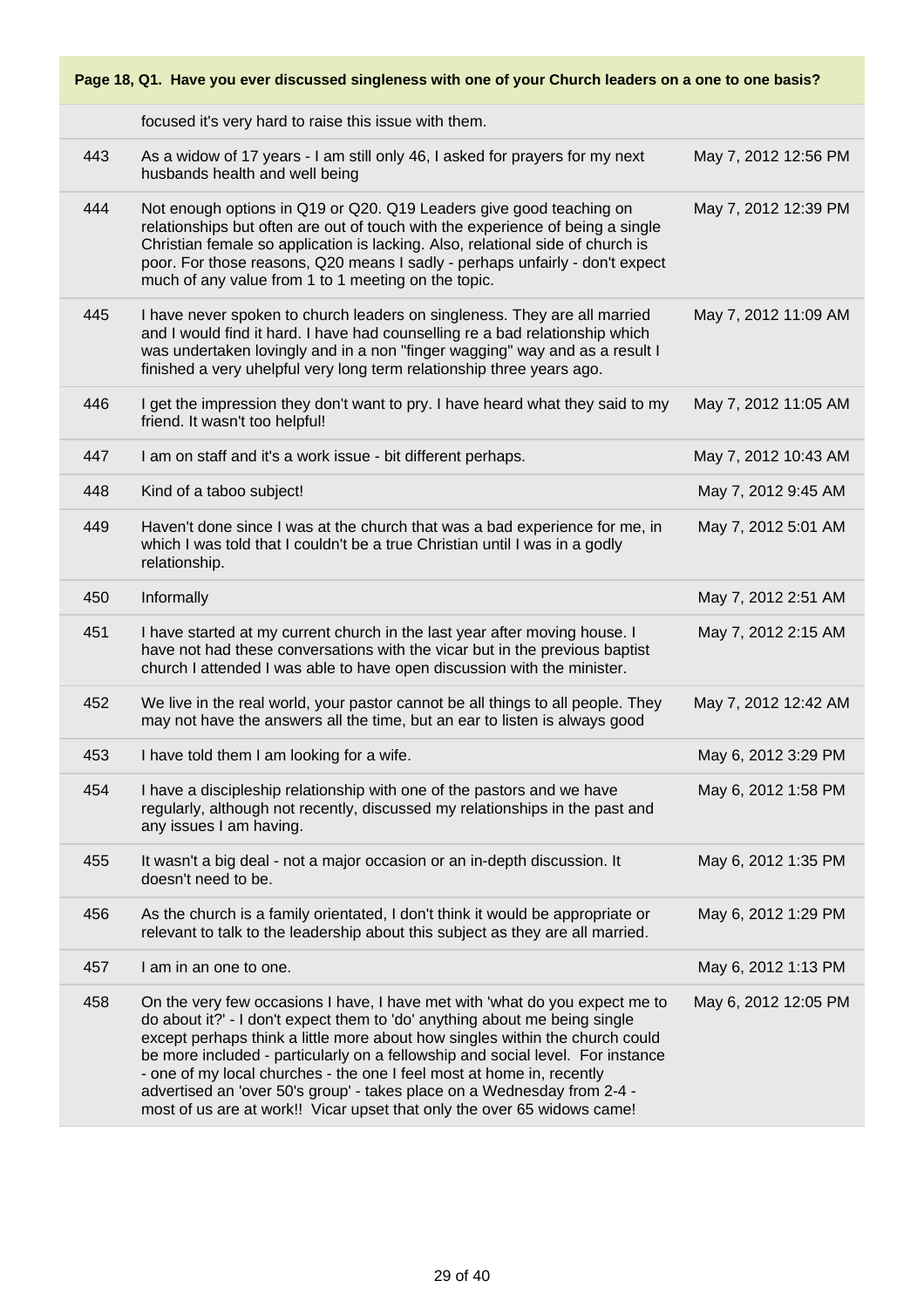| 459 | Yes I have discussed it with a pastoral worker but it wasn't initially a<br>discussion about singleness, but the topic came up. It's nice to be<br>recognised as having needs, or just the need to talk to someone in the chirch<br>sometimes as I feel unless you're getting married or having a child there's<br>not an occasion when a church leader would need to have a more in depth<br>talk to you. | May 6, 2012 9:54 AM  |
|-----|------------------------------------------------------------------------------------------------------------------------------------------------------------------------------------------------------------------------------------------------------------------------------------------------------------------------------------------------------------------------------------------------------------|----------------------|
| 460 | I was told my feelings of isolation were nonsense!                                                                                                                                                                                                                                                                                                                                                         | May 6, 2012 9:04 AM  |
| 461 | Asked to run a seminar on it and was allowed                                                                                                                                                                                                                                                                                                                                                               | May 6, 2012 8:30 AM  |
| 462 | But in truth, you get the message back that it is God's will for you, for now,<br>which is helpful, especially when you know God is preparing you to meet<br>someone special in you heart and soul. The outreach in my church as come<br>from friends seeing the need to help me, not by the church leaders.                                                                                               | May 6, 2012 8:25 AM  |
| 463 | i am currently exploring ways in which my church could enhance single<br>people. I have arranged to meeting my minister shortly. I have linked in<br>with four churches who have recognised that single people are often isolated<br>in churches and need a social networking group. I am awiaitng to hear<br>further details about project one.                                                           | May 6, 2012 3:47 AM  |
| 464 | it showed almost no understanding of what it is to be either single or a single<br>parent. My suggestions were ignored.                                                                                                                                                                                                                                                                                    | May 6, 2012 3:45 AM  |
| 465 | I can't think why I'd ever do this.                                                                                                                                                                                                                                                                                                                                                                        | May 6, 2012 1:47 AM  |
| 466 | They acknowledge it's an issue, but don't have any real solutions.                                                                                                                                                                                                                                                                                                                                         | May 5, 2012 4:40 PM  |
| 467 | This question simply illustrates how singledom is an untouched subject in the<br>Church - this whole questionaire is bringing home to me how bad things<br>were at the Church I went to tho I left for other reasons. Currently I visit a<br>Catholic place of worship where, interestingly, the preponderence of males<br>worshiping God gives me great comfort that there are good me and I feel<br>safe | May 5, 2012 3:36 PM  |
| 468 | The answers to my last 2 questions are based on the church I had been<br>going to until last year - it wasn't an issue for me really because I was so<br>busy and very happy.                                                                                                                                                                                                                              | May 5, 2012 3:12 PM  |
| 469 | I don't feel confident to ask; as I am putting my hope and trust in God for help<br>me.                                                                                                                                                                                                                                                                                                                    | May 5, 2012 1:03 PM  |
| 470 | Some years ago in a different church.                                                                                                                                                                                                                                                                                                                                                                      | May 5, 2012 12:23 PM |
| 471 | yes but as a result of a discussion on something else.                                                                                                                                                                                                                                                                                                                                                     | May 5, 2012 11:13 AM |
| 472 | Had brief relationship with someone who was seperated and felt unsure as<br>he was not divorced if that was right as he was still someone else's husband.                                                                                                                                                                                                                                                  | May 5, 2012 9:55 AM  |
| 473 | Wanted to set up a singles network, my minister saw the need and was<br>supportive but we did not have a discussion about my needs or how i felt<br>about church. I would not go to my pastor, not convinced he would really be<br>able to empathise.                                                                                                                                                      | May 5, 2012 9:04 AM  |
| 474 | Church leader's wife rather than church leader                                                                                                                                                                                                                                                                                                                                                             | May 5, 2012 6:19 AM  |
| 475 | We did have a home group meeting on it once, and really the gist was that                                                                                                                                                                                                                                                                                                                                  | May 5, 2012 5:53 AM  |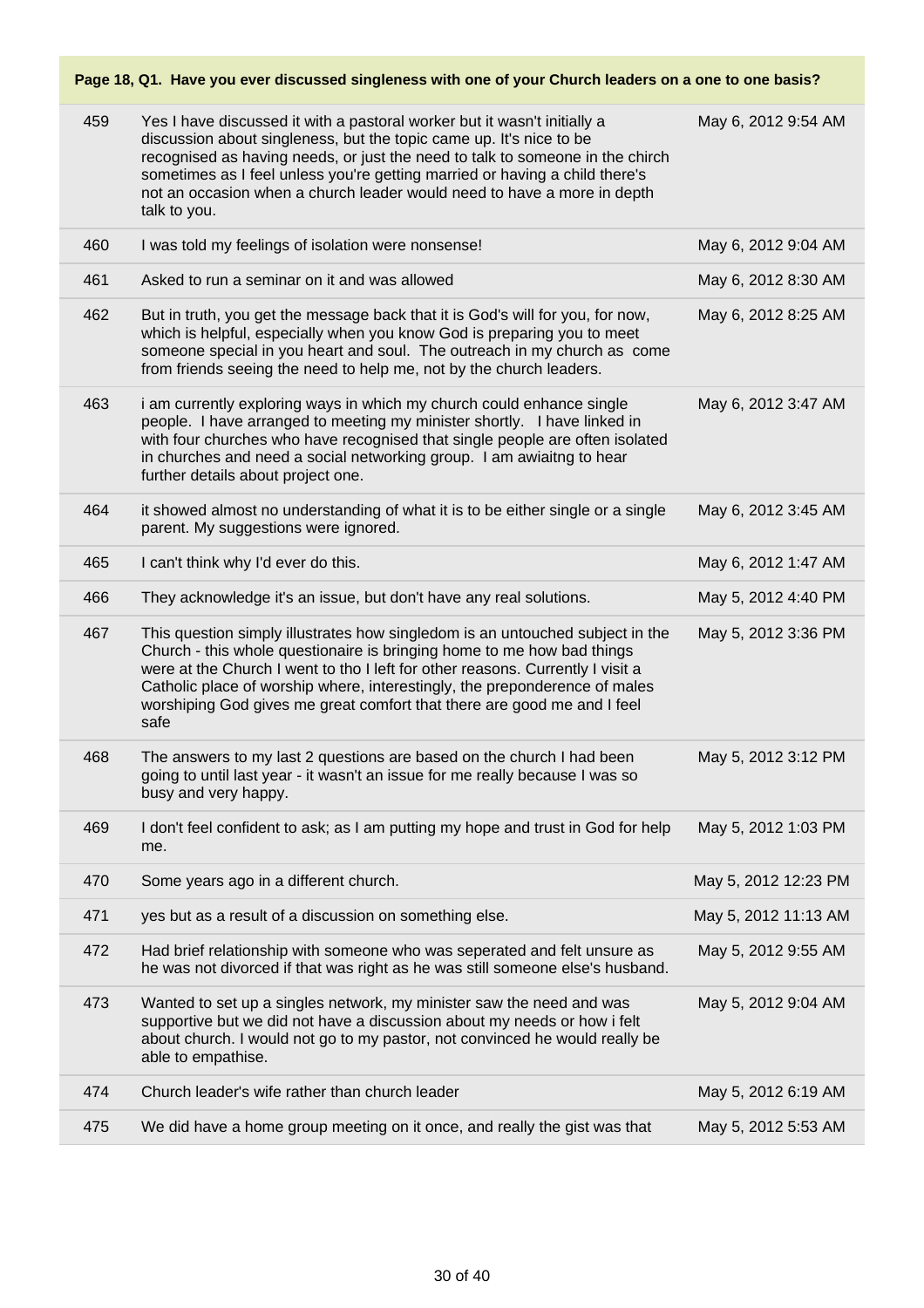|     | you are only married for a season anyway, that marriage is hard, and that<br>single people can reach out to others and do a lot for the church. That you<br>need to recognise the positives in the season you are in now. That singles<br>need to speak out if they are lonely but also that married couples felt that<br>they should support other marrieds in their walk with God and therefore that<br>is why they focussed more on them. The positive message was that people<br>believed singles had a purpose and that being married wasn't 'better' than<br>being single. The negative undertone was that people didnt really feel that<br>they were wanting to initiate inclusion of singles. |                      |
|-----|-------------------------------------------------------------------------------------------------------------------------------------------------------------------------------------------------------------------------------------------------------------------------------------------------------------------------------------------------------------------------------------------------------------------------------------------------------------------------------------------------------------------------------------------------------------------------------------------------------------------------------------------------------------------------------------------------------|----------------------|
| 476 | Our leaders appear to let me to "get on with". Pastor once alluded to me as a<br>"lonely person". I have no desire whatsoever to be such!                                                                                                                                                                                                                                                                                                                                                                                                                                                                                                                                                             | May 5, 2012 2:10 AM  |
| 477 | I brought it up when answering a question from them about why I was<br>struggling so much at the moment.                                                                                                                                                                                                                                                                                                                                                                                                                                                                                                                                                                                              | May 5, 2012 1:30 AM  |
| 478 | Had a single female minister at one point and she took the initiative to pull<br>christian single women together. Nothing for the men though                                                                                                                                                                                                                                                                                                                                                                                                                                                                                                                                                          | May 4, 2012 11:57 PM |
| 479 | I would feel selfish and self-pitying to talk to a Church leader about how<br>desperate I feel being single, how sad I am not to have children and the fear<br>that I am running out of time. I am afraid that the Church would frown upon<br>such self-indulgent thoughts.                                                                                                                                                                                                                                                                                                                                                                                                                           | May 4, 2012 4:44 PM  |
| 480 | I gave one a book on it, but it has failed to be read or taken on board                                                                                                                                                                                                                                                                                                                                                                                                                                                                                                                                                                                                                               | May 4, 2012 4:28 PM  |
| 481 | I wouldn't expect them to give me advice on singleness any more than on<br>health issues or good driving technique! I guess I might tell them what I think<br>it would be useful to do in the church to help single people but leaders<br>normally prefer to tell you rather than be told :o)                                                                                                                                                                                                                                                                                                                                                                                                         | May 4, 2012 4:22 PM  |
| 482 | Also at their instigation.                                                                                                                                                                                                                                                                                                                                                                                                                                                                                                                                                                                                                                                                            |                      |
|     |                                                                                                                                                                                                                                                                                                                                                                                                                                                                                                                                                                                                                                                                                                       | May 4, 2012 3:48 PM  |
| 483 | Most church leaders in my experience don't seem to have a clue. The only<br>one I know of who seems to understand is Matthew Ashimolowo.                                                                                                                                                                                                                                                                                                                                                                                                                                                                                                                                                              | May 4, 2012 2:28 PM  |
| 484 | I asked why they do not encourage single people to find a spouse: they said<br>that it is not appropriate to say this from the front, but they do encourage it<br>on an individual basis.                                                                                                                                                                                                                                                                                                                                                                                                                                                                                                             | May 4, 2012 2:11 PM  |
| 485 | Yes at their instigation and my request it comes up occasionally in<br>conversation.                                                                                                                                                                                                                                                                                                                                                                                                                                                                                                                                                                                                                  | May 4, 2012 1:26 PM  |
| 486 | I'm a small group leader and have regular meetings with my ministry team<br>leader - she's only a bit older than me, these things come up!                                                                                                                                                                                                                                                                                                                                                                                                                                                                                                                                                            | May 4, 2012 12:54 PM |
| 487 | Opening a lot of wounds.                                                                                                                                                                                                                                                                                                                                                                                                                                                                                                                                                                                                                                                                              | May 4, 2012 12:49 PM |
| 488 | <b>No</b>                                                                                                                                                                                                                                                                                                                                                                                                                                                                                                                                                                                                                                                                                             | May 4, 2012 12:08 PM |
| 489 | I'm sure they would be willing to discuss it if I broached the issue.                                                                                                                                                                                                                                                                                                                                                                                                                                                                                                                                                                                                                                 | May 4, 2012 12:01 PM |
| 490 | I have shared about my difficulties with with house group leaders in finding a<br>future husband                                                                                                                                                                                                                                                                                                                                                                                                                                                                                                                                                                                                      | May 4, 2012 11:39 AM |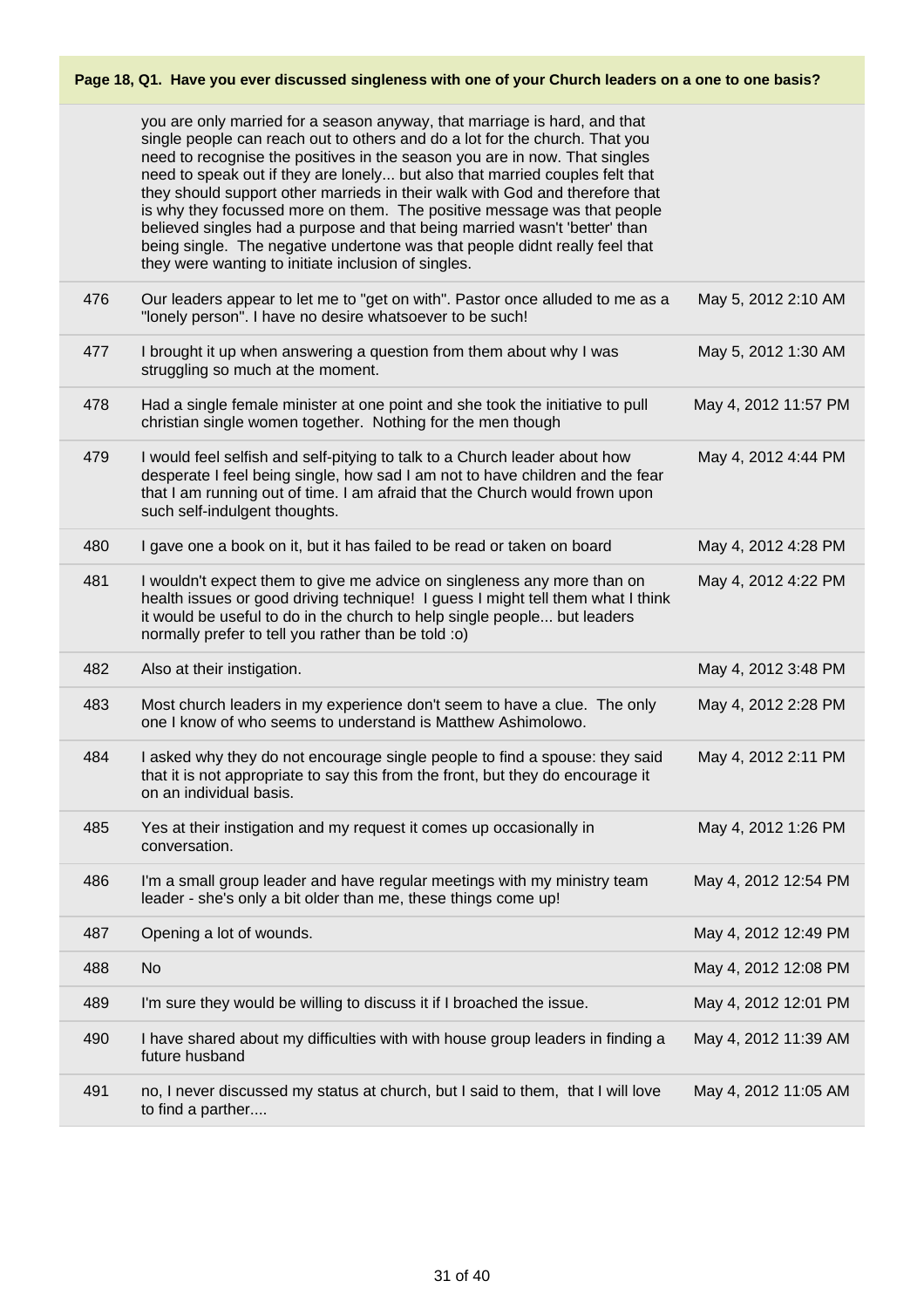| Page 18, Q1. Have you ever discussed singleness with one of your Church leaders on a one to one basis? |     |                                                                                                                                                                                                                                                                                                        |                      |
|--------------------------------------------------------------------------------------------------------|-----|--------------------------------------------------------------------------------------------------------------------------------------------------------------------------------------------------------------------------------------------------------------------------------------------------------|----------------------|
|                                                                                                        | 492 | it's difficult to discuss singleness when the church leaders are all married,<br>also they say it is God's plan - which feels very condescending!                                                                                                                                                      | May 4, 2012 8:33 AM  |
|                                                                                                        | 493 | At a recent meeting of young people I explained why I am single                                                                                                                                                                                                                                        | May 4, 2012 7:47 AM  |
|                                                                                                        | 494 | All they have to do is to provide the opportunity for people to meet. In big<br>cities like London, after you leave the church, you are never going to meet<br>that person again, so it is useful to have a place where one can buy a tea<br>and some biscuits and have some conversation with people. | May 4, 2012 7:09 AM  |
|                                                                                                        | 495 | There are never any easy answers. Some are helpful and understanding (but<br>can't solve the problem), others recommend prayer, others say that perhaps<br>God has other plans.                                                                                                                        | May 4, 2012 4:50 AM  |
|                                                                                                        | 496 | My small group leader. She has been amazing.                                                                                                                                                                                                                                                           | May 4, 2012 3:51 AM  |
|                                                                                                        | 497 | I have discussed the break down of a relationship.                                                                                                                                                                                                                                                     | May 4, 2012 2:42 AM  |
|                                                                                                        | 498 | I have only been attending this church since January 2012 The minister is<br>often away I would like to have a talk with him about my singleness & related<br>issues                                                                                                                                   | May 4, 2012 2:11 AM  |
|                                                                                                        | 499 | Advice tends to relate to young singles.                                                                                                                                                                                                                                                               | May 4, 2012 1:00 AM  |
|                                                                                                        | 500 | All the church leaders are married and I don't always feel that, being young, I<br>am taken seriously when I talk about singleness                                                                                                                                                                     | May 3, 2012 11:39 PM |
|                                                                                                        | 501 | I haven't so much discussed singleness but have rather discussed the<br>surrounding issues. Of course they have feigned empathy but in reality were<br>unable to be empathetic.                                                                                                                        | May 3, 2012 5:56 PM  |
|                                                                                                        | 502 | Very difficult as most were married by my age. Its often hard to find someone<br>who can specifically relate - however maybe thats not the point as all of our<br>walks are different.                                                                                                                 | May 3, 2012 5:27 PM  |
|                                                                                                        | 503 | WISH THERE WERE MORE PLACES TO MEET UP                                                                                                                                                                                                                                                                 | May 3, 2012 4:53 PM  |
|                                                                                                        | 504 | The minister didn't give much useful advice. Most couple at my Church<br>married in their twenties and so don't have much of an idea about being<br>single.                                                                                                                                            | May 3, 2012 3:10 PM  |
|                                                                                                        | 505 | I would probably approach my homegroup leaders if I did wish to discuss<br>singleness.                                                                                                                                                                                                                 | May 3, 2012 2:47 PM  |
|                                                                                                        | 506 | I have never felt my "singleness" as being a particular attribute that requires<br>discussion with church leaders.                                                                                                                                                                                     | May 3, 2012 2:35 PM  |
|                                                                                                        | 507 | There is a stigma about divorce and comments sometimes slip which have<br>detered me from saying much, as I would be having to 'defend' myself from<br>people who have no idea what it is like to be in an extremely bad<br>relationship.                                                              | May 3, 2012 1:17 PM  |
|                                                                                                        | 508 | My church approach singleness for younger members but does't really<br>discus with older members. There is an assumption that we all support each<br>other and there are certain interests in the church suitable for older single<br>women. Divorced people are on the edge of church community.      | May 3, 2012 1:12 PM  |
|                                                                                                        | 509 | I feel more confident now as I have developed my relationships with my                                                                                                                                                                                                                                 | May 3, 2012 12:39 PM |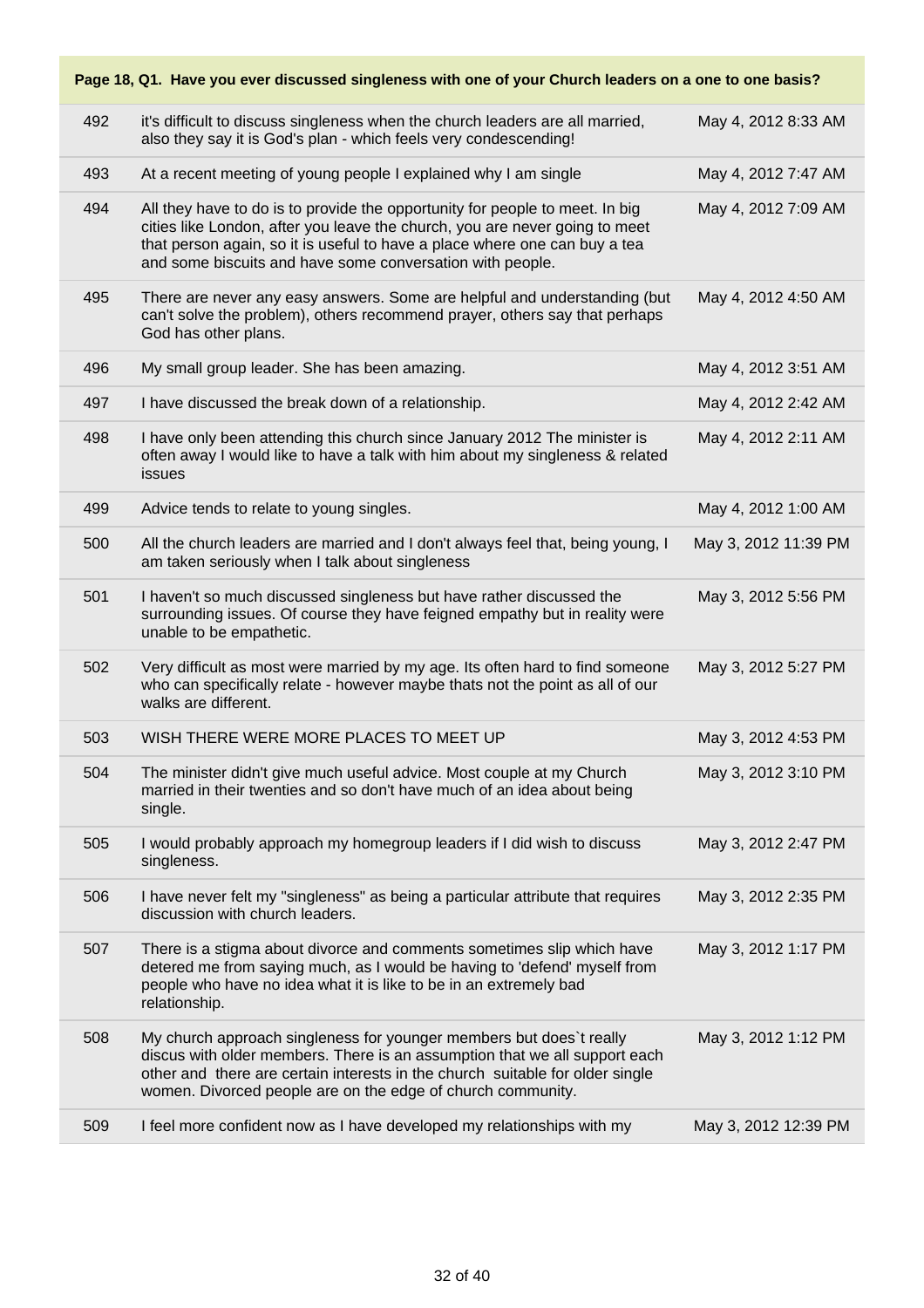|     | church leaders                                                                                                                                                                                                                                                                                                                  |                      |
|-----|---------------------------------------------------------------------------------------------------------------------------------------------------------------------------------------------------------------------------------------------------------------------------------------------------------------------------------|----------------------|
| 510 | I have a very good relationship with our pastor and his wife and can be really<br>honest with them.                                                                                                                                                                                                                             | May 3, 2012 12:36 PM |
| 511 | Most church leaders are married, I would rather have advice on singleness<br>from other singles.                                                                                                                                                                                                                                | May 3, 2012 12:20 PM |
| 512 | If they are not single and married young, then they struggle to relate to me. I<br>am 47 and never married. Few church leaders I have come across are in<br>that situation.                                                                                                                                                     | May 3, 2012 12:12 PM |
| 513 | Yes. I got told 'some people are mothers, some people are teachers, some<br>people are Pastors and some people just work long hours to provide for the<br>Church'. Guess which one he had me labelled as?!                                                                                                                      | May 3, 2012 11:27 AM |
| 514 | It's hard to initiate a discussion about it without it sounding like it is an 'issue'<br>for you, and I feel as then I would attract people's 'pity' which I would hate!                                                                                                                                                        | May 3, 2012 11:06 AM |
| 515 | I have been able to discuss with some in pastoral ministry, however the<br>general trend of discussion is that marriage is always best, if you have a<br>friendship why not progress into a relationship, without hearing the<br>difficulties.                                                                                  | May 3, 2012 10:37 AM |
| 516 | They just don't empathise, or perhaps they feel uncomfortable, so<br>conversation stays somewhat shallow and cliche.                                                                                                                                                                                                            | May 3, 2012 10:10 AM |
| 517 | Not got round to it                                                                                                                                                                                                                                                                                                             | May 3, 2012 9:58 AM  |
| 518 | It's difficult for them to know what they can do about it because there really<br>isn't anything they CAN do                                                                                                                                                                                                                    | May 3, 2012 9:55 AM  |
| 519 | discussed by mutual agreement                                                                                                                                                                                                                                                                                                   | May 3, 2012 9:07 AM  |
| 520 | In a previous church I received a lot of 'guidance', not all solicited, about my<br>single state. It pretty much added up to 'Don't get involved with non-<br>Christiand', 'Don't tempt married men' and 'God will give you strength to deal<br>with any difficulties you might face.'                                          | May 3, 2012 9:06 AM  |
| 521 | It's a non issue as they are very surpportive of single people                                                                                                                                                                                                                                                                  | May 3, 2012 8:29 AM  |
| 522 | How would any of them understand what it's like to be single into your 40s,<br>they are all married either with children or with children in the way                                                                                                                                                                            | May 3, 2012 7:58 AM  |
| 523 | Don't think they care                                                                                                                                                                                                                                                                                                           | May 3, 2012 7:42 AM  |
| 524 | Our assistant pastor ran a twenties' group weekend away on the subject                                                                                                                                                                                                                                                          | May 3, 2012 7:28 AM  |
| 525 | One was extremely unhelpful and accused me of "coming on" to women who<br>purportedly had complained (something I find hard to believe). His colleague<br>was much more helpful.                                                                                                                                                | May 3, 2012 7:00 AM  |
| 526 | With a mentor, never mentioned particularly in wider church context.                                                                                                                                                                                                                                                            | May 3, 2012 6:24 AM  |
| 527 | They admitted there wasn't really anything for single people and said they<br>would be happy for me to visit other churches to meet other singles - Not that<br>they were advocating I leave their church but to 'visit' other churches to see if<br>there were more singles there where the focus to meet their needs was part | May 3, 2012 5:39 AM  |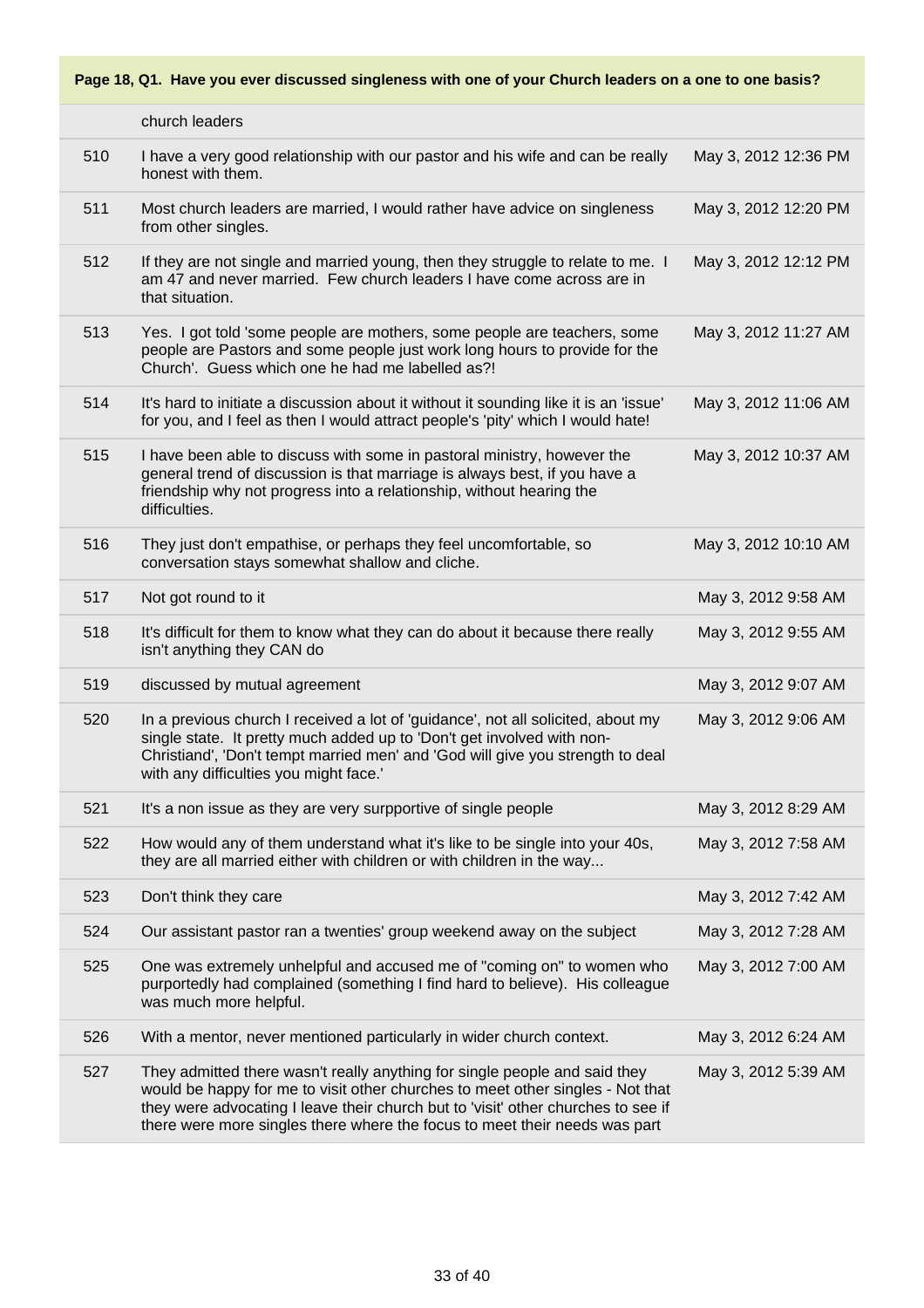of the church's ethos around bringing people together. At my current church I haven't spoken to the pastors (yet) as i'm fairly new and the church is going thru an uncertain period re leadership

| 528 | Actively discouraged "not an issue, your problem".                                                                                                                                                                                                                                                                                                                                                                        | May 3, 2012 4:54 AM  |
|-----|---------------------------------------------------------------------------------------------------------------------------------------------------------------------------------------------------------------------------------------------------------------------------------------------------------------------------------------------------------------------------------------------------------------------------|----------------------|
| 529 | In Deutronomy it says about finding the word and I; aying it up. I'm standing<br>on proverbs 31 for a wife but there is not much to to show me how to be that<br>womans man                                                                                                                                                                                                                                               | May 3, 2012 4:43 AM  |
| 530 | My curate is a single parent of my age but the vicar is married with two<br>grown up children and 4 grandchildren.!!                                                                                                                                                                                                                                                                                                      | May 3, 2012 3:22 AM  |
| 531 | n/A                                                                                                                                                                                                                                                                                                                                                                                                                       | May 3, 2012 3:20 AM  |
| 532 | No but have really felt the need to do so recently. It's a difficult subject to<br>bring up.                                                                                                                                                                                                                                                                                                                              | May 3, 2012 2:13 AM  |
| 533 | no                                                                                                                                                                                                                                                                                                                                                                                                                        | May 3, 2012 2:10 AM  |
| 534 | Although I have said no never wanted to, its not something I have thought to<br>ask about. I'm single, but never have i been made to feel any different from<br>anyone else, why should I? When at church I don't think about being single,<br>I'm simply part of the family that goes there.                                                                                                                             | May 2, 2012 11:24 PM |
| 535 | No, there's nobody I really feel would be able to help me.                                                                                                                                                                                                                                                                                                                                                                | May 2, 2012 9:32 PM  |
| 536 | Well i was told that if i had missed that special window then it would be<br>difficultOn another occasion i was told if the hat fits wear itOn another i<br>was told to turn my passion into sublimation and service                                                                                                                                                                                                      | May 2, 2012 7:07 PM  |
|     |                                                                                                                                                                                                                                                                                                                                                                                                                           |                      |
| 537 | They said that God has it under control                                                                                                                                                                                                                                                                                                                                                                                   | May 2, 2012 5:47 PM  |
| 538 | As all our leaders are married sadly or rather thank heavens they dont<br>understand what it is to be a single parent, but are so kind and supportive.<br>Just wish they understood how it feels to be someones mum and dad. and<br>have no support at home. I think they do the best they can without having<br>experienced it.                                                                                          | May 2, 2012 5:37 PM  |
| 539 | I would love to discuss matters of singleness: however, very few people in<br>the very many churches with which I am familiar are well qualified in<br>counselling of any type. I am a trained professional counselor, and have<br>studied both Christian and Secular approaches. James Dobson in Focus on<br>the Family is an example of counselling ministry with which all church<br>denominations should be equipped. | May 2, 2012 4:49 PM  |
| 540 | I did in a previous church                                                                                                                                                                                                                                                                                                                                                                                                | May 2, 2012 4:04 PM  |
| 541 | no comments                                                                                                                                                                                                                                                                                                                                                                                                               | May 2, 2012 3:37 PM  |
| 542 | I have had some informal discussion with some of the leadership team at my<br>church, but would like to get further clarification on some issues from the<br>pastor, especially if I enter into a new relationship and consider re-marriage.                                                                                                                                                                              | May 2, 2012 3:31 PM  |
| 543 | Informally in general chat                                                                                                                                                                                                                                                                                                                                                                                                | May 2, 2012 3:30 PM  |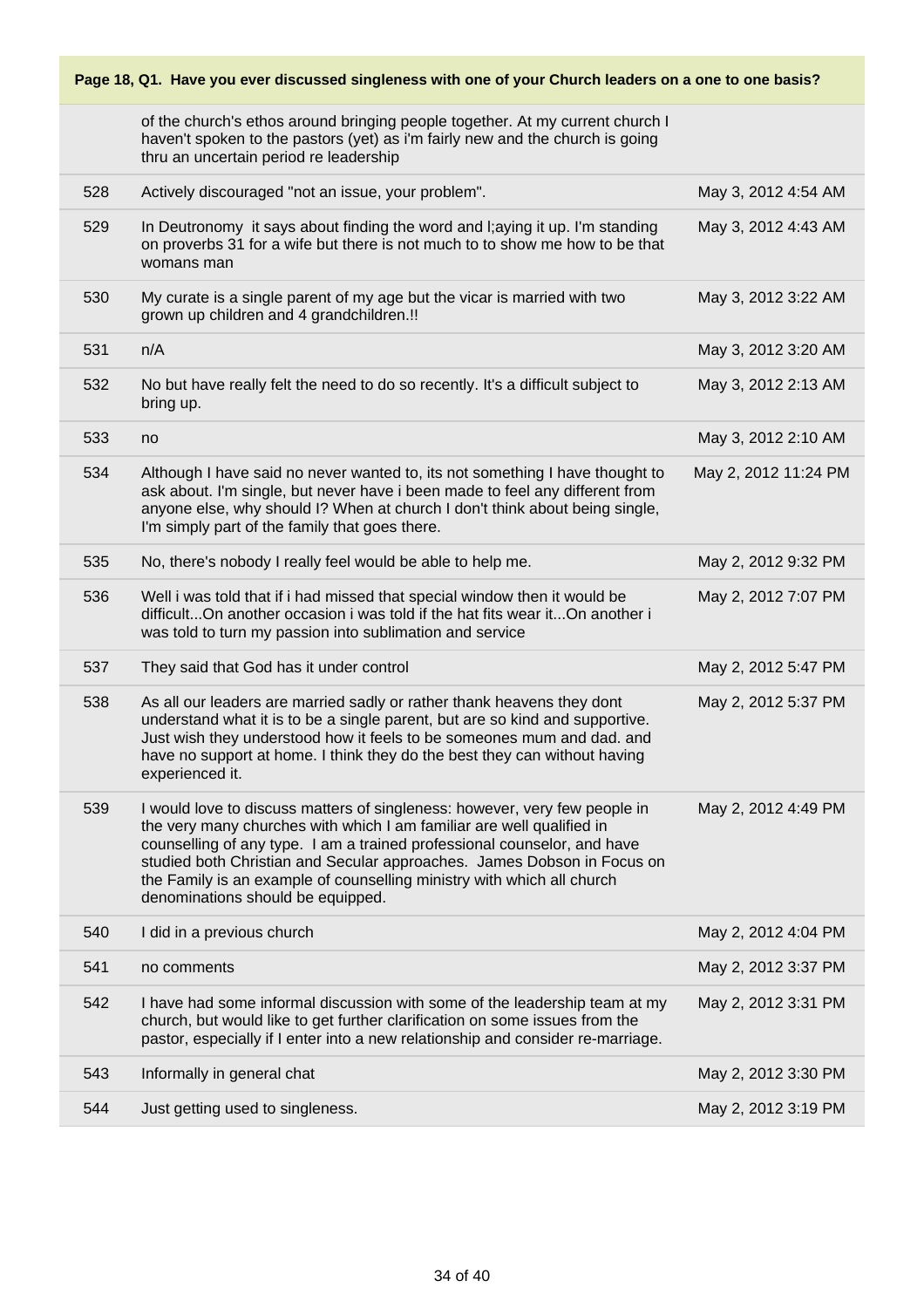| 545 | Felt very lonely                                                                                                                                                                                                                                                                                                                                                                                                                                                                                                                                                                      | May 2, 2012 3:08 PM |
|-----|---------------------------------------------------------------------------------------------------------------------------------------------------------------------------------------------------------------------------------------------------------------------------------------------------------------------------------------------------------------------------------------------------------------------------------------------------------------------------------------------------------------------------------------------------------------------------------------|---------------------|
| 546 | Haven't felt the need but think would have been good if someone had started<br>the conversation.                                                                                                                                                                                                                                                                                                                                                                                                                                                                                      | May 2, 2012 3:06 PM |
| 547 | I think there is a need for some good teaching on the issue I suppose I<br>haven't liked to whinge too much but I wouldn't say I don't have the<br>confidence to ask hence my choice of response above                                                                                                                                                                                                                                                                                                                                                                                | May 2, 2012 3:05 PM |
| 548 | Singleness was a topic in one Men's Group session                                                                                                                                                                                                                                                                                                                                                                                                                                                                                                                                     | May 2, 2012 2:52 PM |
| 549 | tend to discuss with Christian friends however I would say most are oblivious<br>to the issues of singleness if they are within a marriage                                                                                                                                                                                                                                                                                                                                                                                                                                            | May 2, 2012 2:45 PM |
| 550 | Sometimes it is difficult to talk about - not always remebered that we are part<br>of the community and no real acknowlegement of the lonliness of being<br>single                                                                                                                                                                                                                                                                                                                                                                                                                    | May 2, 2012 2:41 PM |
| 551 | Its fine if you are single and in your twenties or even thirties, but after that<br>you are not recognised as a person who might feel very lonely at times and<br>the whole emphasis is on families with the references being to 'you and your<br>household'                                                                                                                                                                                                                                                                                                                          | May 2, 2012 2:38 PM |
| 552 | I am good friends with the pastor's wife, and issues of singleness come up<br>from time to time as I do some counselling within the church. We do not<br>agree fully, but she has a fairly open mind, but I feel that sometimes there is<br>lack of real understanding - both on her part and some others on the<br>leadership team. The chairman of the church is remarried, and in<br>conversation with him his wife who was a single mother for a while, I have<br>found them to be more realistic and understanding.                                                              | May 2, 2012 2:36 PM |
| 553 | In the one year that I have been attending this church, I have never felt the<br>need to speak to the leaders about my singleness as I am relatively happy<br>with it. Yes, I would like to marry, but only when I'm ready for it, and I believe<br>God is in control of it.                                                                                                                                                                                                                                                                                                          | May 2, 2012 2:36 PM |
| 554 | I've never really thought about it, to be honest. It isn't much of a problem for<br>me. I would like to suggest doing some sort of course/sermon series/etc. for<br>singles, though.                                                                                                                                                                                                                                                                                                                                                                                                  | May 2, 2012 2:35 PM |
| 555 | They were uncomfortable, listened, but took NO action. Pretend they want<br>change and agree, but never do anything about it.                                                                                                                                                                                                                                                                                                                                                                                                                                                         | May 2, 2012 2:34 PM |
| 556 | The advice comes from the pulpit in sermons, and from the bible. It is very<br>scripture based, but the clergy provide real life examples to help us connect<br>with scripture in a culturally relevant way. There is a real depth of<br>understanding of issues that single people might face, and I am amazed at<br>how well this is handled by our clergy. I often feel like the clergy is speaking<br>to me personally about an issue when they are addressing the whole church,<br>and I have understood from others that they have felt like this too - we are<br>very blessed. | May 2, 2012 2:30 PM |
| 557 | Finally had specific teaching the other week but feel it is important for people<br>to know that we can talk about the issues involved                                                                                                                                                                                                                                                                                                                                                                                                                                                | May 2, 2012 2:21 PM |
| 558 | No but probably should. They are not mind readers and as all the leaders are<br>married, probably can't fully appreciate the issues and struggles and the<br>loneliness.                                                                                                                                                                                                                                                                                                                                                                                                              | May 2, 2012 2:18 PM |
|     |                                                                                                                                                                                                                                                                                                                                                                                                                                                                                                                                                                                       |                     |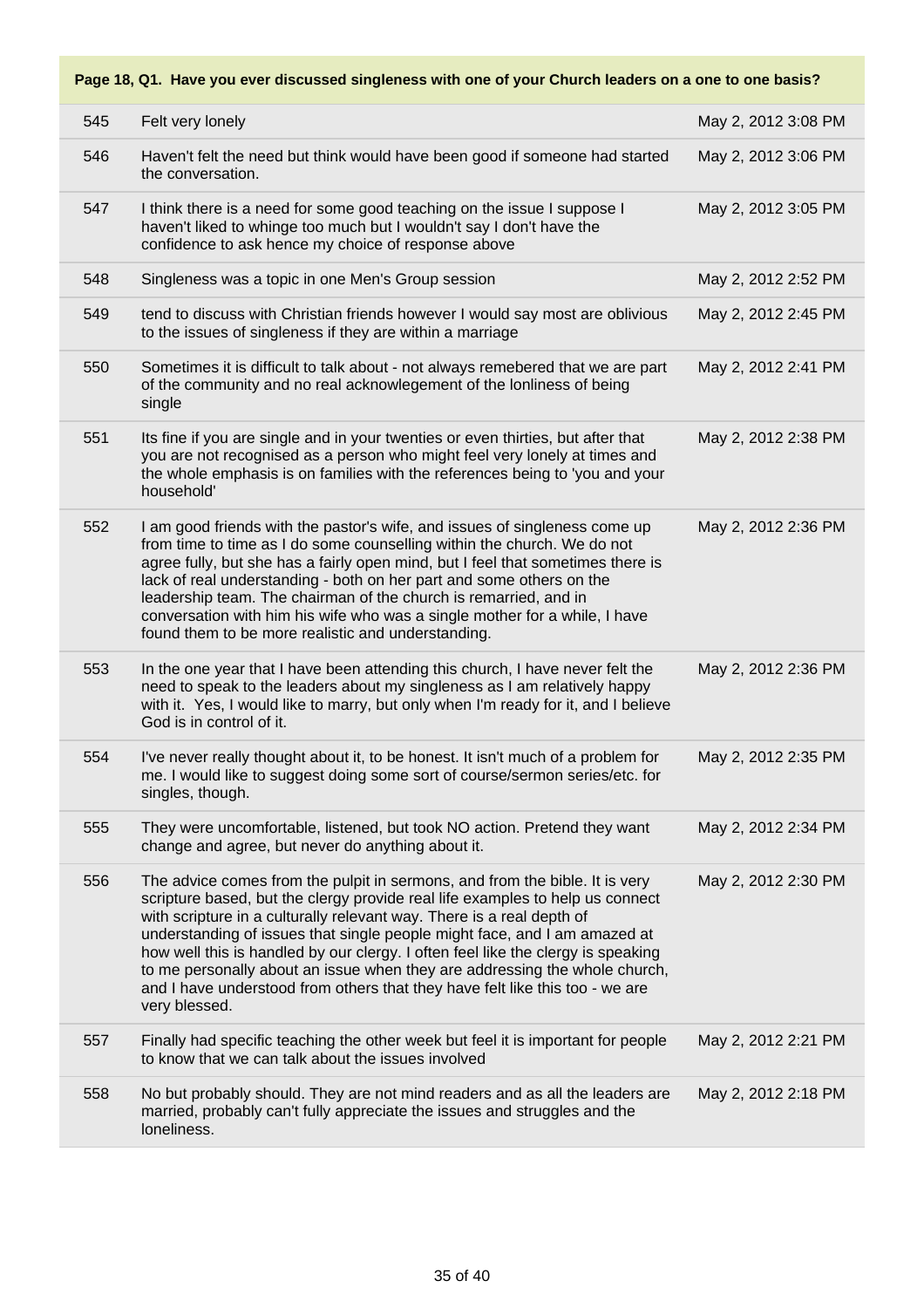|     | Page 18, Q1. Have you ever discussed singleness with one of your Church leaders on a one to one basis?                                                                                                                                                                                  |                      |
|-----|-----------------------------------------------------------------------------------------------------------------------------------------------------------------------------------------------------------------------------------------------------------------------------------------|----------------------|
| 559 | i didn,t feel that the was anyone in leadership i could speak to as they r all<br>married men                                                                                                                                                                                           | May 2, 2012 2:10 PM  |
| 560 | It is woeful how this is not talked about. I simply don't know why it's the case.<br>Shouldn't teaching in the church to some extent support the needs of the<br>congregation or at least acknowledge where they're at?                                                                 | May 2, 2012 1:59 PM  |
| 561 | I m a leader, so am aware of the needs of other singles, so have heart to<br>hearts sometimes the main thing is that we care and understand and value<br>them.                                                                                                                          | May 2, 2012 1:28 PM  |
| 562 | The subject has never really come up.                                                                                                                                                                                                                                                   | May 2, 2012 1:08 PM  |
| 563 | He teaches about singleness to the whole church                                                                                                                                                                                                                                         | May 2, 2012 1:01 PM  |
| 564 | I am not a very confident person anyway, so don't go out of my way to say<br>anything.                                                                                                                                                                                                  | May 2, 2012 12:58 PM |
| 565 | There was a talk on sex at church which I said I found quite difficult. Spoke<br>to leader about that and he said we need to do something for singles 6<br>months later he has not followed up on suggestion.                                                                           | May 2, 2012 12:53 PM |
| 566 | I'm not really sure what I'd ask them. All the church leaders are married<br>though so I don't feel as though they'd understand my situation                                                                                                                                            | May 2, 2012 12:49 PM |
| 567 | I dont think they understand what it is like to come home to an empty house,<br>spend Easter alone- Christmas is covered.                                                                                                                                                               | May 2, 2012 12:48 PM |
| 568 | I think that if I were to approach my church leader about this issue I would<br>just get a standard response about 'praying for me' rather than a real<br>understanding or empathy for what I was going through                                                                         | May 2, 2012 12:46 PM |
| 569 | I have never thought about asking anybody about this.I think I would do well<br>to make more of an effort in finding a partner.                                                                                                                                                         | May 2, 2012 12:35 PM |
| 570 | The only such conversation was after my girlfriend had broken off our<br>relationship because of an aspect of my character with which she couldn't<br>cope. The vicar gave me better advice on this than anyone else I spoke to,<br>but singleness as such was only a minor part of it. | May 2, 2012 12:27 PM |
| 571 | Re Q17 - I have never felt the need to talk to anyone about married life<br>(before my wife passed away) or being single (since my wife passed away)<br>so would have answered 'Do not know' but that option was not offered.                                                           | May 2, 2012 12:27 PM |
| 572 | I asked them to pray with me about it and they did. No change though.                                                                                                                                                                                                                   | May 2, 2012 12:23 PM |
| 573 | It was after it was suggested I bring my cat to a Trustees 'spouses' evening<br>An email was written followed by my resignation                                                                                                                                                         | May 2, 2012 12:16 PM |
| 574 | Only informally and theoretical, rather than with reference to my personal<br>experience.                                                                                                                                                                                               | May 2, 2012 12:13 PM |
| 575 | Probably too old now.                                                                                                                                                                                                                                                                   | May 2, 2012 12:12 PM |
| 576 | My church leader clearly doesn't understand how it feels and couldn't see<br>things from my point of view                                                                                                                                                                               | May 2, 2012 12:11 PM |
| 577 | no                                                                                                                                                                                                                                                                                      | May 2, 2012 12:09 PM |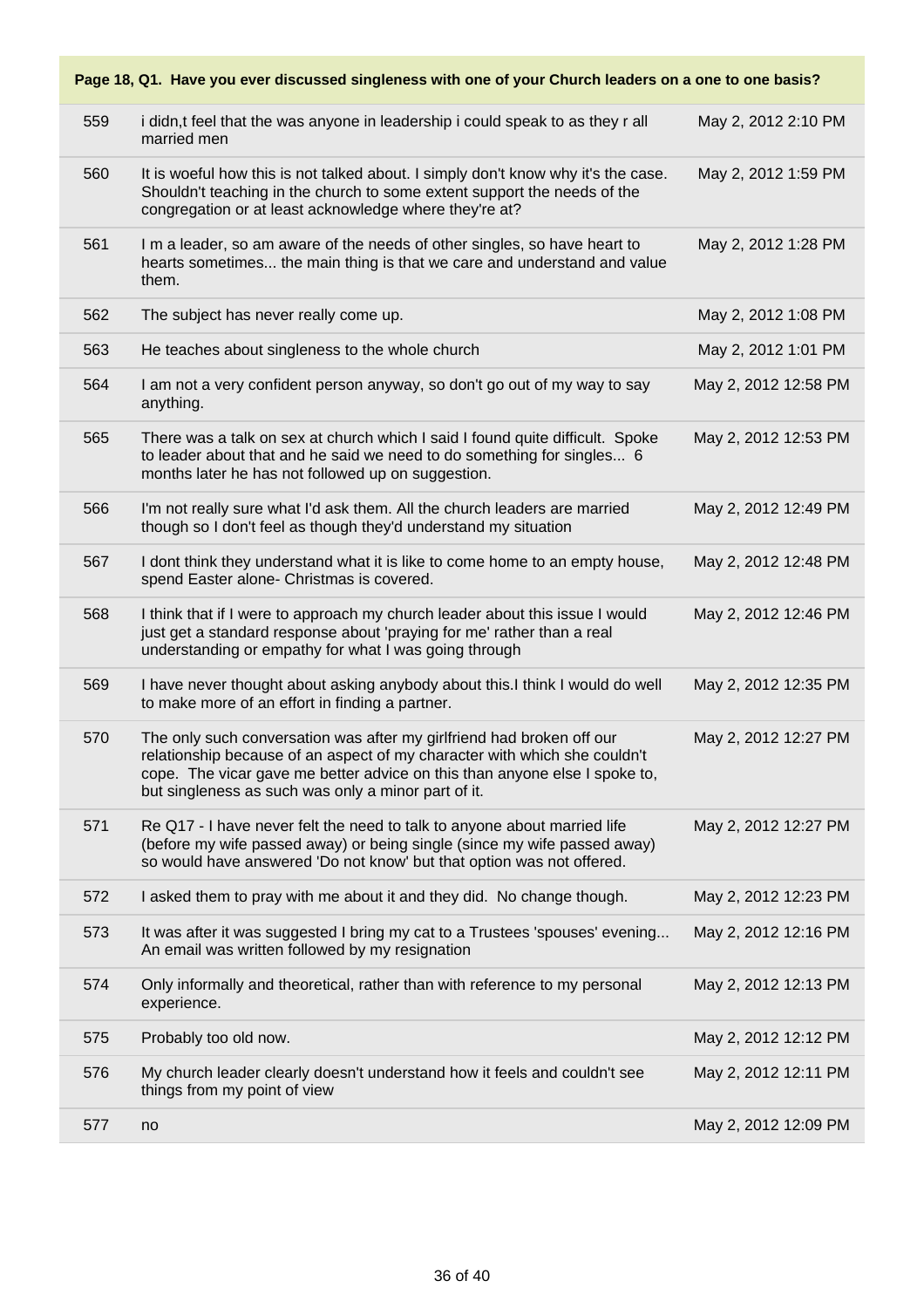|     | i ayo To, with navo you over ulscussed singleness with one or your onuren leaders on a one to one basis :                                                                                                                                                                                                                                                                                                                                                                                                                                                                                                                                                              |                      |
|-----|------------------------------------------------------------------------------------------------------------------------------------------------------------------------------------------------------------------------------------------------------------------------------------------------------------------------------------------------------------------------------------------------------------------------------------------------------------------------------------------------------------------------------------------------------------------------------------------------------------------------------------------------------------------------|----------------------|
| 578 | My Church leaders are fantastic but all male so as a single female would not<br>necessarily feel comfortable discussing relationship issues with them.                                                                                                                                                                                                                                                                                                                                                                                                                                                                                                                 | May 2, 2012 12:08 PM |
| 579 | Never been questioned                                                                                                                                                                                                                                                                                                                                                                                                                                                                                                                                                                                                                                                  | May 2, 2012 11:53 AM |
| 580 | I think singleness changes shape and goes through different stages as you<br>get older. Being single at 24 was brilliant. Being single at 30 throws up many<br>more questions and opportunities and decisions about how to live life and<br>deal with the expectations of secular and spiritual culture as well as family<br>and friends and your own assumptions of where you'd be relationally. My<br>church seems to forget that singleness is an option or that we might need<br>support practically. No idea how I'm meant to do this. No idea how to do<br>dating well. So many many things the WHOLE church needs to consider but<br>no one's talking about it. | May 2, 2012 11:51 AM |
| 581 | Informally with the vicar; and openly with homegroup leader. But not heard it<br>talked about from the front in a service or anything.                                                                                                                                                                                                                                                                                                                                                                                                                                                                                                                                 | May 2, 2012 11:43 AM |
| 582 | Don't believe they would have anything useful to say besides trite or glib<br>truisms.                                                                                                                                                                                                                                                                                                                                                                                                                                                                                                                                                                                 | May 2, 2012 11:35 AM |
| 583 | All my ministers are very much happy married couples and dont really<br>understand the stress of having had a violent marriage and a divorce                                                                                                                                                                                                                                                                                                                                                                                                                                                                                                                           | May 2, 2012 11:35 AM |
| 584 | Actually - probably more a case of not being the right time to ask. Now I<br>would, though. It has never come from their instigation, though.                                                                                                                                                                                                                                                                                                                                                                                                                                                                                                                          | May 2, 2012 11:28 AM |
| 585 | I've been told my biological clock is ticking away by one pastor. In a church<br>meeting where I was youth worker one of the elders prayed I'd be made<br>complete with a husband- this was then followed by months of comments<br>from other elders and resulted in me having to request through my line<br>manager that they stop. Interestingly not one person who has ever made<br>these kinds of comments has ever tried to introduce me to guys, they prefer<br>to just comment!                                                                                                                                                                                 | May 2, 2012 11:24 AM |
| 586 | With a previous minister. He was helpful to start with but quickly lost interest                                                                                                                                                                                                                                                                                                                                                                                                                                                                                                                                                                                       | May 2, 2012 11:19 AM |
| 587 | No I have never really thought about it, daft really.                                                                                                                                                                                                                                                                                                                                                                                                                                                                                                                                                                                                                  | May 2, 2012 11:08 AM |
| 588 | Who on earth would ask *them*???                                                                                                                                                                                                                                                                                                                                                                                                                                                                                                                                                                                                                                       | May 2, 2012 11:07 AM |
| 589 | it's difficult for them, because none of them know what it is like to reach their<br>teens to mid-20's and not be married, yet alone reach my age. so probably<br>cannot relate to the problems                                                                                                                                                                                                                                                                                                                                                                                                                                                                        | May 2, 2012 10:57 AM |
| 590 | I would say No because it didn't occur to me, it's more widely discussed in<br>groups of friends than in One to One conversations, but I would be happy to<br>talk about it with any elder and we have a new elder who is in charge of<br>singleness in our church.                                                                                                                                                                                                                                                                                                                                                                                                    | May 2, 2012 10:56 AM |
| 591 | It generally comes in up in conversations rather than a planned discussion.                                                                                                                                                                                                                                                                                                                                                                                                                                                                                                                                                                                            | May 2, 2012 10:47 AM |
| 592 | Now that I am older I feel it is irrelevant, but wanted to discuss when<br>younger. However never felt bold enough to ask any without coming across<br>as a frazzled spinster.                                                                                                                                                                                                                                                                                                                                                                                                                                                                                         | May 2, 2012 10:36 AM |
| 593 | not yet but I intend to                                                                                                                                                                                                                                                                                                                                                                                                                                                                                                                                                                                                                                                | May 2, 2012 10:32 AM |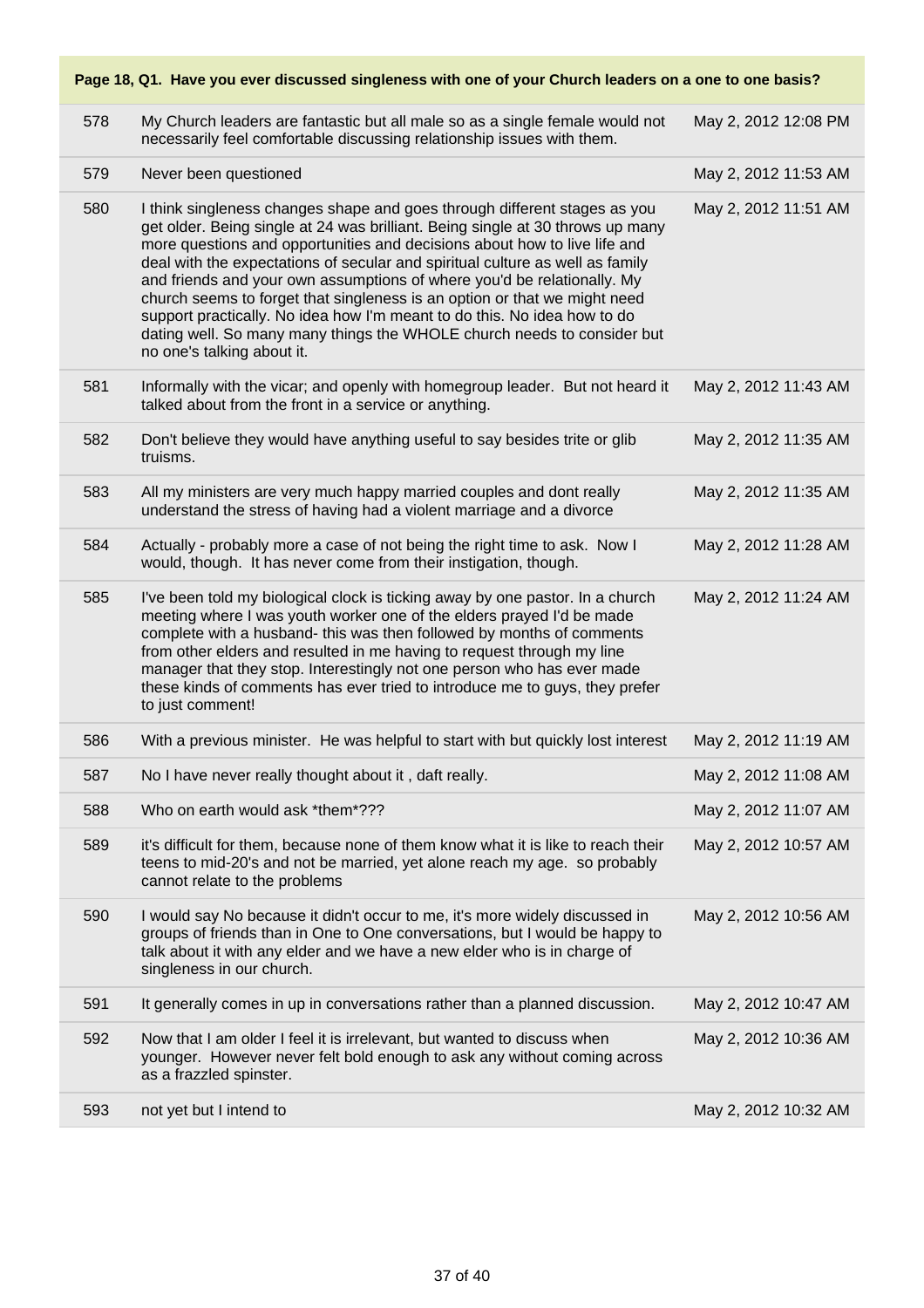|     | Page 18, Q1. Have you ever discussed singleness with one of your Church leaders on a one to one basis?                                                                                                                                                                                                                              |                      |
|-----|-------------------------------------------------------------------------------------------------------------------------------------------------------------------------------------------------------------------------------------------------------------------------------------------------------------------------------------|----------------------|
| 594 | None of the options above fit. It may have come up in conversation but that's<br>it. There was a time when I wanted to raise it but never got round to it.                                                                                                                                                                          | May 2, 2012 10:27 AM |
| 595 | Generally the situation does not come up. That is partly because the Church<br>leader doesn't feel comfortable about it, and partly because I don't feel<br>comfortable talking about it! It is easier sharing with other single people.                                                                                            | May 2, 2012 10:25 AM |
| 596 | Unhelpful to hear that the greatest sadness about being childless is reserved<br>for those who are having fertility issues - I will never have children and would<br>not consider IVF and it seemed I was told this should be less painful as there<br>was a hope (before I got too old obviously) that I might still have children | May 2, 2012 10:19 AM |
| 597 | It's not a particular issue at the moment                                                                                                                                                                                                                                                                                           | May 2, 2012 10:13 AM |
| 598 | The discussion ended buy them saying God knows when its right. its been 7<br>years now lol                                                                                                                                                                                                                                          | May 2, 2012 10:01 AM |
| 599 | But only very briefly, not in great depth.                                                                                                                                                                                                                                                                                          | May 2, 2012 9:57 AM  |
| 600 | I remember a sermon in which the Minister advised, "If you're not married,<br>get married!". Not exactly practical. I'd love to, but putting this together with<br>the other advice given I'm supposed to leave the prerogative with the men.<br>So it's a bit hopeless.                                                            | May 2, 2012 9:36 AM  |
| 601 | I have spoken to other people at church about it.                                                                                                                                                                                                                                                                                   | May 2, 2012 9:30 AM  |
| 602 | a long time ago when i was bringing my son up on my own.                                                                                                                                                                                                                                                                            | May 2, 2012 9:26 AM  |
| 603 | I have lost two husbands to cancer and just being there they understood my<br>devistation and oneness.                                                                                                                                                                                                                              | May 2, 2012 9:17 AM  |
| 604 | They were very helpful to me when my husband left me, and again when he<br>died, but I've never felt the need to discuss singleness as such with them.                                                                                                                                                                              | May 2, 2012 9:14 AM  |
| 605 | Spoke to my curate once when it came up in general conversation, but<br>cannot talk to my vicar about anything, he is so far removed from real life, he<br>hasn't got a clue                                                                                                                                                        | May 2, 2012 8:53 AM  |
| 606 | Singleness is usually ignored. The family is the default position.                                                                                                                                                                                                                                                                  | May 2, 2012 8:44 AM  |
| 607 | I have a married female friend who is not a church leader, but is involved in<br>the church, and we are able to talk about singleness.                                                                                                                                                                                              | May 2, 2012 8:34 AM  |
| 608 | Every year we have a sermon on relationships, it mentions the Paul says "it<br>is better to be single" inephesians i thinkbut i dont beleive that my<br>church truly beleives this, with everyone encouraging peoplemtomget<br>married. As practically the only single person in my age group at church this<br>is hard             | May 2, 2012 8:14 AM  |
| 609 | Me and one other guy tried to express how lonley it is when there is no non-<br>formal socialising for singles but it doesnt seem to have much impact. That<br>has been my experience at every church I have been to no matter the<br>denomination or size!                                                                         | May 2, 2012 8:09 AM  |
| 610 | Had one conversation with a minister where he really encouraged me to<br>hope and to hold on to the hope. He related an experience he had had<br>where he had been given hope by a friend and could see his way forward. I<br>found this encouraging                                                                                | May 2, 2012 8:09 AM  |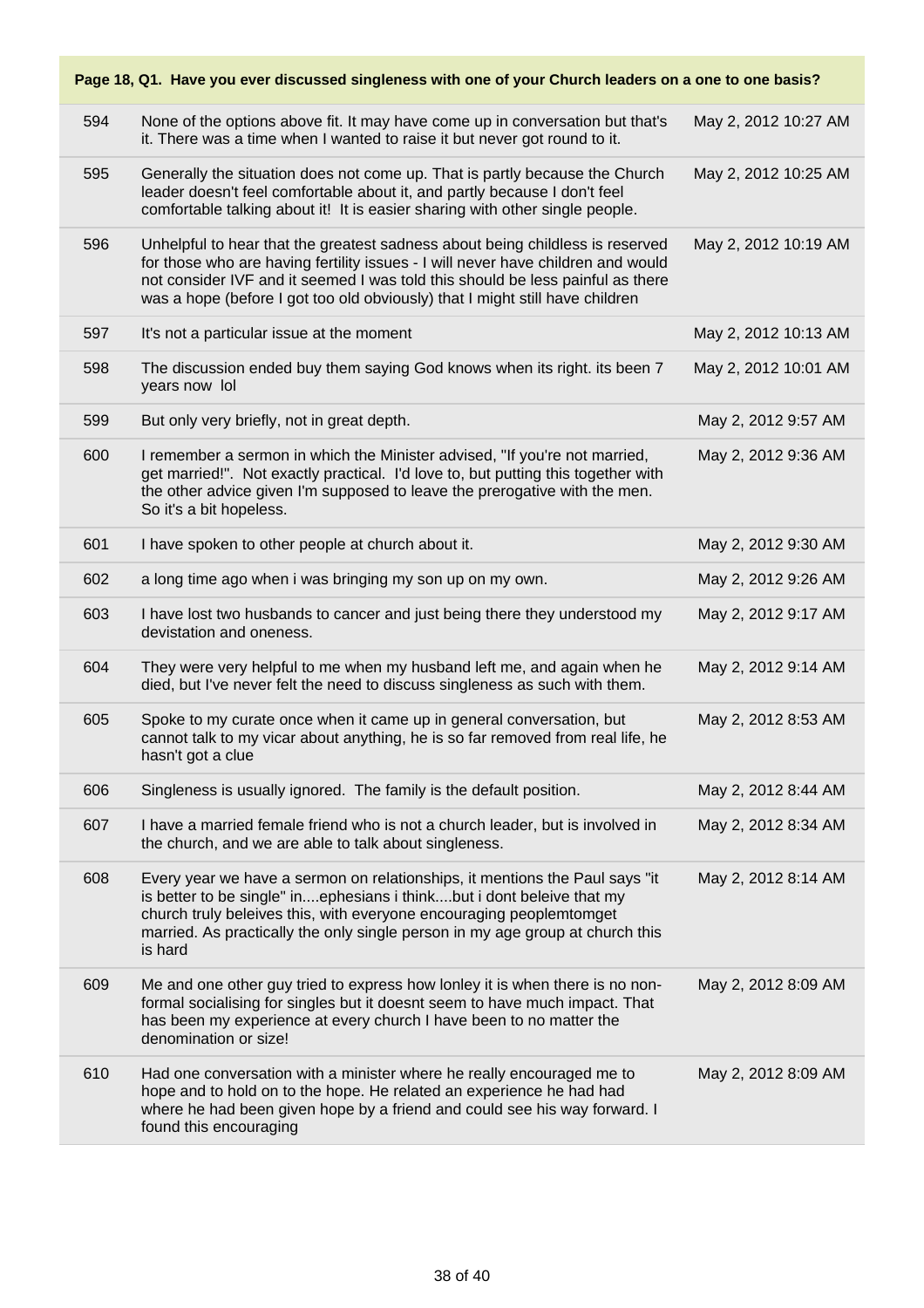#### **Page 18, Q1. Have you ever discussed singleness with one of your Church leaders on a one to one basis?** 611 Our Vicar organised a talk on singleness where the speaker came to share her experiences of being a single Christian. it made me rethink my whole focus on serving God, single or otherwise. May 2, 2012 7:58 AM 612 Yes they were too busy May 2, 2012 7:52 AM 613 I occasionally mention the loneliness. My church leader looks scared and lost. May 2, 2012 7:47 AM 614 We had a church survey, and then different groups were asked to come and discuss life in the church. I was invited to the 'single group' to answer the question of whether we were being served and pastored well in our particular season of life. May 2, 2012 7:45 AM 615 It was a frustrating experience May 2, 2012 7:45 AM 616 No, it never occurred to me to do that. May 2, 2012 7:42 AM 617 I have spoken about it when I have had time with them talking about my decisions in life. It has always been taken seriously. i wouldn't say the same of the church family in general. May 2, 2012 7:40 AM 618 I have never wanted to but have never been asked. May 2, 2012 7:36 AM 619 I have regular chats with my church leaders on being single, in fact I feel like extended family. May 2, 2012 7:36 AM 620 i did but as what to they don,t know it the 30 50 ish who have been married they don't know what to about us they looked young, youth and old people. the 30,50 are the peole that do alot of work within the church but finder another life partner is hard i would never go out with a non christian, which makes it harder to fin somone. May 2, 2012 7:30 AM 621 I've not actually talked about singleness - I have spoken to the leader re other personal issues without any hesitation and having only know him for a few weeks. Very supportive and if I felt drawn to discuss singleness then I'm sure he would be supportive. May 2, 2012 7:29 AM 622 it was a waste of time, they are all married and just didn't want to see it from a different perspective. May 2, 2012 7:21 AM 623 All the church leaders are male! May 2, 2012 7:18 AM 624 I think that singleness is often displayed as a sad situation to be in. A friend at work who is a non Christian said that it appeared to her that most of her Christian friends only got married so that they could have sex without disapproval! May 2, 2012 7:15 AM 625 Was fruitless May 2, 2012 7:14 AM 626 We have sessions for married people but nothing for singles May 2, 2012 6:51 AM 627 I am separated from a born again believer who used to attend our church my leaders have reccomended I divorce May 2, 2012 6:46 AM 628 My current pastor in very understanding of the issues but having been married for more than 30 years has no real advice to offer. But just being understood by him is encouraging. A previous vicar I instigated a discussion May 2, 2012 6:31 AM